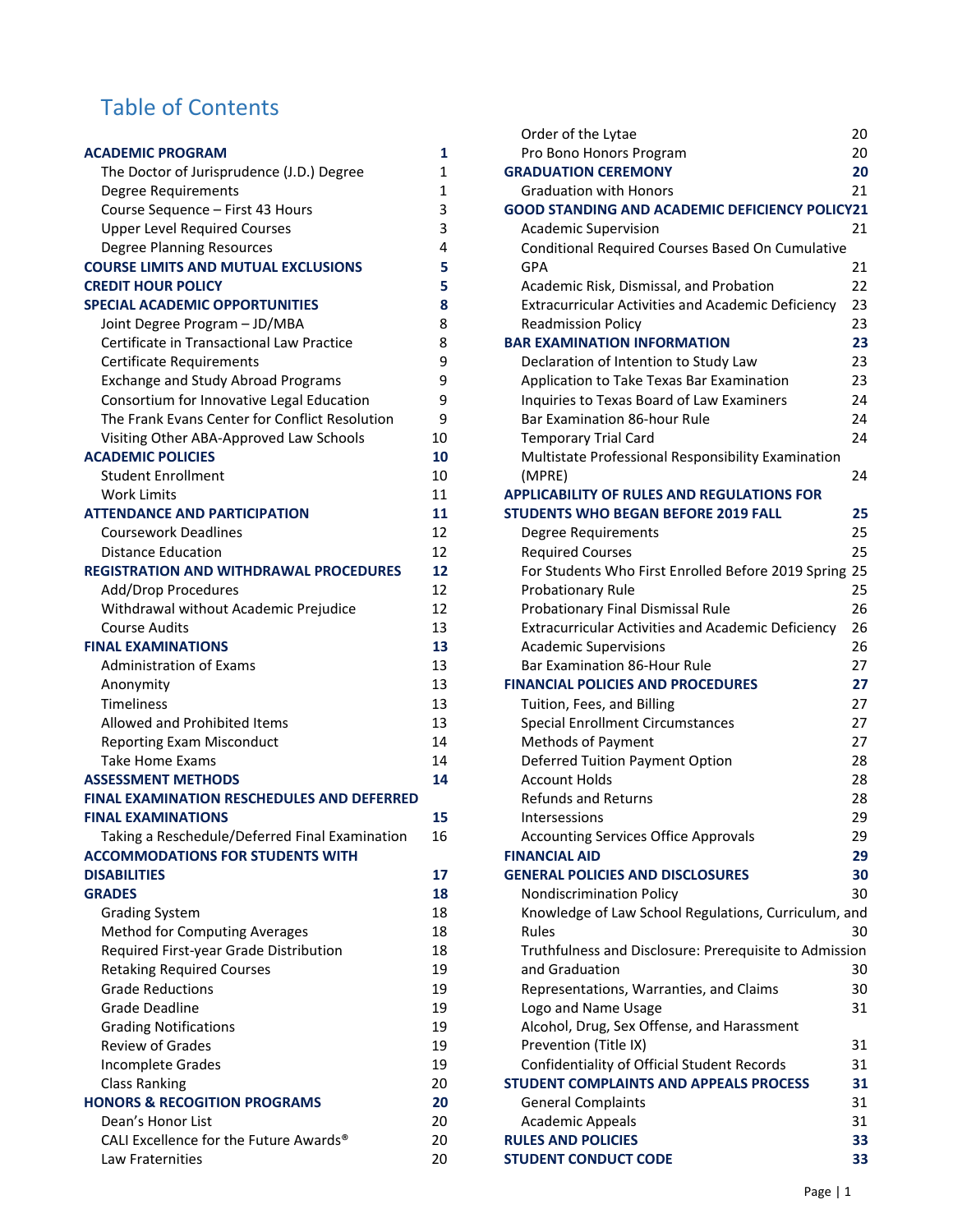| Н.                                | ACADEMIC MISCONDUCT                                 | 34 |
|-----------------------------------|-----------------------------------------------------|----|
| HL.                               | NON-ACADEMIC MISCONDUCT 36                          |    |
| IV.                               | MISCONDUCT ON APPLICATION                           |    |
|                                   | FOR ADMISSION                                       | 38 |
| V                                 | DISCIPLINARY PROCEDURES                             | 38 |
|                                   | SOUTH TEXAS COLLEGE OF LAW HOUSTON ALCOHOL          |    |
| <b>SERIVCE POLICY</b>             |                                                     | 41 |
|                                   | SOUTH TEXAS COLLEGE OF LAW HOUSTON CONSENT TO       |    |
| <b>SERVE AS EVENT FACILITATOR</b> |                                                     | 44 |
|                                   | South Texas College Of Law Houston Policy For       |    |
|                                   | Hosting And Publicizing College Events              | 45 |
|                                   | South Texas College Of Law Houston Drug Abuse       |    |
| <b>Prevention Policy</b>          |                                                     | 45 |
|                                   | South Texas College Of Law Houston Procedures For   |    |
| Use In Illegal Drug Cases         |                                                     | 45 |
|                                   | South Texas College Of Law Houston Illegal Drug And |    |
|                                   | Alcohol Abuse Prevention Policy                     | 47 |
|                                   | Equal Opportunity, Harassment, Nondiscrimination,   |    |
|                                   | And Non-Academic Misconduct Policy                  | 50 |
|                                   |                                                     |    |

| South Texas College Of Law Houston Policy Against |    |
|---------------------------------------------------|----|
| Harassment                                        | 52 |
| <b>WEAPONS LAWS</b>                               | 53 |
| <b>Information Security Policies</b>              | 54 |
| <b>STUDENT SERVICES AND SUPPORT</b>               | 54 |
| Bookstore                                         | 54 |
| Career Resource Center                            | 54 |
| <b>NALP Career Services Restriction</b>           | 54 |
| <b>Communications and Connectivity</b>            | 54 |
| Copy Center Binding                               | 54 |
| Financial Aid                                     | 54 |
| Library                                           | 55 |
| Lockers and Mailboxes                             | 55 |
| Mailboxes                                         | 55 |
| Parking                                           | 55 |
| Safety and Security                               | 55 |
| <b>Student Engagement Office</b>                  | 56 |
| Student Services                                  | 56 |
| <b>Student Support</b>                            | 56 |
|                                                   |    |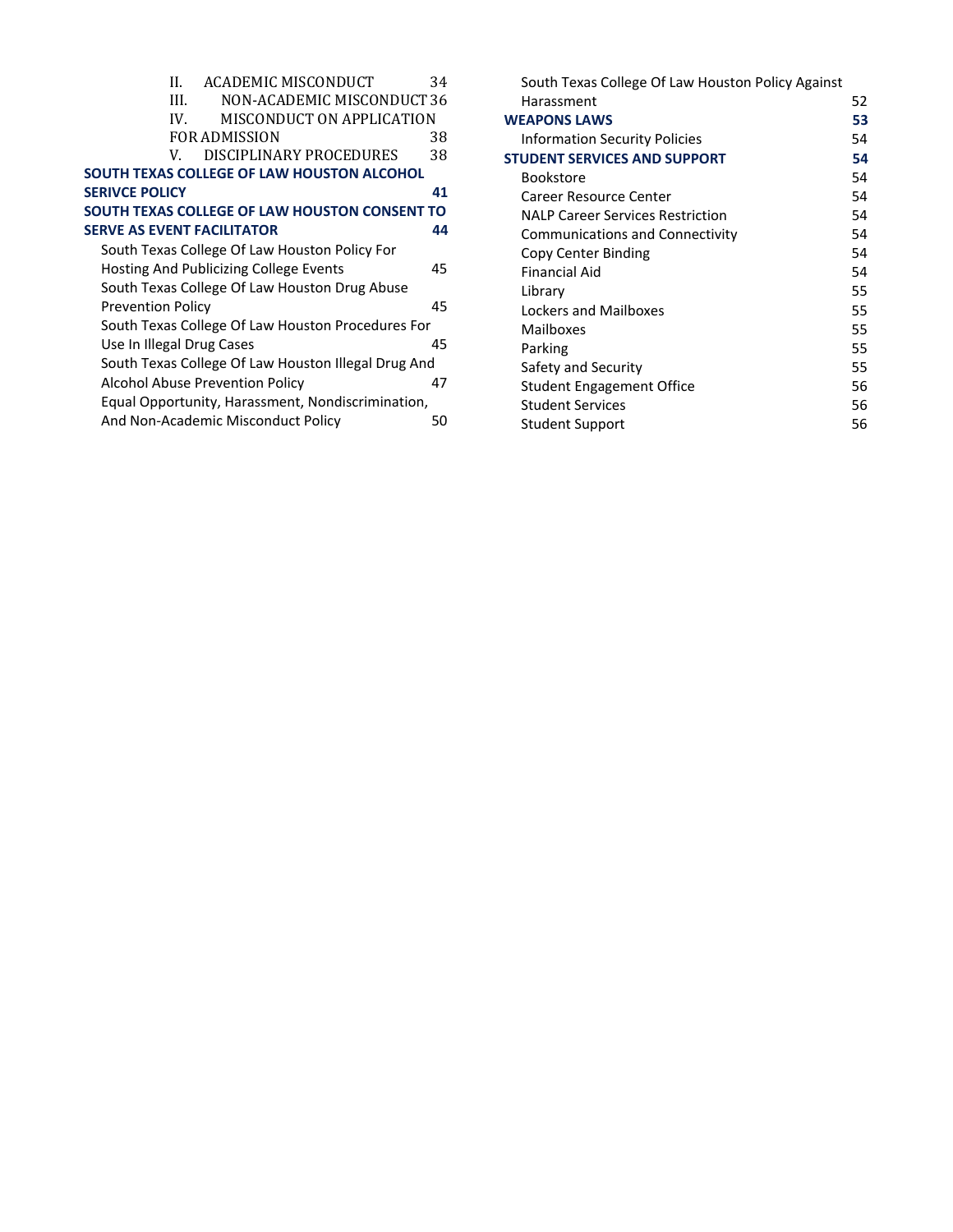# <span id="page-2-0"></span>**ACADEMIC PROGRAM**

#### *The Doctor of Jurisprudence (J.D.) Degree*

The JD degree program at South Texas College of Law Houston (STCL Houston) combines classroom instruction with practical skills development to train competent, confident lawyers who adhere to high ethical standards. Instructors use case studies, Socratic Method, role‐playing, writing, research, and analysis to provide students with a comprehensive legal education. In addition, skills institutes, mock trial, moot court, and legal clinic programs allow students to apply skills learned in the classroom to actual cases.

#### *Learning Outcomes for Graduates of South Texas College of Law Houston*

South Texas College of Law Houston strives to offer a rigorous program of legal education designed to teach its graduates the knowledge, skills, and professionalism needed for the practice of law and to prepare them for admission to law practice. The law school's goal is to educate its graduates to become responsible members of the legal profession dedicated to providing highly competent, effective, and ethical legal representation for their clients.

To achieve those objectives, the faculty of the law school has identified the Learning Outcomes described below. Taken together, these Learning Outcomes describe the faculty's expectations for the knowledge, skills, and professionalism South Texas College of Law Houston students should have when they graduate. Every course in the law school curriculum is designed to contribute to the attainment of some, but not all, of these Learning Outcomes, and each course will emphasize a particular subset of them.

#### *Learning Outcomes*

#### *Learning Outcome 1: Substantive Law and Legal Process Knowledge*

Graduates of the law school will demonstrate mastery of the foundational areas of legal knowledge and legal processes with the proficiency suitable for a competent entry-level practitioner.

### *Learning Outcome 2: Legal Analysis, Reasoning, and Problem Solving*

Graduates of the law school will demonstrate the ability to perform legal analysis, legal reasoning, and legal problem solving with the proficiency suitable for a competent entry-level practitioner.

### *Learning Outcome 3: Legal Research*

Graduates of the law school will be able independently to conduct effective legal research with the proficiency suitable for a competent entry‐level practitioner.

#### *Learning Outcome 4: Other Professional Skills, Including Effective Communication*

Graduates of the law school will be able to perform such other professional skills as are appropriate for a new lawyer in their chosen areas of specialization with proficiency appropriate for a competent entry‐level practitioner.

#### *Learning Outcome 5: Professional and Ethical Responsibility*

Graduates of the law school will be able to demonstrate an ability to exercise the professional judgment and ethical standards expected of a competent entry‐level practitioner.

#### *Learning Outcome 6: Self‐Management and Collaboration*

Graduates of the law school will be able to use the skills and concepts required for the effective and efficient management of law practice with the proficiency suitable for a competent entry‐level practitioner.

#### *Degree Requirements*

#### *(Click here for Applicability of Rules for students who first enrolled before 2017 fall)*

A candidate for a Doctor of Jurisprudence degree must meet all entrance requirements, complete with a passing grade in all required courses, earn at least 90 credit hours with a passing grade, and a cumulative grade average of 2.300 or better. The Doctor of Jurisprudence degree must be completed no earlier than 24 months and no later than 84 months after initial enrollment (ABA Standard 304c).

All required courses must be completed at STCL Houston unless they are accepted when transferring to the college. No more than 30 credit hours can be earned at other ABA‐accredited law schools. If any of these requirements are not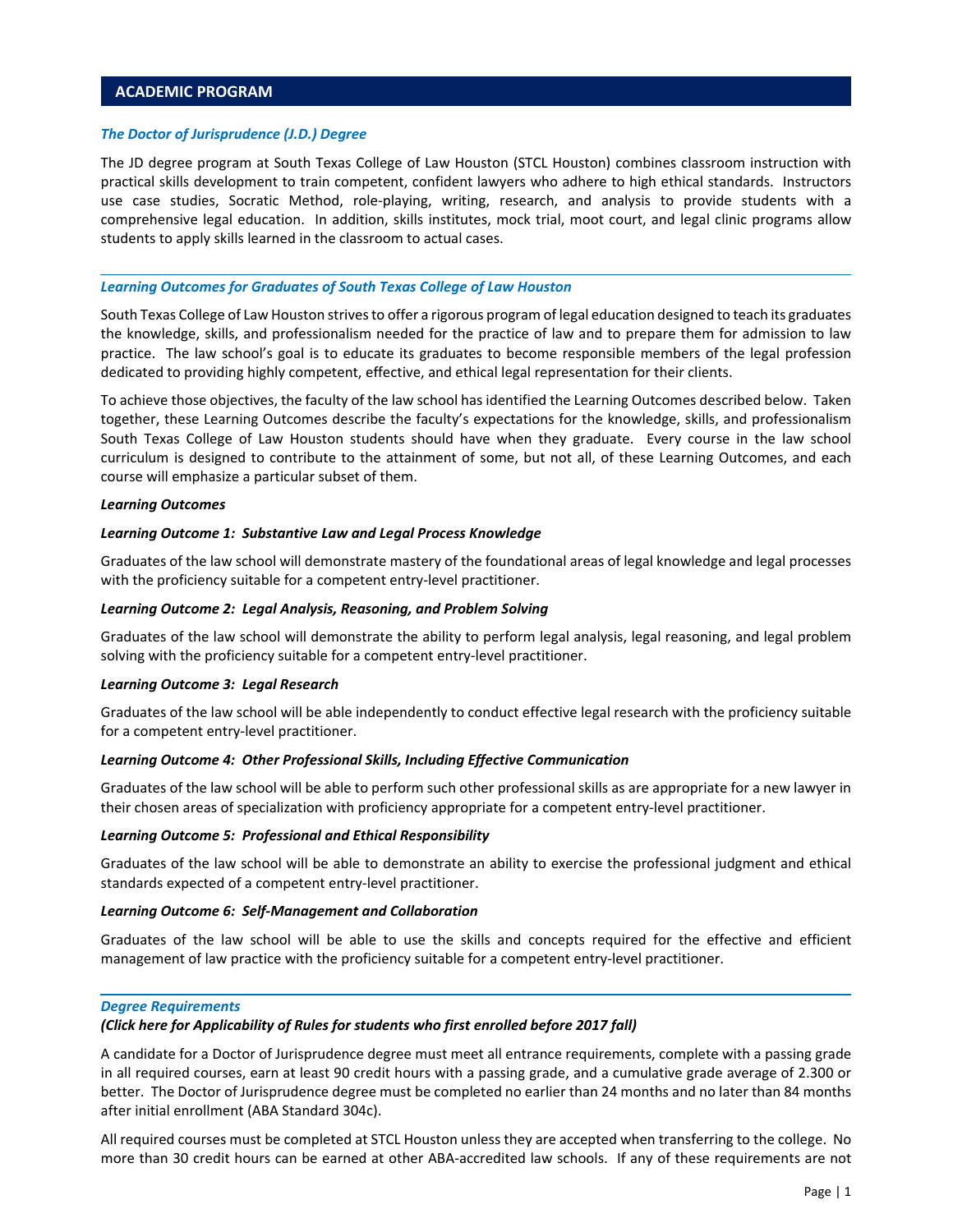<span id="page-3-0"></span>met, the anticipated graduation date will move to the next semester. All requirements must be met no later than one year after the original anticipated graduation term. The degree will be conferred in the semester when all requirements are finally satisfied.

# **Required Courses** (must be taken at STCL Houston)

# (*Click [here](#page-26-0) for Applicability of Rules and Regulations for Students Who Began Before 2019 Fall*

Outside of the courses listed below, additional courses are required for students whose GPAs fall within a specific criteria as indicated in the [Good Standing and Academic Deficiency P](#page-22-0)olicy section.

| 1st & 2nd Year Required Courses |                                       | <b>Upper Level Required Courses</b>                                                                   |
|---------------------------------|---------------------------------------|-------------------------------------------------------------------------------------------------------|
| Civil Procedure Land II         | <b>Federal Income Taxation</b>        | <b>Criminal Procedure</b>                                                                             |
| Constitutional Law              | Introduction to Law Study I and<br>II | <b>First Amendment Law</b>                                                                            |
| Contracts Land I                |                                       | Legal Research & Writing I and II Professional Responsibility (by 60 <sup>th</sup> credit hour)       |
| Criminal Law                    | Property I and II                     | Substantial Writing Requirement                                                                       |
| <b>Fvidence</b>                 | Torts I and II                        | 6 Credit Hours of Experiential Learning<br>Courses (advocacy, clinical, externship, or<br>simulation) |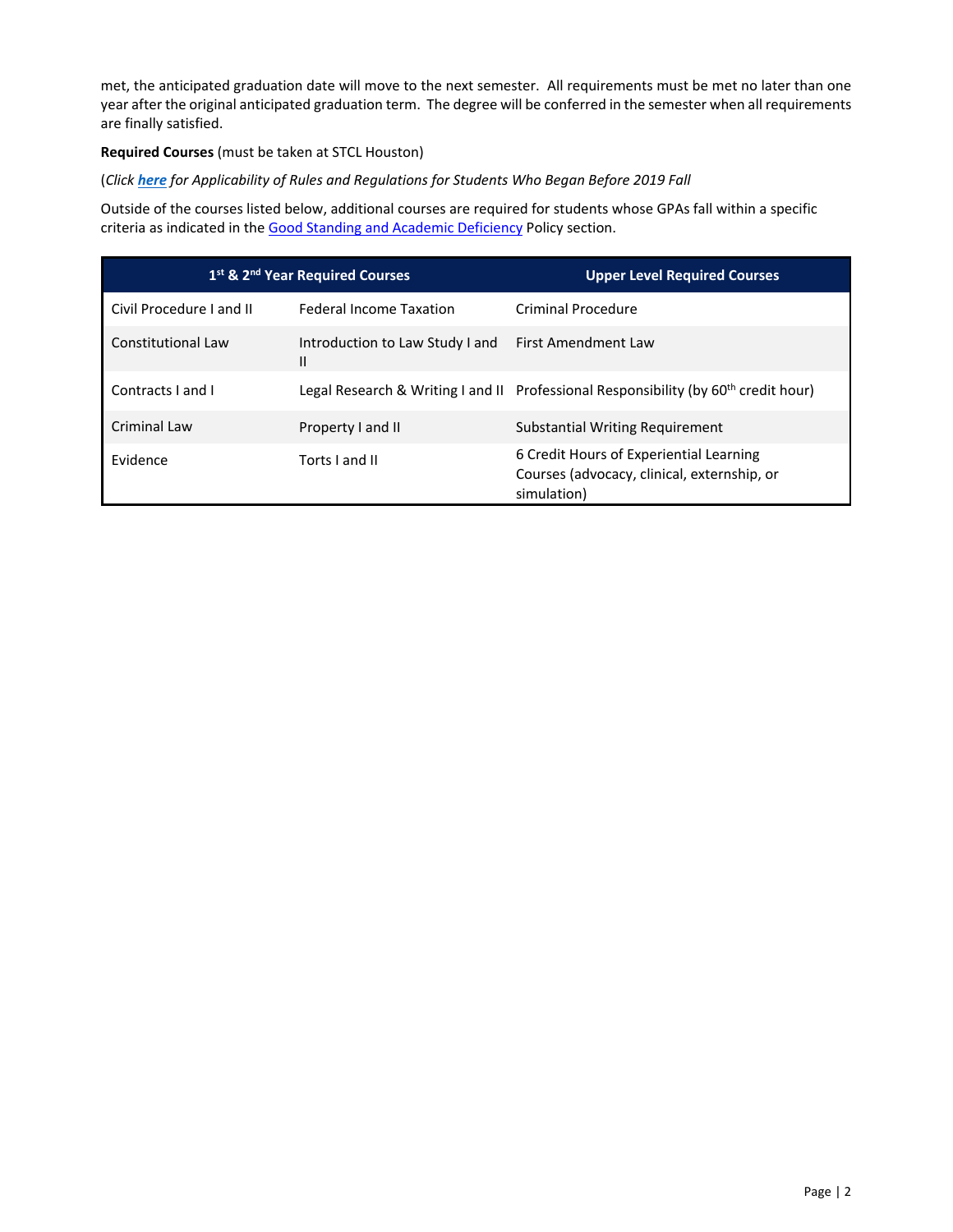### <span id="page-4-0"></span>*Course Sequence – First 43 Hours*

Students will be administratively assigned to sections for their first 30 hours (full‐time students) or 43 hours (part‐time students) of required courses. Upon completion of the first academic year, students are allowed to deviate from their assigned pattern or change enrollment status without prior approval. Students can enroll in an elective course, upper‐ level required course, or study abroad program if they have completed, or are concurrently enrolled in, the first 43 hours of required courses.

| <b>Full Time Students</b>      | Cr Hrs.        | <b>Part Time Students</b>      | Cr Hrs.        |
|--------------------------------|----------------|--------------------------------|----------------|
| <b>First Semester</b>          |                | <b>First Year Fall</b>         |                |
| Civil Procedure I              | 3              | Contracts I                    | 3              |
| Contracts I                    | 3              | Introduction to Law Study I    | 0              |
| Criminal Law                   | 3              | Legal Research and Writing I   | 3              |
| Introduction to Law Study I    | 0              | Torts I                        | $\overline{3}$ |
| Legal Research and Writing I   | 3              | <b>Total hours</b>             | $\mathbf{q}$   |
| Torts I                        | $\overline{3}$ |                                |                |
| <b>Total hours</b>             | 15             | <b>First Year Spring</b>       |                |
|                                |                | Civil Procedure I              | 3              |
| <b>Second Semester</b>         |                | Criminal Law                   | 3              |
| Civil Procedure II             | 3              | Introduction to Law Study II   | 1              |
| Contracts II                   | 3              | Legal Research and Writing II  | $\frac{2}{9}$  |
| Introduction to Law Study II   | $\mathbf{1}$   | <b>Total hours</b>             |                |
| Legal Research and Writing II  | $\overline{2}$ |                                |                |
| Property I                     | 3              | <b>First Year Summer**</b>     |                |
| Torts II                       | $\overline{3}$ | Contracts II                   | 3              |
| <b>Total hours</b>             | 15             | <b>Torts II</b>                | $\overline{3}$ |
|                                |                | <b>Total hours</b>             | 6              |
| <b>Third Semester*</b>         |                |                                |                |
| Constitutional Law             | 4              | <b>Second Year Fall</b>        |                |
| Evidence                       | 3              | Civil Procedure II             | 3              |
| <b>Federal Income Taxation</b> | 3              | <b>Constitutional Law</b>      | 4              |
| Property II                    | 3              | Property I                     | $\overline{3}$ |
| Electives                      | $\overline{3}$ | <b>Total hours</b>             | 10             |
| <b>Total hours maximum</b>     | 16             |                                |                |
|                                |                | <b>Second Year Spring*</b>     |                |
|                                |                | Evidence                       | 3              |
|                                |                | <b>Federal Income Taxation</b> | 3              |
|                                |                | Property II                    | 3              |
|                                |                | Electives                      | $\mathbf 2$    |

\*Students must register themselves for these courses.

\*\*This is the only required summer session.

### *Upper Level Required Courses*

### *Professional Responsibility*

Must be taken by the semester or session in which a student completes their 60th credit hour. This is a letter graded, 3 credit hour bar course.

**Total hours maximum** 

### *First Amendment Law*

This is a letter graded, 2 credit hour bar course.

# *Criminal Procedure*

This is a letter graded, 4 credit hour bar course.

11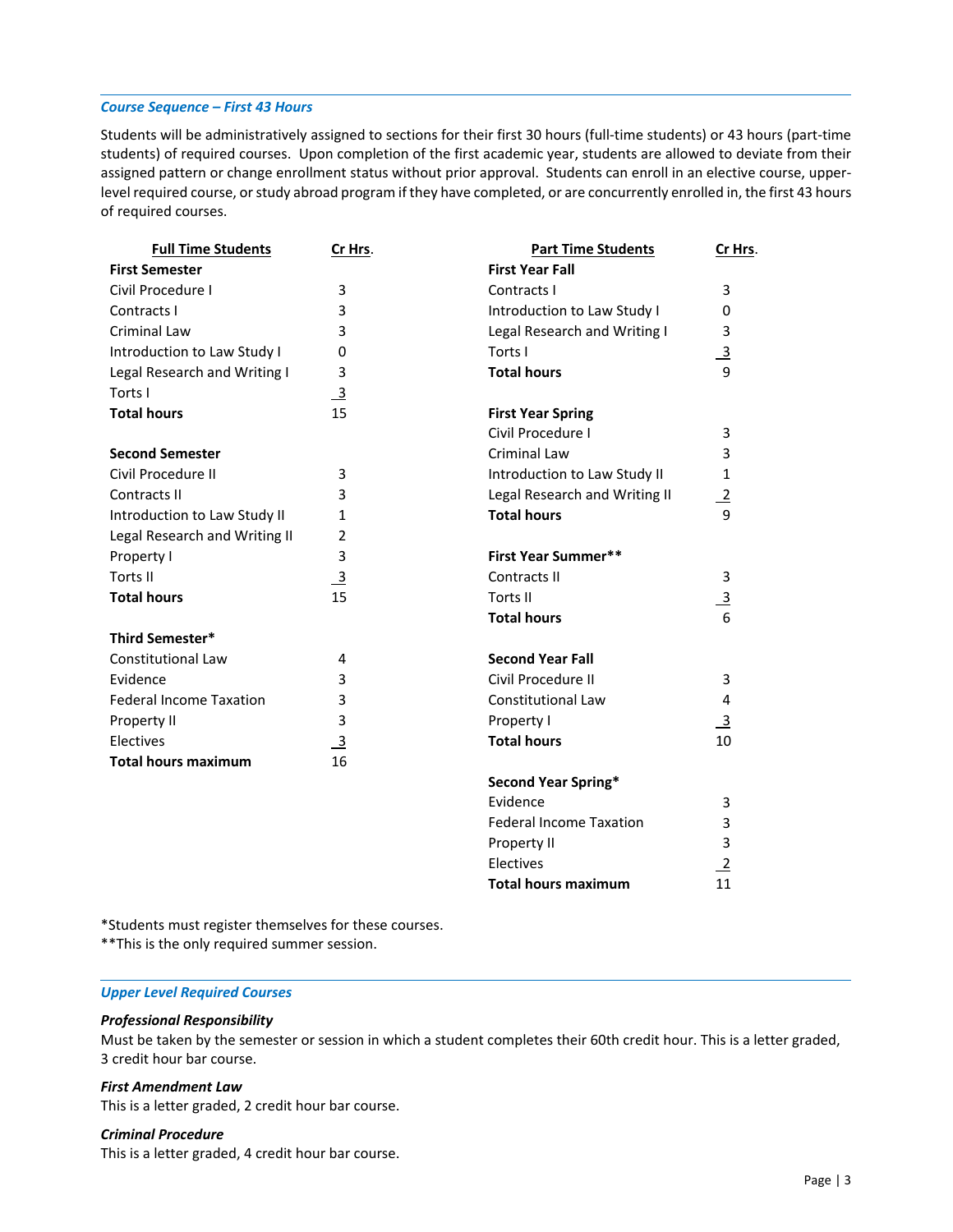# <span id="page-5-0"></span>*Experiential Learning Courses*

At least six credit hours of experiential learning coursework must be completed before graduation. All intersession courses and courses listed as 'Experiential Learning Courses' on the semester schedules will count toward this requirement.

# *Substantial Writing Requirement* (after completion of 45 hours)

This requirement can be satisfied by completing one of the following:

- 1) earn a grade of C or better in a **seminar** for which a research paper of at least 5,000 words (exclusive of footnotes and tabular material) is the basis for a grade; or
- 2) earn a grade of C or better on a **[supervised research paper](https://etcentral.stcl.edu/#/form/1047)** under the direction of a full‐time faculty member; or
- 3) complete four semesters and all requirements for academic credit for **[Law Review](http://www.stcl.edu/academics/law-reviews-journals/south-texas-law-review/)**, including completion of all writing assignments ; or
- 4) complete a minimum of two semesters and satisfy all requirements for academic credit for **[CURRENTS: Journal](http://www.stcl.edu/academics/law-reviews-journals/currents/) [of International Economic Law](http://www.stcl.edu/academics/law-reviews-journals/currents/)**, including completion of all writing requirements; or
- 5) complete two semesters and satisfy all requirements for academic credit for Advanced Appellate Practice

### *Degree Planning Resources*

### *Course Listings*

Course listings is a searchable resource available on the law school's website that provides course details, descriptions, prerequisites, and information regarding books for selected courses. Courses are searchable by term, course name, professor, and course type (e.g. Bar Courses, Experiential Learning, Paper Seminars).

### *Plan Future Classes*

The online course planner tool is available on STANLEY for students to create up to 3 course schedules for future terms. Students are able to load their plans to add the classes to their schedule during registration.

### *Pathways to Practice*

Developed by STCL Houston professors, Pathways to Practice contains suggested curriculum plans and accompanying resources for 16 different subject areas, from Civil Litigation to International Economic Law.

Experiential learning courses fall into four categories: (1) advocacy, (2) clinics and externships, (3) drafting and research, and (4) simulation courses.

Students who have completed 20 or more credit hours are eligible to participate in advocacy activities. Students with less than 20 credit hours are eligible to participate in only the written and oral presentations made in connection with the Legal Research and Writing II course. For more information and participation requirements, visit the **[Advocacy Program](http://www.stcl.edu/academics/advocacy-program/)** page.

### **Clinical Program**

The Clinical Program at South Texas College of Law Houston offers three types of experiential learning: Academic Externships, Direct Representation Clinics, and Community‐Based Clinics. Successful participation in any of these clinics counts toward completion of a student's Experiential Learning course requirement. All clinics and externships are graded as Honors Pass/Pass/Low Pass/Fail. To view a complete list of the law school's legal clinics, visit the **[Clinics](http://www.stcl.edu/academics/legal-clinics/)** page. Course availability and enrollment requirements can be found on the semester schedule or th[e Course Listings](https://banapp03.stcl.edu:8443/StudentRegistrationSsb/ssb/term/termSelection?mode=courseSearch).

### **Academic Externships**

### **How to Register**

Students who have completed their first 30 hours of coursework can receive 2, 3, or 4 credit hours for their unpaid work in government offices, judges' chambers, non-profit organizations, hospital legal departments, or other approved settings.

Externs must work a minimum of 8 hours per week at their placement beginning no more than one week before the start of the semester, file weekly journals and timesheets, and participate in the Lawyering Skills and Professional Values seminar. Each credit hour earned represents 50 hours of work at the placement.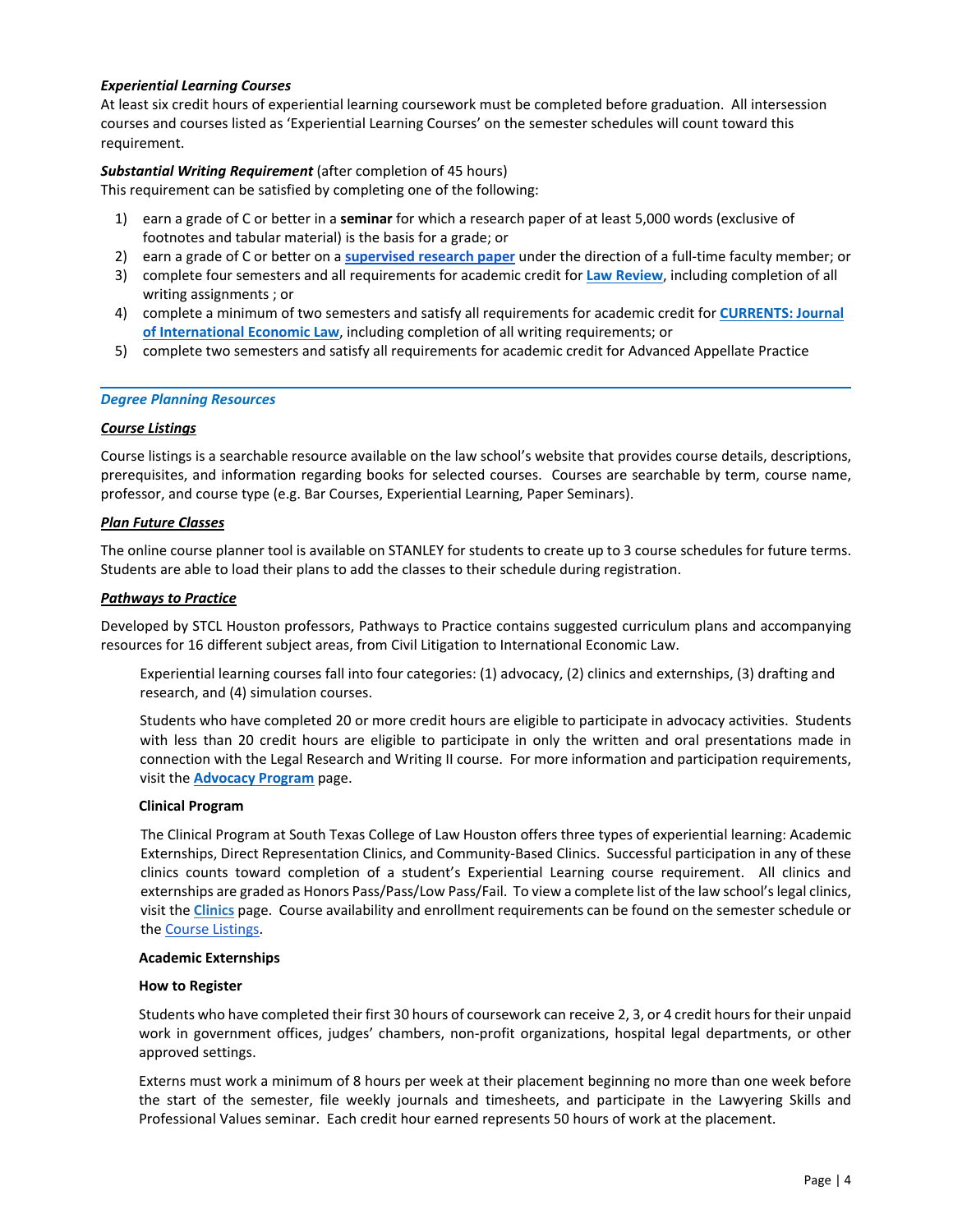<span id="page-6-0"></span>Interested students are encouraged to contact Professor Dennis (edennis@stcl.edu) or Ben Santillán (bsantillan@stcl.edu) to get more information about potential placements and to suggest additional placements that may meet the school's criteria for inclusion in the Academic Externships Program.

**Enrollment requires approval from the Clinical Programs Office before registering.** Submit a[n Add/Drop/Waiver](https://etcentral.stcl.edu/#/form/1047) to receive approval and an Authorization Code provided by the Externship Coordinator. Send a copy of your unofficial transcript to [bsantillan@stcl.edu.](mailto:bsantillan@stcl.edu)  **DO NOT** attach your transcript to th[e Add/Drop/Waiver.](https://etcentral.stcl.edu/#/form/1047)

### **Direct Representation and Community‐Based Clinics**

Most direct representation and community-based clinics require that students have completed 30 credit hours. A student must contribute 45 hours in the clinic for each hour of academic credit received. Students enrolled in direct representation or community‐based clinics are required to attend a one‐day boot camp during the first week of classes. The specific date for the applicable semester is posted on the semester schedule.

### **Drafting and Research**

Most drafting and research courses require that students have completed 45 credit hours. Descriptions and course prerequisites are available via th[e Course Listings p](https://banapp03.stcl.edu:8443/StudentRegistrationSsb/ssb/term/termSelection?mode=courseSearch)age.

# **COURSE LIMITS AND MUTUAL EXCLUSIONS**

|                                            | <b>Maximum Hours/Number</b> |                                                                                                                                  |
|--------------------------------------------|-----------------------------|----------------------------------------------------------------------------------------------------------------------------------|
| <b>Type of Course</b>                      | of Courses Allowed          | <b>Course Choices</b>                                                                                                            |
| Seminars                                   | 3 Courses                   | Paper Seminars or Supervised Research                                                                                            |
| <b>Reviews and Competitions</b>            | 6 Hours                     | ADR Competition, Corporate Counsel Review,<br>Journal of International Economic Law, Law<br>Review and/or Moot Court Competition |
| Clinical Program                           | 9 Hours                     | Including academic externships, direct<br>representation and/or community-based<br>clinics                                       |
| <b>Trial Advocacy Course</b>               | 1 Course                    | Civil Trial, Criminal Trial or Family Law Trial                                                                                  |
| <b>Transactional Capstone Courses</b>      | 1 Course                    | Corporate, Energy, International Business, Oil<br>& Gas or Real Estate                                                           |
| <b>Transactional Foundation</b><br>Courses | 1 Course                    | <b>Contract Building Blocks or Contract</b><br><b>Negotiation and Drafting</b>                                                   |

# **CREDIT HOUR POLICY**

### *Background*

South Texas College of Law Houston (the law school) has adopted policies and procedures for determining the credit hours awarded that conform to or exceed those established by the American Bar Association (the ABA)<sup>1</sup> and by the Department of Education.<sup>2</sup> ABA Standard 310(b) provides as follows:

A "credit hour" is an amount of work that reasonably approximates:

- (1) not less than one hour of classroom or direct faculty instruction and two hours of out‐of‐class student work per week for fifteen weeks, or the equivalent amount of work over a different amount of time; or
- (2) at least an equivalent amount of work as required in subparagraph (1) of this definition for other academic activities as established by the institution, including simulation, field placement, clinical, co-curricular, and other academic work leading to the award of credit hours.

The ABA's *Interpretation 310‐1* explains that 50 minutes is sufficient for one hour of direct faculty instruction and that the fifteen-week period may include one week for a final examination. This interpretation allows the law school to modify its normal 60‐minute hour when necessary.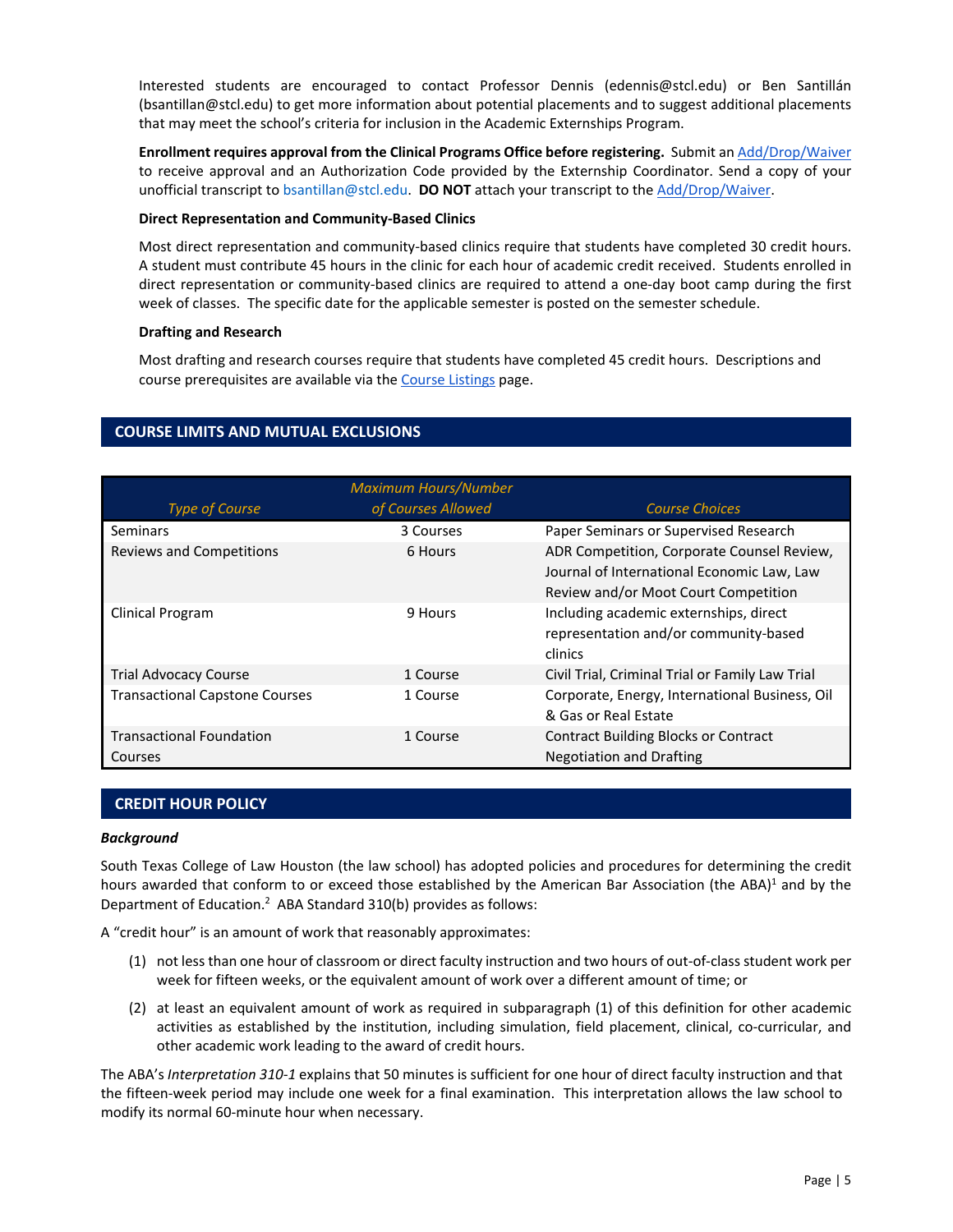# *The Academic Calendar*

The law school'[s academic calendar](https://www.stcl.edu/student-services/registrar-2/) for both the fall and spring semesters consists of fourteen weeks of class meetings followed by an examination period. The summer session consists of seven weeks of class meetings followed by a fiveday examination period. The fall and spring intersessions are one week of class sessions coupled with an examination, paper, or project.

# *Credit Hour Policy*

The credit hour is the basic unit of academic credit granted by the law school. It reflects (but typically exceeds) the Carnegie unit that has served as the traditional unit of measure in American higher education. For courses offered by the law school, one semester credit hour is equivalent to (a) one hour (60 full minutes) of faculty instruction time per week for 14 weeks, plus an additional week for a final examination, for a total of 900 minutes (840 minutes of direct instruction and 60 minutes of examination) or 15 hours per credit hour; and (b) a minimum of two hours (120 minutes) of student preparation time outside of the classroom each week for 14 weeks, plus an additional week for a final examination, for a total of 1,800 minutes (120 minutes per week for 15 weeks) or 30 hours per credit hour. Thus, for each semester credit hour, students should have a minimum of 45 hours of rigorous engagement with the course material and activities directed toward the course learning outcomes.

If a course does not meet every week or does not have an examination, an equivalent amount of time will be allocated during the semester to direct classroom contact and student out‐of‐class work per week.

An equivalent amount of work is required for each semester credit hour awarded in clinics, field placements, simulation courses, co-curricular offerings, and any other academic work for which the law school awards academic credit.

# *Credit Hour Standards by Term*

The measure of instructional contact time and out‐of‐class preparation or other course activity time may be adjusted to reflect the varying lengths of the law school's academic terms. The typical minimum required direct faculty contact time and out-of-class student engagement for the regular long semesters, summer sessions, and fall and spring intersessions are set out below.

# *Fall and Spring Semesters*

Courses offered during the fall and spring semesters are scheduled to meet for fourteen weeks followed by an examination period. A typical semester looks like this:

| <b>Credits</b> | <b>Faculty</b><br><b>Contact/Week</b> | <b>Faculty</b><br><b>Contact/Semester</b> | <b>Student</b><br><b>Preparation/Week</b> | <b>Student</b><br>Preparation/<br><b>Semester</b> | <b>Total Student</b><br><b>Engagement per</b><br><b>Semester</b> |
|----------------|---------------------------------------|-------------------------------------------|-------------------------------------------|---------------------------------------------------|------------------------------------------------------------------|
|                | 60 minutes                            | 900 minutes                               | 120 minutes                               | 1,800 minutes                                     | 2,700 minutes                                                    |
| 2              | 120 minutes                           | 1,800 minutes                             | 240 minutes                               | 3,600 minutes                                     | 5,400 minutes                                                    |
| 3              | 180 minutes                           | 2,70 minutes                              | 360 minutes                               | 5,400 minutes                                     | 8,100 minutes                                                    |
| 4              | 240 minutes                           | 3,600 minutes                             | 480 minutes                               | 7,200 minutes                                     | 10,800 minutes                                                   |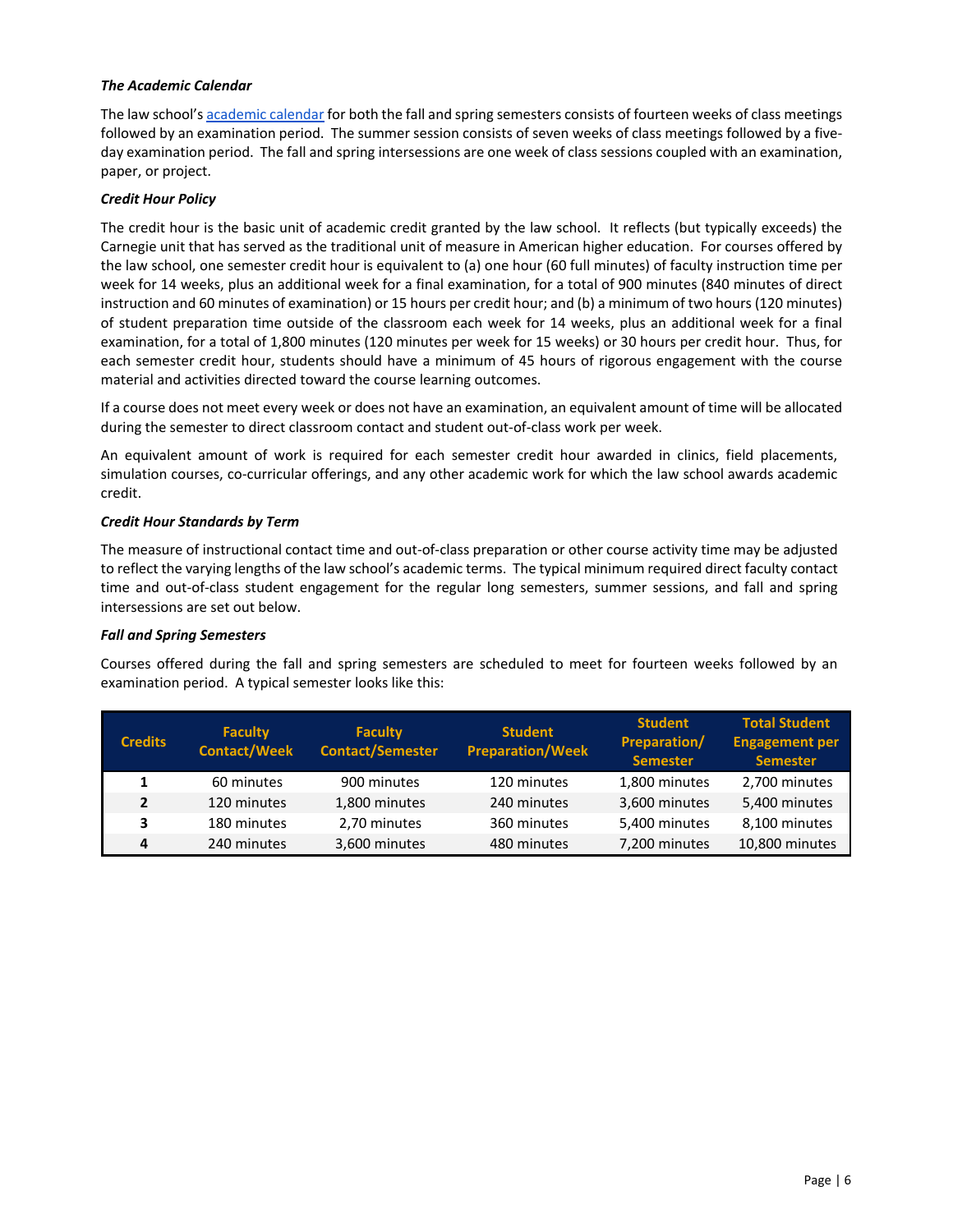# *Summer Sessions*

Courses offered during the summer sessions typically are scheduled to meet for seven weeks followed by a five‐day examination period. The typical summer session looks like this:

| <b>Credits</b> | <b>Faculty</b><br><b>Contact/Week</b> | <b>Faculty</b><br><b>Contact/Session</b> | <b>Student</b><br><b>Preparation/Week</b> | <b>Student</b><br><b>Preparation/</b><br><b>Session</b> | <b>Total Student</b><br><b>Engagement per</b><br><b>Session</b> |
|----------------|---------------------------------------|------------------------------------------|-------------------------------------------|---------------------------------------------------------|-----------------------------------------------------------------|
|                | 120 minutes                           | 900 minutes                              | 240 minutes                               | 1,800 minutes                                           | 2,700 minutes                                                   |
| 2              | 240 minutes                           | 1,800 minutes                            | 480 minutes                               | 3,600 minutes                                           | 5,400 minutes                                                   |
| 3              | 360 minutes                           | 2,700 minutes                            | 720 minutes                               | 5,400 minutes                                           | 8,100 minutes                                                   |
| $\overline{4}$ | 480 minutes                           | 3,600 minutes                            | 960 minutes                               | 7,200 minutes                                           | 10,800 minutes                                                  |

### *Fall and Spring Intersessions*

Courses offered during the fall and spring intersessions are designed to focus on experiential training. The intersession are one week long, but students may be expected to perform course work before the session begins, during the session, and after the session has concluded. This outside work may consist of course-related reading, preparation for in-class performance, projects, or other academically-related work directed toward the course's learning outcomes. The typical intersession looks like this:

| <b>Credits</b> | <b>Faculty Contact/Session</b> | <b>Student</b><br><b>Preparation/Session</b> | <b>Total Student</b><br><b>Engagement per Session</b> |
|----------------|--------------------------------|----------------------------------------------|-------------------------------------------------------|
|                | 840 minutes                    | 1,800 minutes                                | 2,640 minutes                                         |
| $\overline{2}$ | 1,680 minutes                  | 3,600 minutes                                | 5,280 minutes                                         |

### *Credit for Student‐Edited Law Journals*

Student members of law journals are eligible to receive one semester credit hour per semester for performing at least 45 hours of academically-related work, including legal research and writing on a note or comment, reading and evaluating journal submissions, or editing articles. Students are responsible for maintaining a weekly log of their hours for review by the faculty advisor of the journal at the conclusion of each semester or session. Academic credit will be awarded on a high pass/pass/low pass/fail basis.

# *Credit for Moot Court, Mock Trial, and ADR Competitions*

Students selected to participate in intercollegiate moot court, mock trial, and ADR competitions are eligible to receive one semester credit hour per semester for 45 hours of academically‐related work, including legal research, brief writing, appellate advocacy, trial advocacy, negotiation, mediation, arbitration, and the like. Students are responsible for maintaining a log of their hours for review by the faculty advisor or coach at the conclusion of each semester. Academic credit will be awarded on a high pass/pass/low pass/fail basis.

# *Credit for Clinics and Academic Externships*

Each law school clinic and externship placement includes a classroom component. For clinics, students receive one semester credit hour for performing 45 hours of supervised law practice-related work connected with clinic client representation or other activities directed toward the clinic's learning outcomes. Clinic students also must fully participate in the classroom component of the clinic in order to receive credit. For academic externships, students receive one semester credit hour for performing 50 hours of supervised law practice-related work in their field placements. Full participation in the classroom component is required of all academic externship students; they are also responsible for submitting weekly journals and timesheets for regular review by a faculty member. Academic credit is awarded on a high pass/pass/low pass/fail basis.

### *Online Courses*

Until recently, the law school rarely offered courses online. When such courses are proposed, they must meet the definition of standard faculty contact time within the duration of the online version (*i.e.,* typically 900 minutes per credit hour). A course where instructors and students do not meet in the same space must be consistent in terms of quality, assessment, learning outcomes, and course requirements as the equivalent course offered face‐to‐face. For synchronous courses, *i.e.* those courses where students participate in direct faculty instruction remotely as it takes place, the remote participation – actively monitored by the faculty member – will be treated as the equivalent of face‐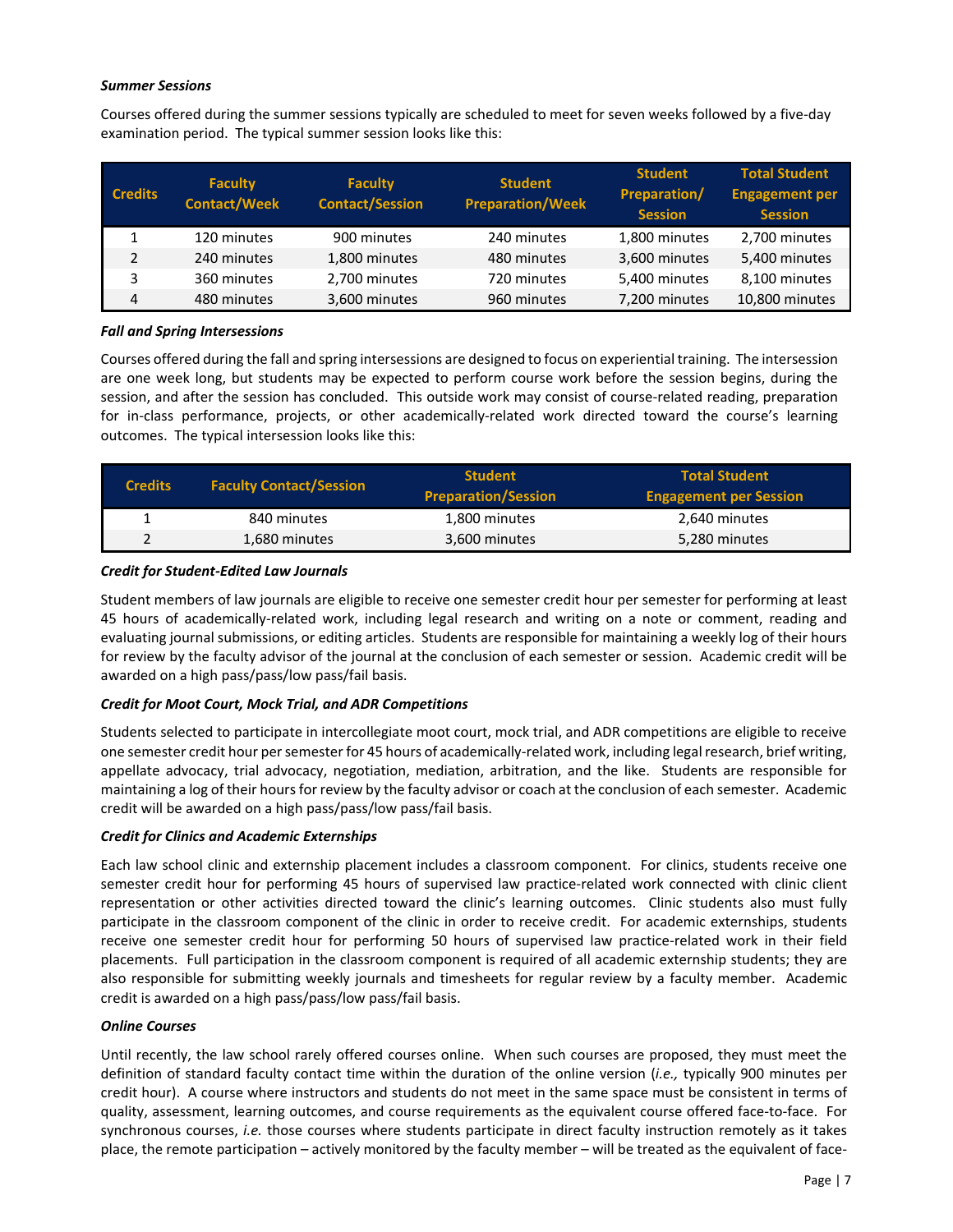<span id="page-9-0"></span>to-face class meetings. For asynchronous courses, *i.e.* those courses offered without any required face-to-face, contemporaneous faculty interaction, a week of instructional time is any given seven-day period in which at least one session of regularly scheduled instruction or examination occurs. Faculty must demonstrate active academic engagement through interactive methods which could include, but are not limited to, viewing an interactive recorded lecture, narrated PowerPoint presentation, or podcast; submitting an academic assignment; taking an examination, an interactive tutorial, or computer-assisted instruction; attending a virtual study group assigned by the instructor; contributing to an academic online discussion; or engaging in contact with the faculty member and class peers related to the academic subject matter of the course (as on discussion boards or chat rooms). Simply logging on, either by faculty or students, does not constitute active learning.

### *Procedures for Ensuring Compliance with the Law School's Credit Hour Policy*

The ultimate responsibility for ensuring that individual course offerings comply with the law school's credit hour policy resides with the faculty. As new courses are proposed, the proponent has the burden of showing that the amount of direct faculty contact and out‐of‐class student engagement with the course learning outcomes and course requirements satisfies the law school's credit hour policy, and the Curriculum Committee should review the proposed credit hour statement, grading method, syllabus, and course requirements and determine before granting approval of the course as an experimental offering that it will meet the requirements of that policy. Thereafter, before recommending to the full faculty approval of the course as a permanent course offering, the Curriculum Committee must make an affirmative determination that the course meets the minimum requirements for the credit hours proposed for the course. The full faculty's approval of the course as a permanent part of the law school's curriculum represents, among other things, its affirmative determination that the amount of student work required by the course satisfies the credit hour policy. The Curriculum Committee and Associate Dean for Academics shall have initial responsibility for monitoring the continuing compliance with the law school's Credit Hour Policy and may require corrections of any deficiencies.

# **SPECIAL ACADEMIC OPPORTUNITIES**

### *Joint Degree Program – JD/MBA*

The interaction between law and business is deep and pervasive. Two joint JD/MBA degree programs – one with the Mays Business School at Texas A&M University, the other with the Cameron School of Business at the University of St. Thomas – provide excellent opportunities for South Texas College of Law Houston students interested in careers combining law and banking, entrepreneurship, finance, international business, or other business and commercial interest. More information on how both joint degree programs permit law students to earn the JD and MBA degrees is available on the **[JD/MBA](http://www.stcl.edu/admissions-aid/admissions/info-for/jd-mba-applicants/)** page. Please contact [Associate Dean Cherie Taylor.](mailto:ctaylor@stcl.edu) 

### *Certificate in Transactional Law Practice*

The Transactional Law Practice Certificate Program provides a comprehensive and integrated course of study through which students develop competence in business-related legal matters, including assisting clients with planning and implementation of business transactions; negotiating and drafting legal documents; and advising and counseling clients on the applicable laws and regulations governing various aspects of the deal.

Business background or experience is not necessary to participate in this program. Students must apply for admission to the program after completing the first 30 credit hours of required courses and before completing 45 credit hours or during their third semester of full‐time study. Exceptions will be made only in rare cases. For more information about admission criteria and benefits of the Transactional Law Certificate program, contact the program director, Professor [John Worley.](mailto:jworley@stcl.edu) To join the program, you must first have an interview with Professor Worley.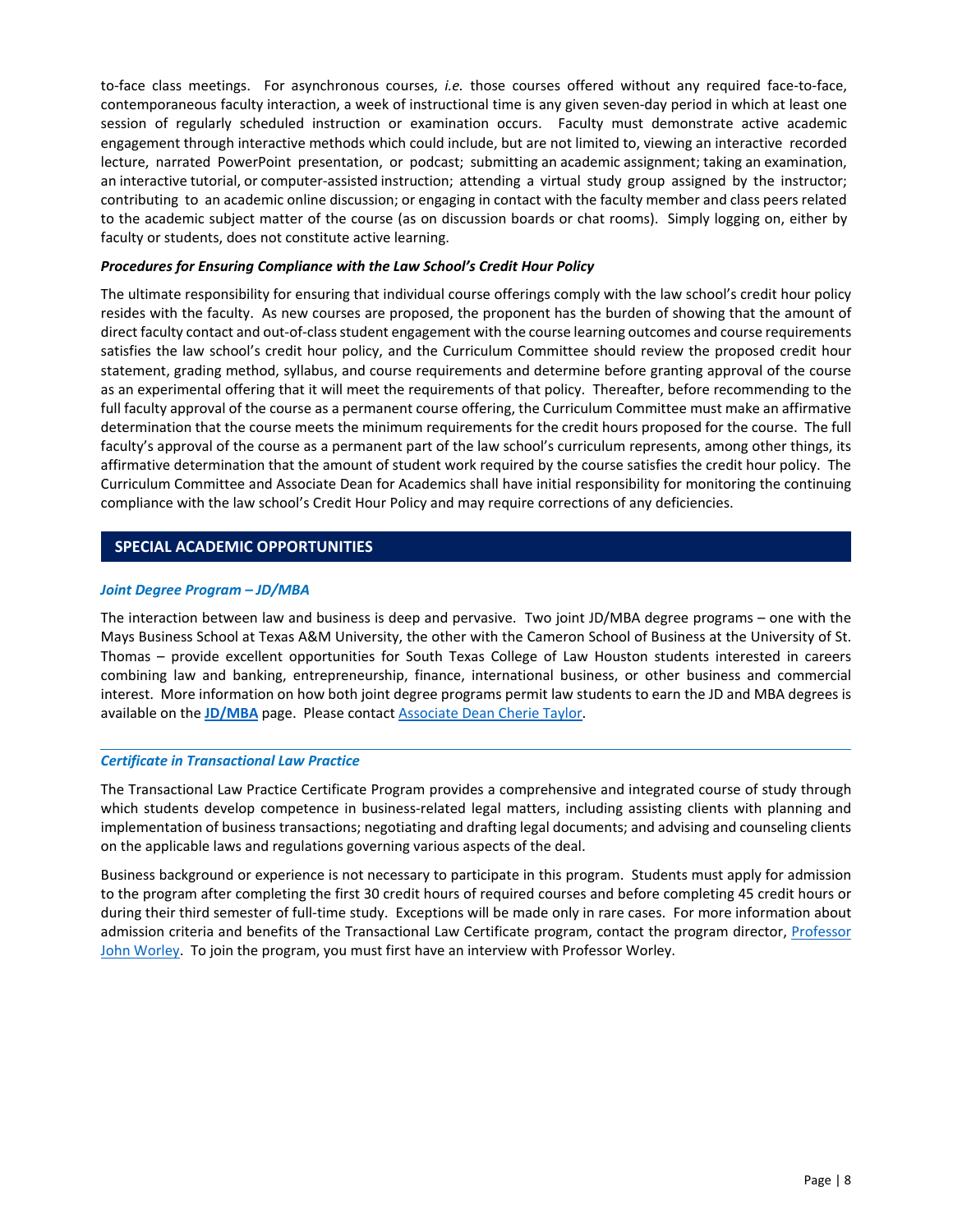# <span id="page-10-0"></span>*Certificate Requirements*

To receive the certificate, students must successfully satisfy each of the following:

- » A 3.333 cumulative grade point average for all certificate‐related courses and a 3.000 overall cumulative law school GPA
- » Three required core business law courses:
	- Agency and Partnership
	- Corporations
- » Three of the following elective business‐related courses:
	- Antitrust Law
	- Business Bankruptcy
	- Business Planning
	- Corporate Finance Law
	- Corporate Taxation
	- Environmental Law
	- Intellectual Property Survey

● Contract Building Blocks

- **Secured Transactions**
- International Business Transactions
- Partnership and Subchapter S Taxation
- Payment Systems
- Real Estate Development
- Real Estate Finance Law
- Sale and Leasing of Goods
- **Securities Regulation**

» One of the following foundational transactional skills courses (typically taken before final semester):

- Commercial Real Estate Finance Practice
- Contracts Negotiation and Drafting
- 

» One of the following capstone transactional skills courses (typically taken in final semester):

- Transactional Skills Corporate 
→ Transactional Skills Energy
- Transactional Skills International Business
- Transactional Skills Oil and Gas
- 
- Transactional Skills Real Estate

» Satisfaction of the substantial writing requirement by writing on a business law or transactional law practice‐related topic.

# *Exchange and Study Abroad Programs*

STCL Houston typically co-sponsors two full-semester and several summer study abroad programs. All classes in the summer program are taught in English, have an international or comparative law focus, and count toward the JD degree. Based on the program chosen, the grading will reflect STCL Houston's grading system or reflect a co-sponsoring school's scale that may not include pluses and minuses. Students must meet the visiting student requirements to be eligible for participation in study‐abroad courses. Credits earned in any summer study abroad program can amount to no more than one hour credit in excess of the total number of weeks of study. For more information about study abroad programs, visit the Office of International Programs (*Room 835*) or the **[Study Abroad](http://www.stcl.edu/academics/foreign-programs/)** page.

# *Consortium for Innovative Legal Education*

South Texas College of Law Houston is a member of the Consortium for Innovative Legal Education (CILE), an organization made up of four independent ABA‐accredited and AALS‐member law schools. The other three participating law schools are California Western School of Law, New England Law Boston, and Mitchell Hamline School of Law. CILE offers shared study abroad experiences and courses that are fully transferable among the member schools, giving students access to a broader range of course offerings. For more information about CILE, visit **<www.cile.edu>**.

# *The Frank Evans Center for Conflict Resolution*

The Frank Evans Center for Conflict Resolution (FECCR) has as its primary mission the education of law students in the theoretical foundations and practical applications of dispute resolution procedures such as negotiation, mediation, and arbitration. The FECCR serves as the focal point within STCL Houston for dispute resolution education. Students are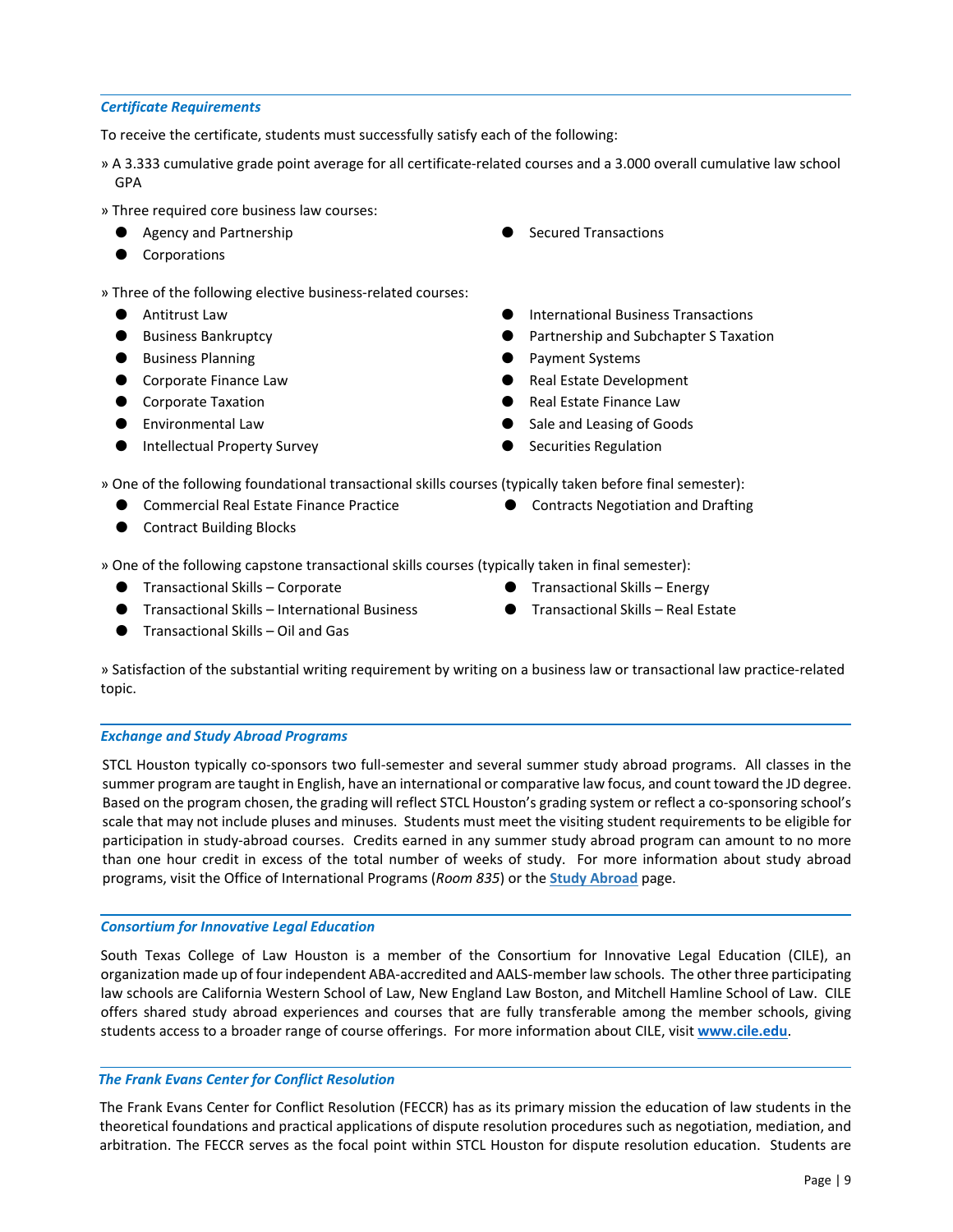<span id="page-11-0"></span>provided opportunities for learning about the variety of dispute resolution methods primarily through courses, clinics, and competitions. For more information, visit the **[Frank Evans Center](http://www.stcl.edu/academics/center-for-conflict-resolution/)** page or the FECCR office.

### *Visiting Other ABA‐Approved Law Schools*

(Click here for Applicability of Rules and Regulations for Students Who Began Before 2019 Fall)

STCL Houston students can receive up to 30 hours of credit toward completion of their degree by taking non‐required courses as a visiting student at another ABA-approved law school. To do so, students must obtain advance written approval from Student Services & Support by submitting an [Educational Records Release](https://etcentral.stcl.edu/#/form/16) form, course descriptions for all courses requested for transfer, and a program brochure for any non‐cosponsored study abroad program. A letter of standing will be sent to the other law school only if the following criteria are met:

- Complete no fewer than 30 semester credit hours at STCL Houston
- Have a cumulative GPA of 3.000 or higher and not be on Academic Supervision
- Pay all outstanding balances due to STCL Houston

Credit will be transferred to STCL Houston only if the following criteria are met:

- The course received prior approval from Student Services & Support
- The grade for the course is not lower than the minimum grade average required for graduation at the school attended *(i.e.,* a grade of C or better is generally required in each and every course*)*
- Courses requested for transfer from other Houston law schools are not offered at STCL Houston

Credit for external placements will not be granted except in extraordinary circumstances as determined by the Associate Dean for Experiential Education having responsibility for clinical programs.

# **ACADEMIC POLICIES**

### *Student Enrollment*

All students are required to enroll for classes during each fall and spring semester. Students who fail to drop all courses for any given semester will be considered fully withdrawn from the law school and unable to re‐enroll without prior approval from the Office of Student Support. Students must send an email t[o studentsupport@stcl.edu w](mailto:studentsupport@stcl.edu)hen they plan on returning.

### **Combined Intersession and Full‐Term Hours**

STCL Houston offers courses for the fall, spring, and summer terms, as well as intersessions immediately preceding the fall and spring semesters. All terms, including intersessions have specific start and end dates, add/drop periods, and disbursement dates which can be found in the **Academic Year Important Dates**.

| <b>ENROLLMENT MINIMUM/MAXIMUM HOURS</b>                     |          |           |  |  |  |
|-------------------------------------------------------------|----------|-----------|--|--|--|
| <b>PART OF TERM</b><br><b>PART-TIME</b><br><b>FULL-TIME</b> |          |           |  |  |  |
| *Fall/Spring Intersession                                   | $1 - 3$  | N/A       |  |  |  |
| <b>Fall/Spring Semester</b>                                 | $8 - 11$ | $12 - 16$ |  |  |  |
| <b>Summer Session</b>                                       | $1 - 9$  | $1 - 9$   |  |  |  |

\*Students with 30 or more earned hours are eligible to register for intersession.

In cases where a student is enrolled in intersession courses, the hours will be combined with the registered hours for the fall/spring term. Students must ensure that they register for no more than 11 hours (part-time students) and 16 hours (full-time students) for the full term.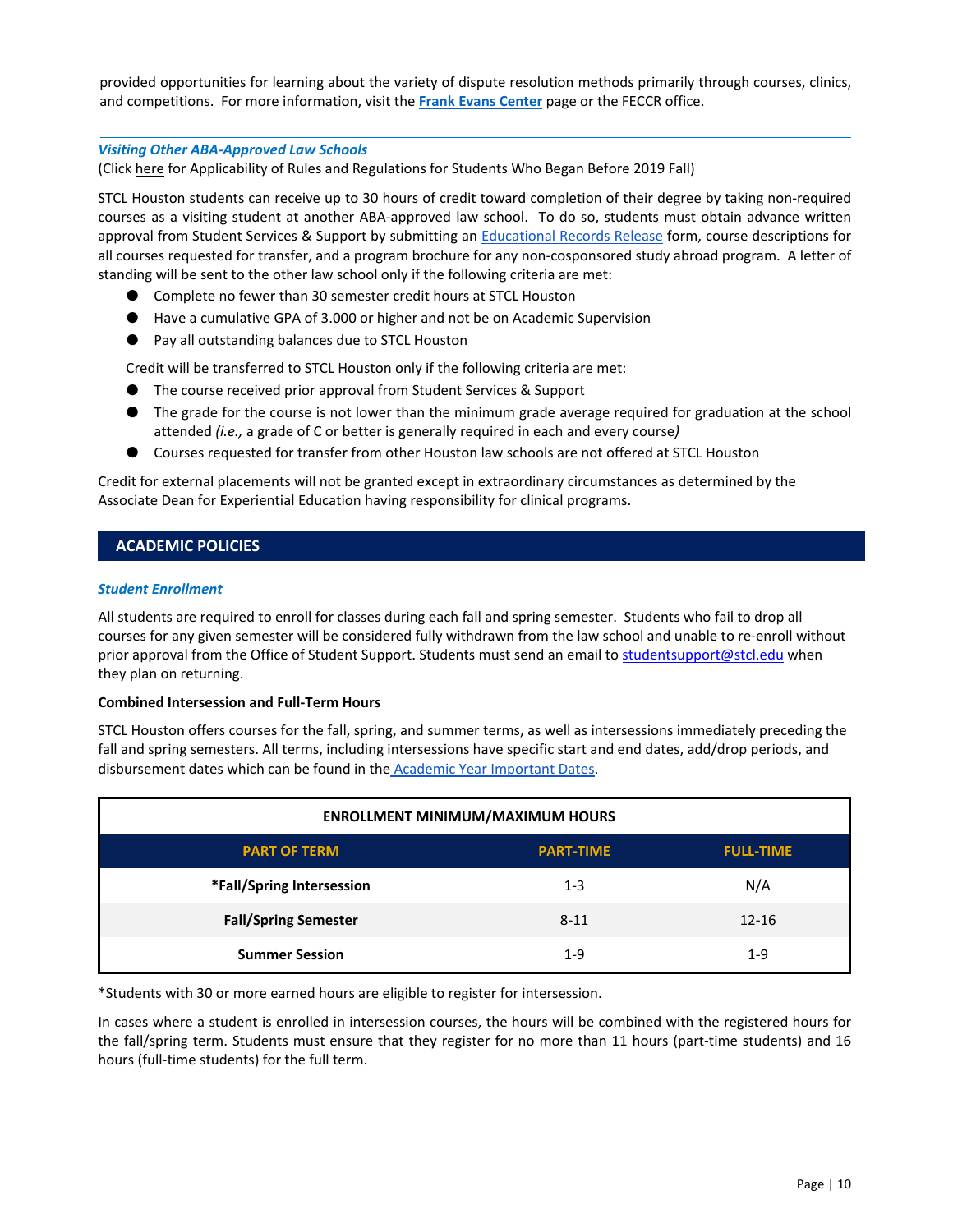<span id="page-12-0"></span>

| <b>COURSE LOADS FOR VETERANS' BENEFIT CERTIFICATIONS</b>                                                                                   |         |         |          |           |  |
|--------------------------------------------------------------------------------------------------------------------------------------------|---------|---------|----------|-----------|--|
| <b>THREE-QUARTER</b><br><b>LESS THAN</b><br><b>HALF-TIME</b><br><b>PART OF TERM</b><br><b>FULL-TIME</b><br><b>HALF-TIME</b><br><b>TIME</b> |         |         |          |           |  |
| Fall/Spring Intersessions                                                                                                                  | $1 - 3$ | N/A     | N/A      | N/A       |  |
| Fall/Spring Semesters                                                                                                                      | $1 - 5$ | 6-8     | $9 - 11$ | $12 - 16$ |  |
| <b>Summer Session</b>                                                                                                                      | $1 - 2$ | $3 - 4$ |          | 6-9       |  |

### **Overloads**

Students must submit an **[Add/Drop/Waiver](https://etcentral.stcl.edu/#/form/1047)** to request approval for an overload in order to take more than 16 credit hours in a fall/spring semester. Grade point average, the type of course work, and final exams are some of the factors considered in evaluating a student's overload request. Every credit hour approved over 16 hours will be charged at the hourly tuition rate in addition to the full-time tuition. Students registered for intersession courses in addition to the full-term courses do not need to submit an overload request unless the full-term courses exceed 16 credit hours.

Overload requests do not apply to summer sessions.

ABA rules prohibit a student from taking more than 20% of the credits needed for graduation in a given semester; therefore, a student can receive permission to take no more than 18 credits for the fall/spring semesters.

### **Underloads**

Students must submit an **[Add/Drop/Waiver](https://etcentral.stcl.edu/#/form/1047)** form to request approval for an underload in order to take 7 or fewer hours in a fall or spring semester unless they are graduating (see below). Additionally, students approved to take 6 or fewer credit hours are eligible to request the underload tuition rate.

### **Graduates with 7 or fewer hours remaining**

**ATTENDANCE AND PARTICIPATION** 

Students in their final semester who need less than 8 hours to graduate are permitted, without prior approval, to enroll for 7 or fewer credit hours. The student will be charged the hourly tuition rate for the applicable semester.

**Note**: Students must be registered for a minimum of 6 credit hours to be eligible to receive financial aid.

# *Work Limits*

Full-time students are prohibited from working more than 20 hours per week while enrolled in the full-time program. Violations of this regulation could result in disciplinary action.

| <b>Fall &amp; Spring Semester Absences</b> |                     | <b>Summer Session Absences</b> |                     |
|--------------------------------------------|---------------------|--------------------------------|---------------------|
| <b>Meetings per Week</b>                   | <b>Max Absences</b> | <b>Meetings per Week</b>       | <b>Max Absences</b> |
|                                            | 2 (Drop on 3)       |                                | 1 (Drop on 2)       |
|                                            | 5 (Drop on 6)       |                                | 3 (Drop on 4)       |
|                                            |                     | 3                              | 4 (Drop on 5)       |
|                                            |                     | 4                              | 7 (Drop on 8)       |

### *Absences are not allowed for intersession courses.*

Regular and punctual class attendance is imperative to the learning process. Students are expected to make every effort to attend 100 percent of scheduled classes and are required to attend at least 80 percent of regularly scheduled classes in each course in order to receive course credit. Faculty members maintain attendance records for their courses and can, at their discretion, distribute attendance roll sheets or employ other reasonable methods for enforcing the 80 percent attendance requirement. Absences in excess of 20 percent of regularly scheduled classes will result in the student being administratively dropped from the course with a "WF" and no refund of tuition, fees, or related costs. Drops for excessive absences may affect financial aid entitlements. Associate deans, assistant deans, and professors do not have authority to grant absences in excess of those allowed.

Every student sitting for a final examination will be required to acknowledge a statement that they have attended at least 80 percent of the classes regularly scheduled for each course for which the student was enrolled during that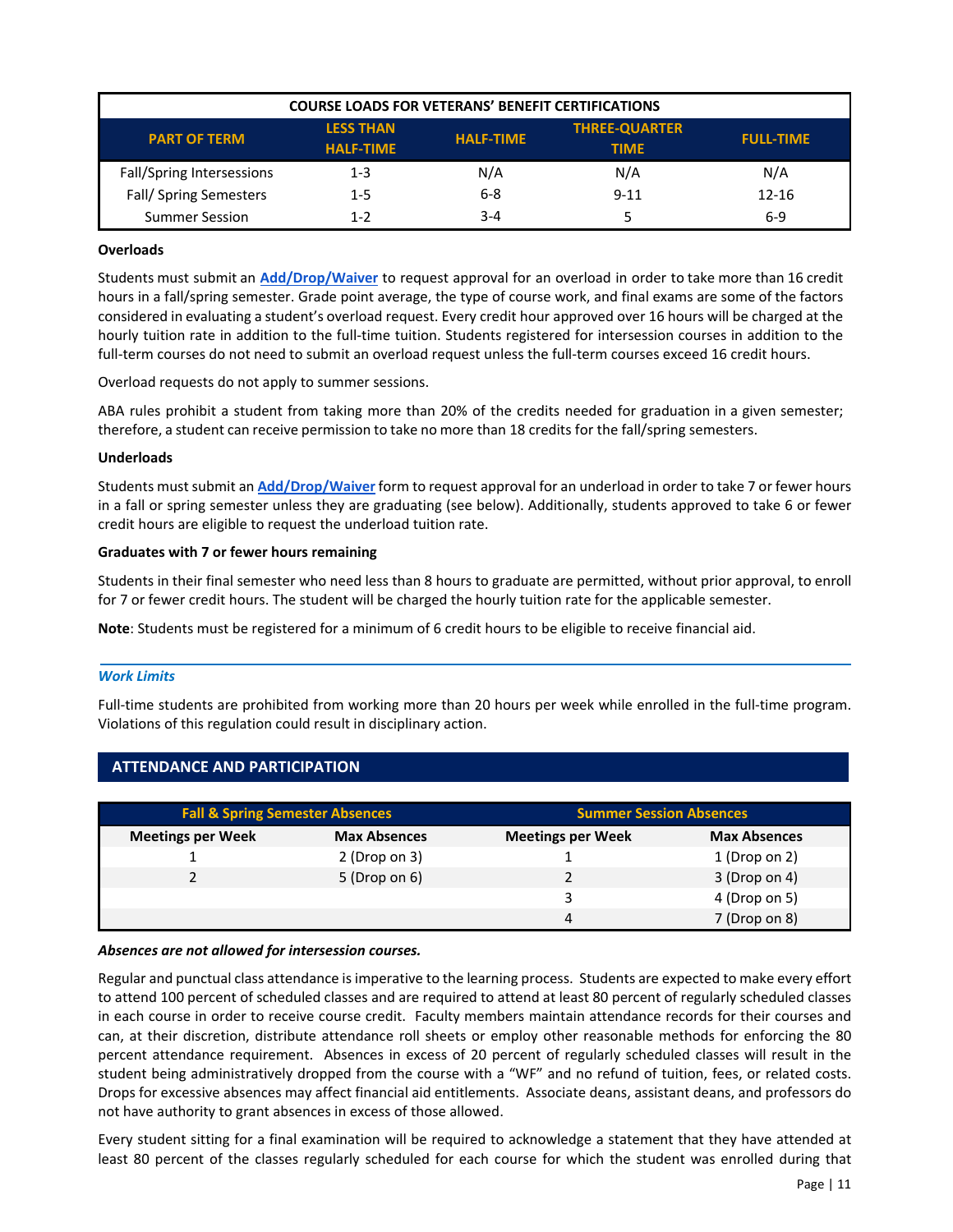<span id="page-13-0"></span>semester. **A student's false declaration regarding attendance is an act of academic misconduct, subjecting the student to expulsion, suspension, or other discipline.** It also may be a matter of character and fitness impacting entry to the profession.

Students are required to prepare all assignments, arrive to class on time, remain in attendance until class is dismissed or scheduled to end, and actively participate in classroom discussions. Failure to meet these standards could result in the deduction of up to two grade increments from the student's final grade, at the discretion of the professor. In severe cases of misconduct or unsatisfactory performance, a professor can request permission from the Associate Dean for Faculty or the Vice President of Student Services & Support to drop a student from the course.

### *Coursework Deadlines*

Students must submit all coursework by the deadline imposed by the professor. Only the professor who imposes a deadline can grant an extension or waiver. An aggrieved student can appeal a professor's deadline decision directly to the Student Appeals and Disciplinary Committee by contacting the Associate Dean for Faculty. This policy does not alter or extend the deadline for submission of final grades in a course.

Failure to meet the imposed deadline in Legal Research and Writing courses for submission of the final graded memorandum (in LRW I) and the appellate brief (in LRW II) will result in a "WF" for the course, which will be used in computing the student's grade point average. Legal writing professors will not grant deadline extensions except in extraordinary, adequately documented circumstances such as hospitalization of a student or death of a close family member. Computer problems and/or transportation delays are not sufficient reasons for a deadline extension. Accordingly, students are strongly advised to have backup plans in case of such emergencies.

#### *Distance Education*

Distance education courses are those in which instruction is conducted primarily via electronic transmission rather than face-to-face interaction. Typically, a student can receive no more than four credit hours of distance education courses in a given semester and no more than fifteen distance education credit hours in total.

# **REGISTRATION AND WITHDRAWAL PROCEDURES**

### *Add/Drop Procedures*

A student who voluntarily drops, or who is administratively dropped, from a course after the last day to drop without receiving a failing grade (see **[Academic Year Important Dates](https://www.stcl.edu/wp-content/uploads/2022/01/2021-2022-Important-Dates-102621-1.pdf)**), will receive a "WF," which will affect the student's grade point average. Similarly, a student who withdraws from or leaves the college at any time without following required withdrawal procedures will receive a "WF" in every course. With the permission of the Associate Dean for Faculty or the Vice President of Student Services & Support, a professor can drop any student from a course for unsatisfactory classroom performance or misconduct.

To drop a course after the last day to drop without a failing grade, students must complete an **[Add/Drop/Waiver](https://etcentral.stcl.edu/#/form/1047)** form. The drop will be effective on the date of receipt. For information about the financial ramifications of course drops, review the "Financial Policies" section of the Student Handbook.

Dropping courses may affect financial aid eligibility, specifically the student's completion rate. *(Clic[k here](https://www.stcl.edu/wp-content/uploads/2018/01/SAP-Policy-Revised-012518.pdf) for the financial aid Satisfactory Academic Progress Standards)*

#### *Withdrawal without Academic Prejudice*

Students must submit a **[Withdrawal/Exit Form](https://etcentral.stcl.edu/#/form/17)** with written justification to Student Services & Support **before** discontinuing their studies or taking a leave of absence. A withdrawal without academic prejudice will be granted for a period of one calendar year at a time for no more than two calendar years from the last term attended. Students who take an absence in excess of two years are required to reapply for admission with no credit granted for prior law school study.

Withdrawal without academic prejudice may affect the student's future financial aid eligibility. *(Clic[k here](https://www.stcl.edu/wp-content/uploads/2018/01/SAP-Policy-Revised-012518.pdf) for the financial aid Satisfactory Academic Progress Standards)*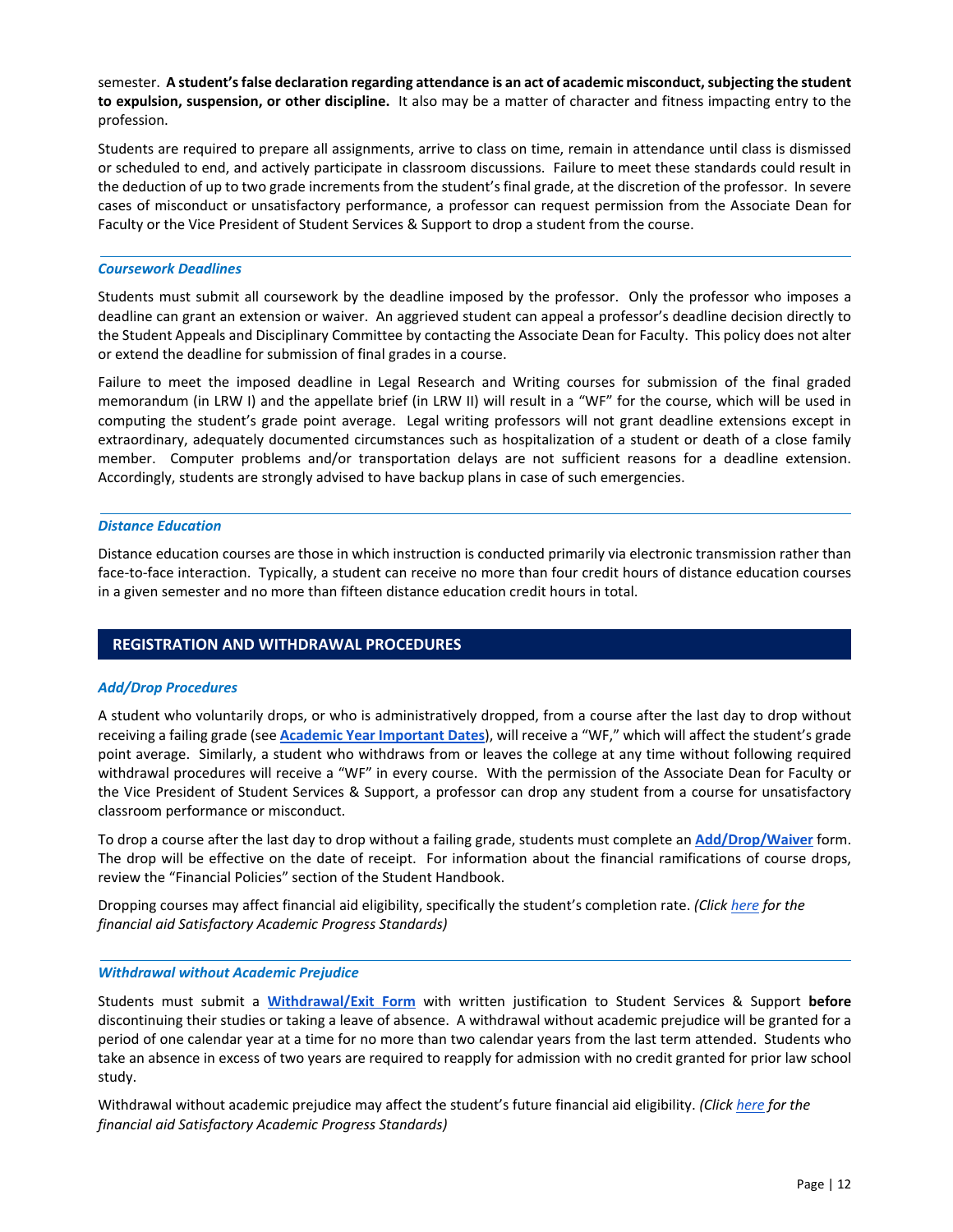#### <span id="page-14-0"></span>*Course Audits*

STCL Houston alumni, licensed attorneys, and graduates of ABA‐approved law schools can submit a **[Non‐Traditional](https://etcentral.stcl.edu/#/form/20)  [Student Registration Form](https://etcentral.stcl.edu/#/form/20)** to Student Services & Support to request to audit a course. STCL Houston alumni may audit courses at no cost. All others must pay regular tuition and fees. Auditors listen and observe and are not permitted to take part in class discussions or examinations. Credit is not granted for audited courses; however, attendance is reflected on an official transcript. An auditor must receive prior approval from the instructor in order to audit 1L and 2L required courses, externships, substantial writing courses, and competition courses (i.e. Moot Court and ADR Competitions). STCL Houston students are not permitted to audit courses.

# **FINAL EXAMINATIONS**

#### *Administration of Exams*

All examinations are taken subject to these procedures and subject to the law school's Rules and Policies concerning Academic Misconduct. Each student is responsible for reviewing, understanding, and adhering to the Academic Misconduct rules, in addition to the examination policies and procedures below.

#### *Anonymity*

Students will receive a unique examination number available on STANLEY each semester. Use of any other identifiers, including names, on an exam could result in disciplinary action up to and including a failing grade or expulsion. Students are prohibited from disclosing their examination numbers to, or discussing examinations with, any faculty member until **all** grades for the semester have been posted.

#### *Timeliness*

Each student must be ready to begin an examination **no later than five minutes** before the scheduled start of the examination.

# *Allowed and Prohibited Items*

| <b>ALLOWED ITEMS *</b>                                                                     | <b>PROHIBITED ITEMS</b>                                                                                                             |
|--------------------------------------------------------------------------------------------|-------------------------------------------------------------------------------------------------------------------------------------|
| Laptops, webcam, microphone, extension cord. Must<br>use ExamSoft.                         | Other electronic devices, such as. cell phones, pagers,<br>iPads, tablets, calculators (unless allowed by professor),<br>headphones |
| Pens, highlighters, pencils, and pencil sharpeners                                         | Smart watches, digital watches, fitness trackers                                                                                    |
| Wallet (money purse), keys                                                                 | Backpacks/purses, tote bags                                                                                                         |
| Foam earplugs (noise cancelling devices are allowed)                                       | Food                                                                                                                                |
| Eyeglasses (no eyeglass cases), contact lenses in original<br>container (no boxes)         | Alcoholic beverages                                                                                                                 |
| Non-alcoholic beverages (in a clear container with no<br>labels or writing)                | Books (Unless Open Book exam)                                                                                                       |
| Tissues, cough drops, medicine, wrapped feminine<br>hygiene products                       | Notes (Unless Open Notes exam)                                                                                                      |
| Books and/or notes for open-book/open-notes exams<br>ONLY (blank scratch paper if allowed) | Hats, scarves, head gear (except religious items)                                                                                   |
| Sweaters or jackets                                                                        | Smoking materials                                                                                                                   |

\* Allowed items must remain in the student's pockets or in clear plastic bags under the student's chair when not in use or should be within view of the webcam when in use.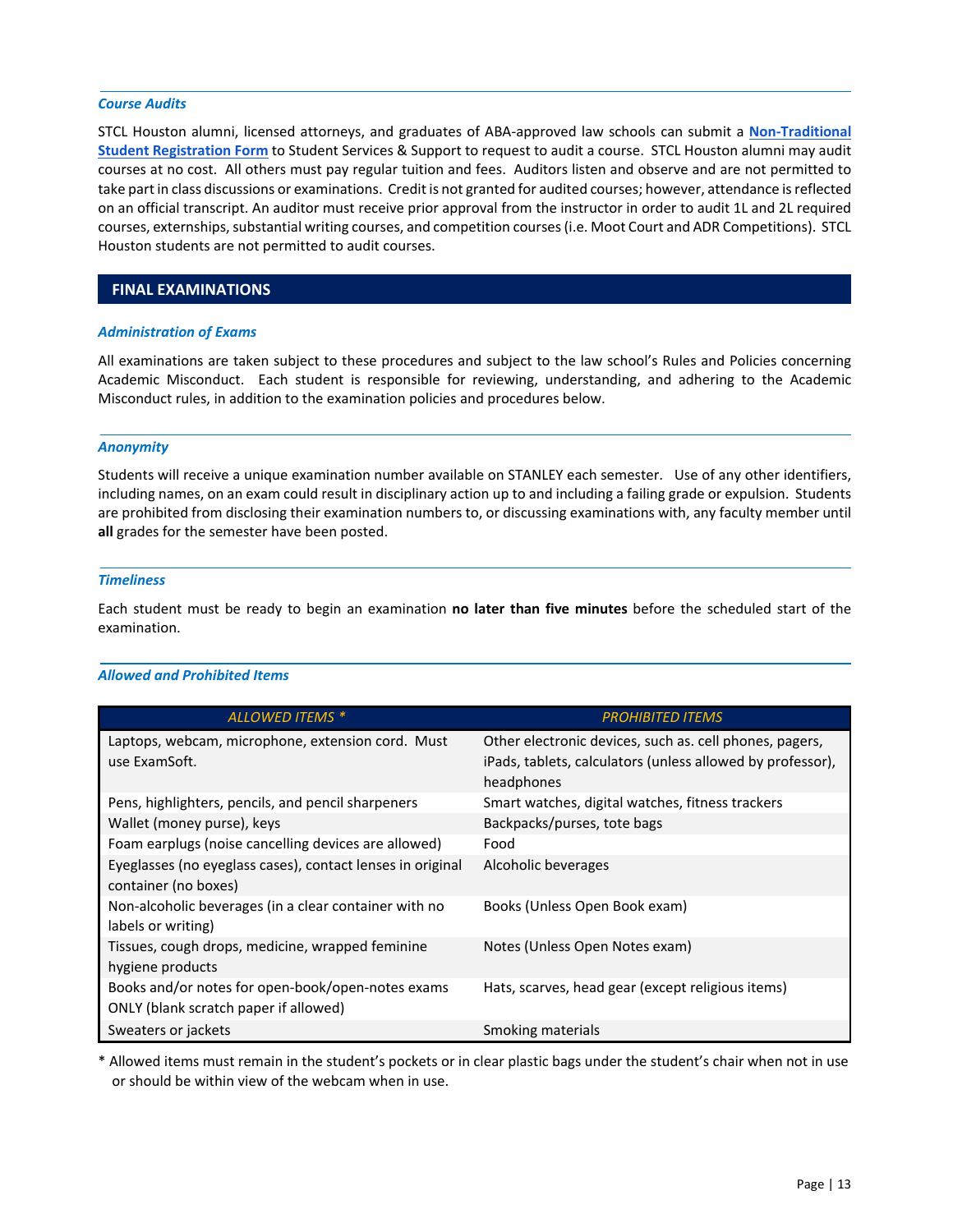### <span id="page-15-0"></span>*Reporting Exam Misconduct*

Violations of the law school's rules concerning cheating and/or other academic misconduct regarding examinations should be immediately reported to Student Services & Support.

#### *Take Home Exams*

### **Long‐Duration Take‐Home Exams: More than 24 hours**

The basic rules and procedures for take‐home exams that are 24 hours or more (i.e. students do not receive accommodations) are listed below to help guide and answer any questions you may have:

- 1. Be sure that you are adequately prepared for the exam beforehand, as no additional time will be given for the take‐home exam.
- 2. You may schedule your exam to begin at a time that is convenient for you, within the time parameters allotted for the take‐home exam.
- 3. It is up to you to pace yourself and use the time allotted for the exam appropriately, such as for meals, extended breaks, snacks, etc.
- 4. Feedback from instructors indicate that they do not intend for students to spend the entire time allotted for the take‐home exam, without eating, sleeping, or taking breaks.
- 5. Students who strategically plan their time can pace themselves to allow for a more thoughtful, polished response, which is what many instructors expect for take‐home exams that students have 24 hours or more to complete.

STCL Houston's primary goal is to offer all students the tools necessary to succeed. Accordingly, the accommodations process is in place to ensure that all students receiving disability accommodations are placed on a reasonably leveled playing field with other students. STCL Houston cannot offer accommodations that provide students with an unfair advantage.

### **Short‐Duration Take‐Home Exams: Less than 24 hours**

STCL Houston offers extended time for take‐home exams of short duration (i.e. less than 24 hours). The additional time given on short-duration take-home exams is calculated in the same manner as all other law school exams. Office of Student Support is not required to facilitate any other accommodations for take‐home exams, given that the take‐home exams are self-administered. If the student would like the law school to administer the take-home exam and the structure of the take‐home exam reasonably permits doing so, Office of Student Support will contact the student to discuss the details of the exam administration.

Accordingly, absent extenuation circumstances, STCL Houston only offers accommodations for take‐home exams that are less than 24 hours. Absent extenuating circumstances, students are not offered accommodations for take-home exams that students have 24 hours or more to complete.

# **ASSESSMENT METHODS**

In all *required first‐year courses* (except for Introduction to Law Study I and II and Legal Research and Writing I and II), STCL Houston requires that faculty use a written final examination as the sole method for grading student academic performance. In *upper‐level required courses* (Constitutional Law, Criminal Procedure, Evidence, Federal Income Taxation, First Amendment Law, Property II, and Professional Responsibility), and in courses related to the Texas Bar Examination, faculty can use graded midterm examinations and/or graded quizzes in addition to a written final exam as the basis for assigning grades to students. In non‐bar‐related elective courses, seminars, and experiential learning courses, faculty can employ any of the following alternative methods for evaluating all student performance:

- Take-home essay examinations with a time limit of 24, 48, or 72 hours
- Substantial research paper (at least 20 pages, exclusive of footnotes) in lieu of a final examination
- Short graded research paper in addition to a final examination
- Series of short graded research papers in lieu of a final examination
- Graded mid-term examinations and/or graded quizzes in addition to a final examination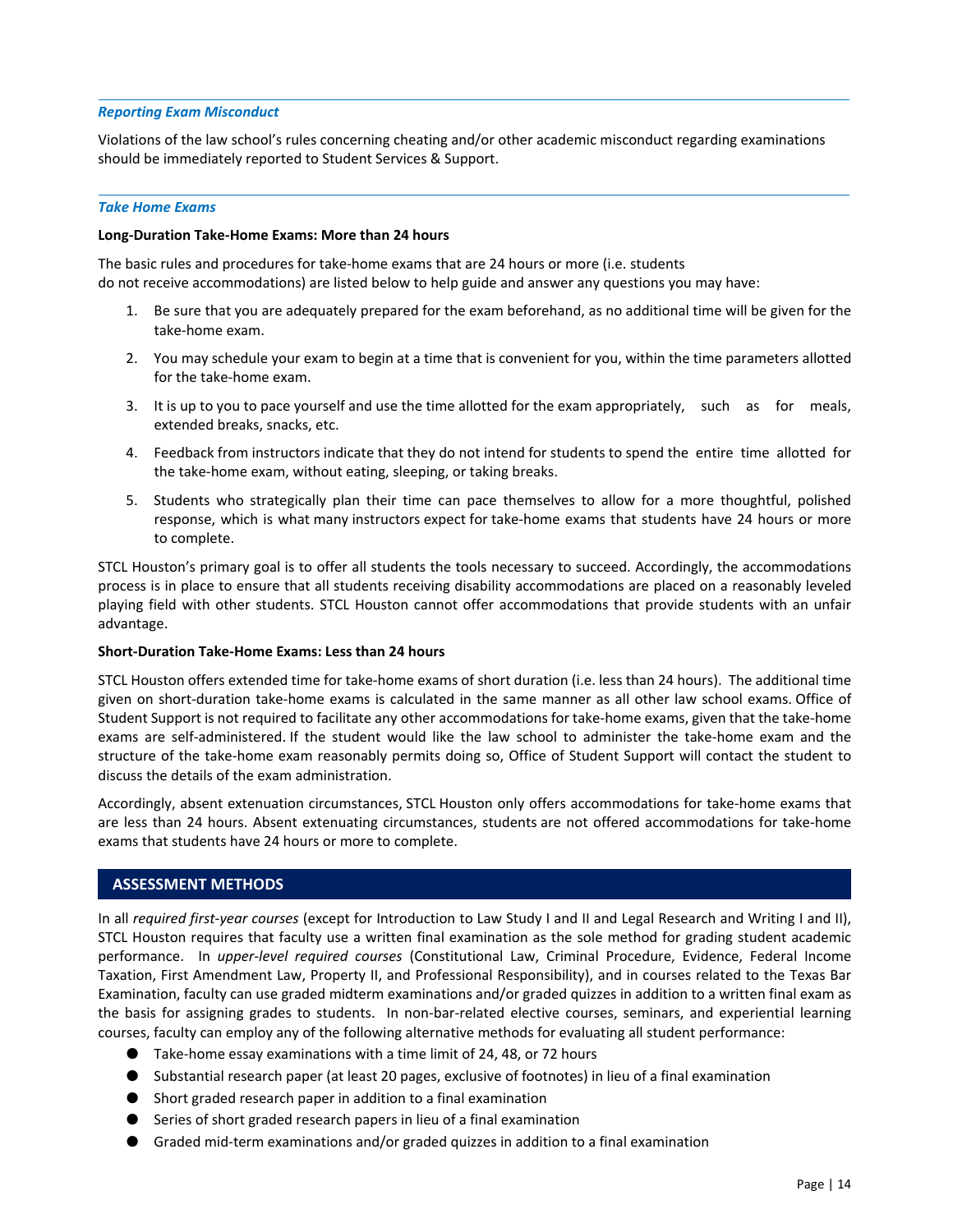- <span id="page-16-0"></span>● Course-related projects for experiential learning (e.g., drafting documents, oral presentations or similar methods)
- Course-related project(s) in addition to a final examination
- Graded oral presentations in addition to a final examination or research paper

Within any particular class, all students will be evaluated using the same assessment methods.

# **FINAL EXAMINATION RESCHEDULES AND DEFERRED FINAL EXAMINATIONS**

Contact Student Services and Support staff with questions regarding the meaning or application of these rules. Faculty members do not grant permission to reschedule or defer a final examination. **ANY REQUEST FOR OR DISCLOSURE OF FINAL EXAMINATION RESCHEDULE/DEFERRAL INFORMATION TO A FACULTY MEMBER OR STUDENT MAY JEOPARDIZE ANONYMITY AND IS A VIOLATION OF THE HONOR CODE.** 

# **STUDENTS MUST NOT DISCUSS ANY FINAL EXAMINATION INFORMATION WITH ANY OTHER STUDENTS OR DISCUSS OR POST ANY FINAL EXAMINATION INFORMATION IN PUBLIC OR ON SOCIAL MEDIA IN ANY WAY. DOING SO IS A VIOLATION OF THE HONOR CODE AND WILL BE PENALIZED ACCORDINGLY.**

Requests to reschedule or defer a final examination are considered for (i) conflict(s) or (ii) extenuating circumstances. Submit all requests using th[e Final Exam Reschedule/Deferral Request f](https://etcentral.stcl.edu/#/form/13)orm with proper supporting documentation, where applicable.

# *i. Final Examination Conflicts (Reschedule Only)*

Final examination conflict reschedule requests will be approved, based on the following circumstances:

- Three final exams in a row within a 24‐hour period.
	- o Examples:
		- One examination in the morning at 10:00, one in the evening at 6:00, and one the following morning at 10:00; or
		- One examination in the evening at 6:00, one the following morning at 10:00, and one in the evening at 6:00 (or on Saturday only at 4:00).
- When removing an incomplete grade ("I") for a deferred final examination conflicts with a current semester's exam.
- A religious observance, such as Sabbath or Ramadan.

Final examination conflict reschedule requests will only be considered if received by the Monday following the second week of classes for fall and spring and the Monday following the first week of classes for summer.

- Final exam reschedule request deadlines due to conflicts for the 2021‐2022 Academic Year: o 2021 Fall – August 30, 2021\*
	- **\* Moved to October 15 for this semester only.**
	- o 2022 Spring January 31, 2022
	- o 2022 Summer May 30, 2022

# *ii. Extenuating Circumstances (Reschedule or Deferral)*

Requests due to extenuating circumstances will only be considered if received before the final examination start time and must include proper documentation to support the following:\*

- Physical inability, including illness or a medical situation which prevents the student from taking an exam;
- A religious ceremony that precludes a student from taking an exam until after the final examination period;
- A student is to attend a wedding, graduation, or other special ceremony of an immediate family member, and the student could not have known before the last day to drop a course that the examination and event were in conflict;
- A member of a student's immediate family becomes critically ill **during** the final examination period and before the student's next exam has started;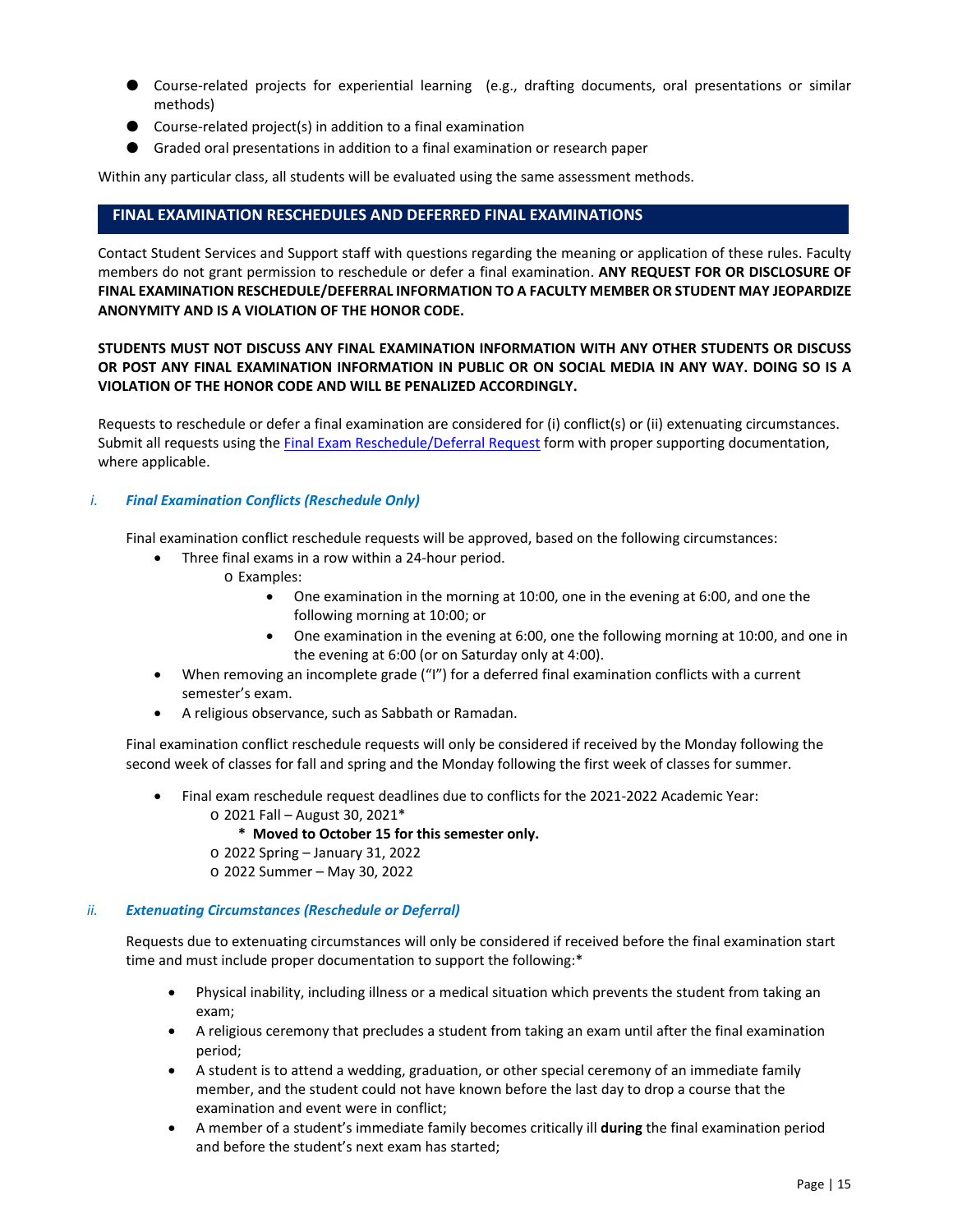- <span id="page-17-0"></span>Death of a member of the student's immediate family; or
- The birth of a student's child.

\*If a student or a student's immediate family member becomes ill **during** a final and is unable to complete their exam, they must speak directly with a Student Services & Support staff member **before** completing the exam if they wish to reschedule or defer.

Examples of proper documentation for extenuating circumstances include:

- Physician's written certification;
- Note from a hospital or doctor;
- Death Certificate;
- Published obituary notice;
- Original note from funeral home clearly indicating the student's relationship to the deceased; and
- Ceremony invitation confirming date and time of conflicting event(s), along with correspondence that confirms that notice of the event was received after the last day to drop classes without a failing grade.

A final examination will not be rescheduled/deferred due to the following circumstances:

- o Requests to reschedule/defer a take‐home exam.
- o Two final examinations scheduled on the same day or consecutive days.
- o Two final examinations scheduled less than 24 hours apart.
- o Travel or vacation plans during the final examination period.
- o A student having a professional opportunity that conflicts with scheduled final examinations, except in the case of a student employed full‐time.
- o A student late for an exam due to oversleeping, traffic, and all similar circumstances. The student will be allowed to sit for the final examination in the time remaining. Extra time will not be provided when starting a final examination late.
- o Illnesses that are not incapacitating and/or not supported with proper documentation.
- o A student wishing to leave early for the winter or summer break.
- o A student approved for a final examination reschedule/deferral in a previous semester/session for the same reasons as indicated on the student's new request (excludes requests for final examination conflict reschedule).

If a request is denied and the student does not sit for the regularly scheduled final examination, the student will receive a failing grade, a "WF" will be entered on their permanent record, and the "WF" will be counted in computing the student's grade point average.

# *Taking a Reschedule/Deferred Final Examination*

A student's rescheduled final examination will be administered on one of the next two available dates during the final examination period and to a date on which the final will not again be subject to reschedule under the conditions outlined above. Exams cannot be taken earlier than the originally scheduled day. In the case where the reschedule is requested on the last day of exams, the examination will be rescheduled to the next business day following the end of the examination period.

A student approved to defer their final examination will have an incomplete grade ("I") entered on their transcript until the final examination is taken and graded. All deferred final examinations must be taken during the next semester in which a student is registered and the course is offered, unless otherwise approved by the Vice President of Student Services and Support. Students must sign up to remove their incomplete grade during registration and are expected to attend class sessions. If a student is unable to attend class sessions, they must make arrangements with the professor in advance. Students attending class under this provision are not auditors.

If an incomplete grade is on the transcript for one academic year without removal, the incomplete grade will be replaced with a withdraw failing grade ("WF") on the student's permanent record, which will be counted in computing the student's grade point average.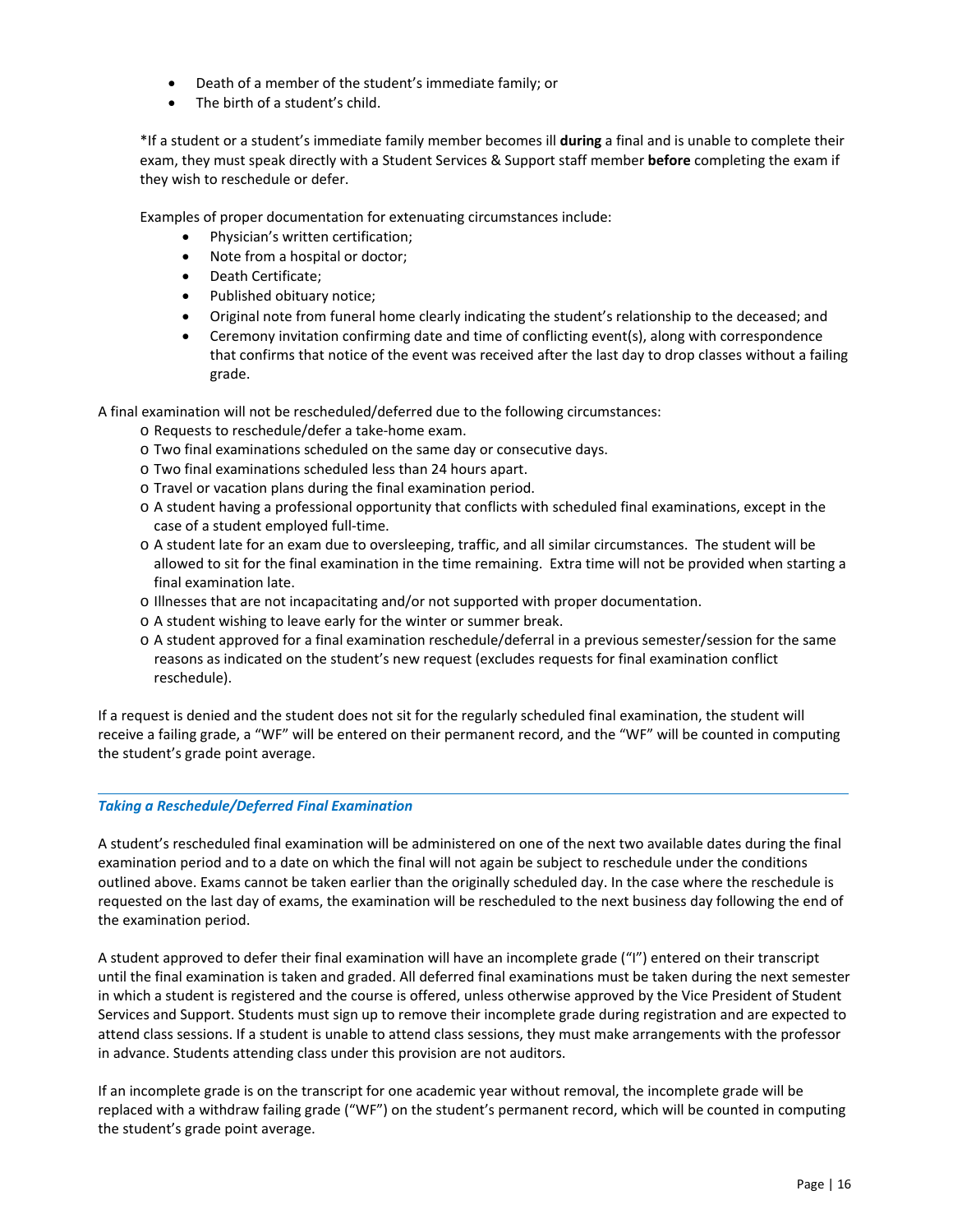### <span id="page-18-0"></span>**ACCOMMODATIONS FOR STUDENTS WITH DISABILITIES**

Students with permanent and temporary disabilities, as defined by the Americans with Disabilities Act (ADA), will receive reasonable accommodations, including but not limited to adjustments or modifications to course loads, examinations, and auxiliary services, to minimize the effect of the disability on the student's educational opportunities.

In order to receive accommodations, a student must submit the Student Application for Accommodations and the requisite documentation at least 30 days in advance of requested services and/or accommodations. Students who identify physical barrier concerns should immediately report them to Office of Student Support. The documentation guidelines for documenting disabilities are available on the Campus Life tab on Stanley and in the Office of Student Support. A non-inclusive referral list of qualified diagnosticians and health care providers is available in the Office of Student Support.

If a **Student Application for Accommodations** is denied, the student can pursue two actions:

- 1. Submit new or additional information that the law school will consider, provided the information is submitted before the deadlines described above. The student can discuss the feasibility of this option with the Office of Student Support based on the reasons for the initial decision; the submission of additional information in no way guarantees a different outcome.
- 2. Appeal the decision to the ADA/504 Coordinator, Assistant Dean Wanda Morrow. Complete the ADA Accommodations Appeal form stating the specific reasons for the appeal. The appeal does not include a hearing at which new evidence or oral arguments will be considered. The ADA/504 Coordinator or a three‐ member committee appointed to hear the appeal will not consider, for the first time, information that was not previously submitted and considered by the administration in making the initial decision regarding a request for accommodations. The decision of the ADA/504 Coordinator or a committee appointed to hear the appeal is final.

In case of a medical emergency that results in a disability, the student should contact the Office of Student Support as soon as feasible and before the program and/or examination accommodation. Emergency requests must include appropriate and sufficient documentation. Students who identify physical barrier concerns should immediately report them to the Office of Student Support.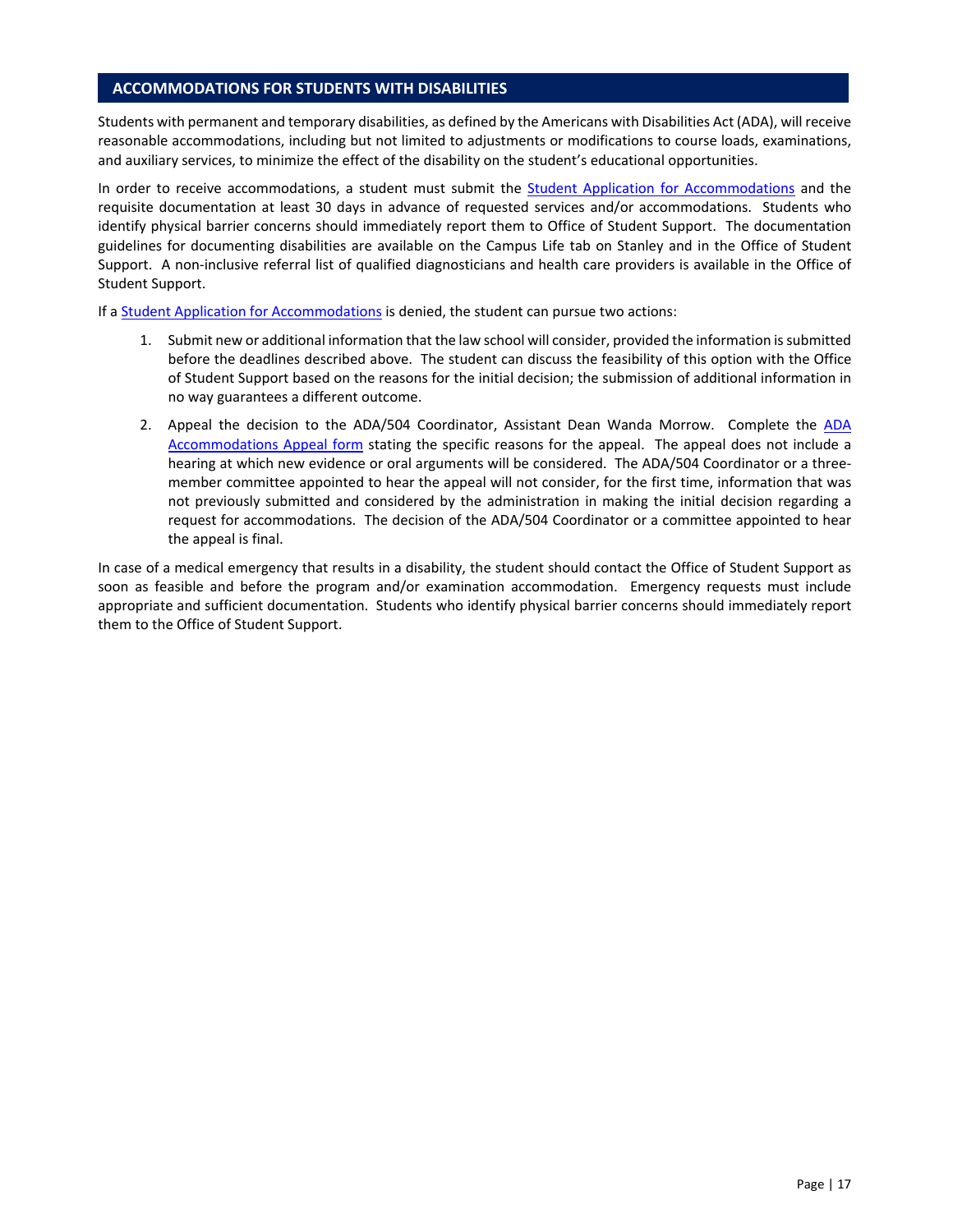### <span id="page-19-0"></span>*Grading System*

The law school uses the alphabetical system of grading for most courses, with the exception of some experiential learning, journals, and clinics which are graded on a pass/fail basis, as indicated in the Course Listings.

The correlation of numerical and letter grades is as follows:

| $A+$                                                        | 4.333                                        |  |
|-------------------------------------------------------------|----------------------------------------------|--|
| Α                                                           | 4.000                                        |  |
| A-                                                          | 3.667                                        |  |
| B+                                                          | 3.333                                        |  |
| B                                                           | 3.000                                        |  |
| <b>B-</b>                                                   | 2.667                                        |  |
| $C+$                                                        | 2.333                                        |  |
| С                                                           | 2.000                                        |  |
| $C-$                                                        | 1.667                                        |  |
| D+                                                          | 1.333                                        |  |
| D                                                           | 1.000                                        |  |
| F                                                           | 0.000                                        |  |
| HP                                                          | <b>Honors Pass</b>                           |  |
| P                                                           | Pass                                         |  |
| LP                                                          | Low Pass                                     |  |
| U                                                           | Fail                                         |  |
| Course dropped without prejudice                            | W                                            |  |
| Incomplete                                                  |                                              |  |
| (Withdraw failing) Course dropped administratively or after |                                              |  |
| drop date or non-timely removal of Incomplete               | WF (standard letter-graded) / WU (pass/fail) |  |

### *Method for Computing Averages*

The grade in each course will be weighted in proportion to the credit hours assigned to the course. The cumulative grade average is obtained by adding the weighted numerical scores of all final grades (excluding pass/fail courses, "I" and "W" grades) and dividing that sum by the total credit hours for courses in which a final letter grade has been received. Each student's average will be computed after all final grades are posted for each semester or session to determine academic probation and dismissal, Dean's Honor List, or other grade‐point‐average‐related designations. The existence of an "I" will not delay academic dismissal or probation. A student who receives a failing grade in any course can (*must, if a required course*) retake the course. Upon receipt of a passing grade therein, both the failing and passing grades will be included on the student's permanent record and used in determining the student's cumulative grade point average. While graded pass/fail coursework will not be used in computing averages, the semester credit hours will count toward graduation unless a "U" or "WU" is received.

### *Required First‐year Grade Distribution*

For all first-year required courses, grades assigned in classes of 40 or more students must conform to a mandatory grading curve with the following distribution, with a class grade point average between 2.850 and 3.150:

| $A+/A$           | 9-16 percent  |  |
|------------------|---------------|--|
| $A+}/A/A-$       | 16-30 percent |  |
| $C+/C/C-/D+/D/F$ | 16-30 percent |  |
| $C/C$ -/D+/D/F   | 9-16 percent  |  |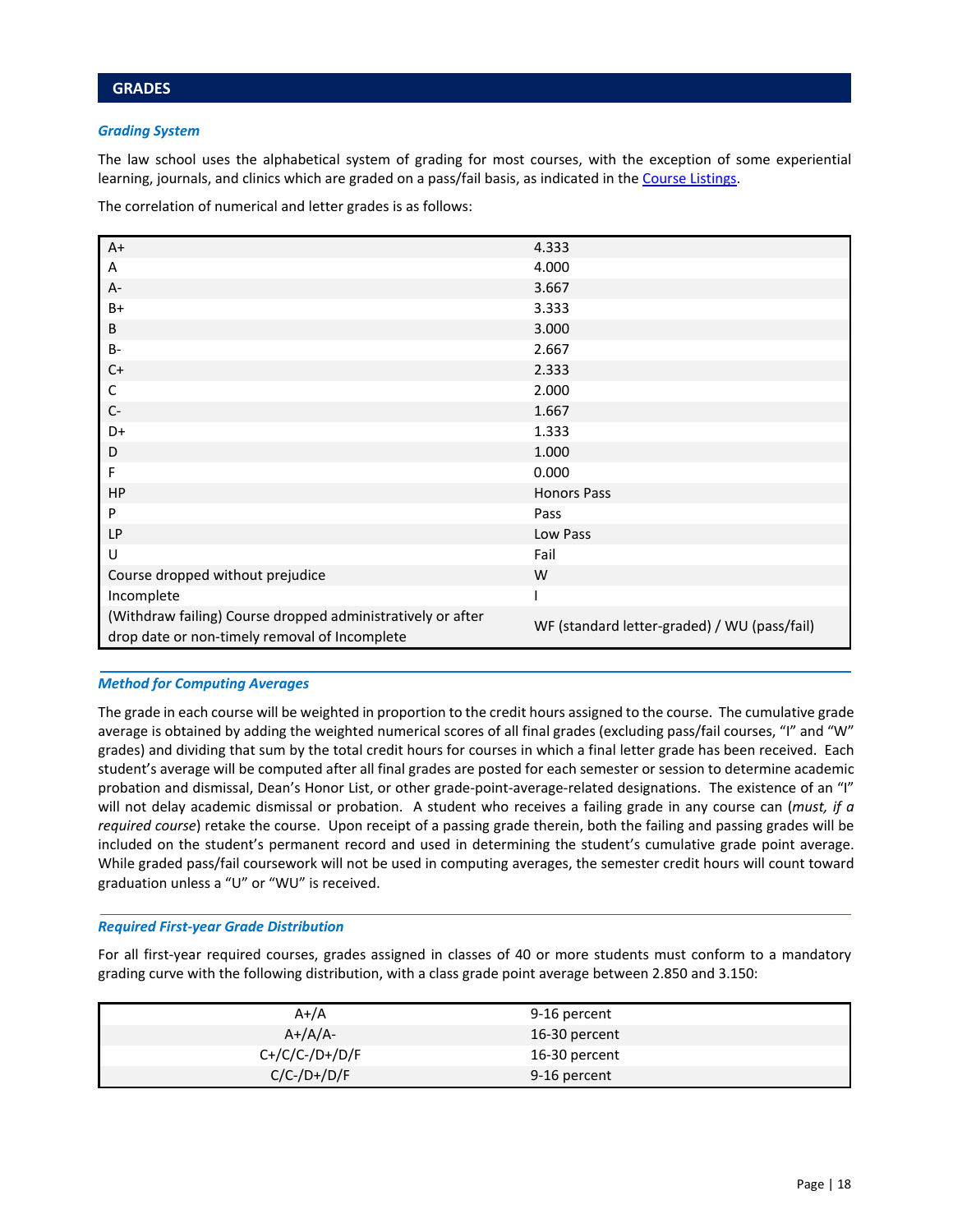### <span id="page-20-0"></span>*Retaking Required Courses*

A student can retake a course only if they earned an "F" or "WF." If a student receives a failing grade in a required course, the student **must** retake the course in the next semester in which it is offered and the student is enrolled. If the failing grade is posted after the registration period for the subsequent semester, the student will be permitted to complete the other courses for which they are enrolled before retaking the failed course, subject to the **[Academic Deficiency Policy](#page-22-0)**. It is generally in the student's best interest to repeat a failed course as soon as practicable. Grades of "F", "WF" are not removed from a transcript or substituted by a retaken course and are used in GPA calculation.

### *Grade Reductions*

A professor can deduct up to two grade increments (*e.g.,* change a student's grade from a B– to C+ or C) from the final grade of any student who, in the opinion of the professor, has been deficient in classroom punctuality, conduct and/or performance. A greater percentage of a student's grade can be allocated to classroom performance only in those classes that are of seminar type or in which a paper or project is required in addition to or in lieu of a final examination. There is no system by which grades can be increased for outstanding classroom performance.

### *Grade Deadline*

Grades for the fall intersession and fall full‐term are due to Student Services & Support no later than 25 days following the last day of fall exams. Grades for the spring intersession, spring full-term, and summer session are due 28 days following the last day of spring and summer exams.

### *Grading Notifications*

All available grades will be made available exclusively via STANLEY by 9:00 PM immediately following the grade deadline. Student Services & Support will not provide grades to students via email, over the telephone, or in person.

# *Review of Grades*

After a grade is posted, a faculty member can, in their discretion, agree to discuss examinations with students before the grade deadline. After grades have been submitted, a professor may change a grade only after they determined that a mathematical or transposition error, or other similar event not involving the exercise of discretion in grading, has occurred in the grading process and the change is approved by the full‐time faculty at the next scheduled faculty meeting. The professor may not regrade a student's work for substantive content after a final grade has been submitted. If an error described above has occurred, and the professor proposes that more than one grade be changed as a result, all grades affected by that error must be changed as necessary to correct the error, so that all grades as finally submitted are consistent with the correction, regardless of whether correcting the error results in an increase or decrease in grades originally submitted by the professor. If a grade change is made under this policy with respect to a first‐year course, the rules and procedures with respect to the mandatory grading curve for first‐year courses are applicable to the grades as finally submitted for that course.

A student has a right to review their examination paper with a professor, for the purposes of constructive analysis only, in those instances where the grade is C or below in a course completed in the first 20 hours of a student's law study. This request must be made within two weeks following the deadline for faculty to turn in grades or within two weeks after the next semester begins, whichever is later. In all other situations, the review of a final examination paper is at the discretion of the professor and must comply with any special procedure that a professor has instituted.

### *Incomplete Grades*

"Incomplete" grades in courses with examinations must be removed the next term in which the student is registered and the course is offered, unless otherwise approved by Student Services & Support. The "Incomplete" will be changed to a "WF" or a "WU" if the grade is not removed within one year after the term of enrollment in the course. "Incomplete" grades in non‐examination courses, including clinics, seminars and supervised research, must be completed by the end of the next long semester. If this deadline is not met, the "Incomplete" will be changed to a "WF" or a "WU."

Receiving an incomplete grade, "WF", or a "WU" will affect the student's future financial aid eligibility. *(Clic[k here](https://www.stcl.edu/wp-content/uploads/2018/01/SAP-Policy-Revised-012518.pdf) for the financial aid Satisfactory Academic Progress Standards)*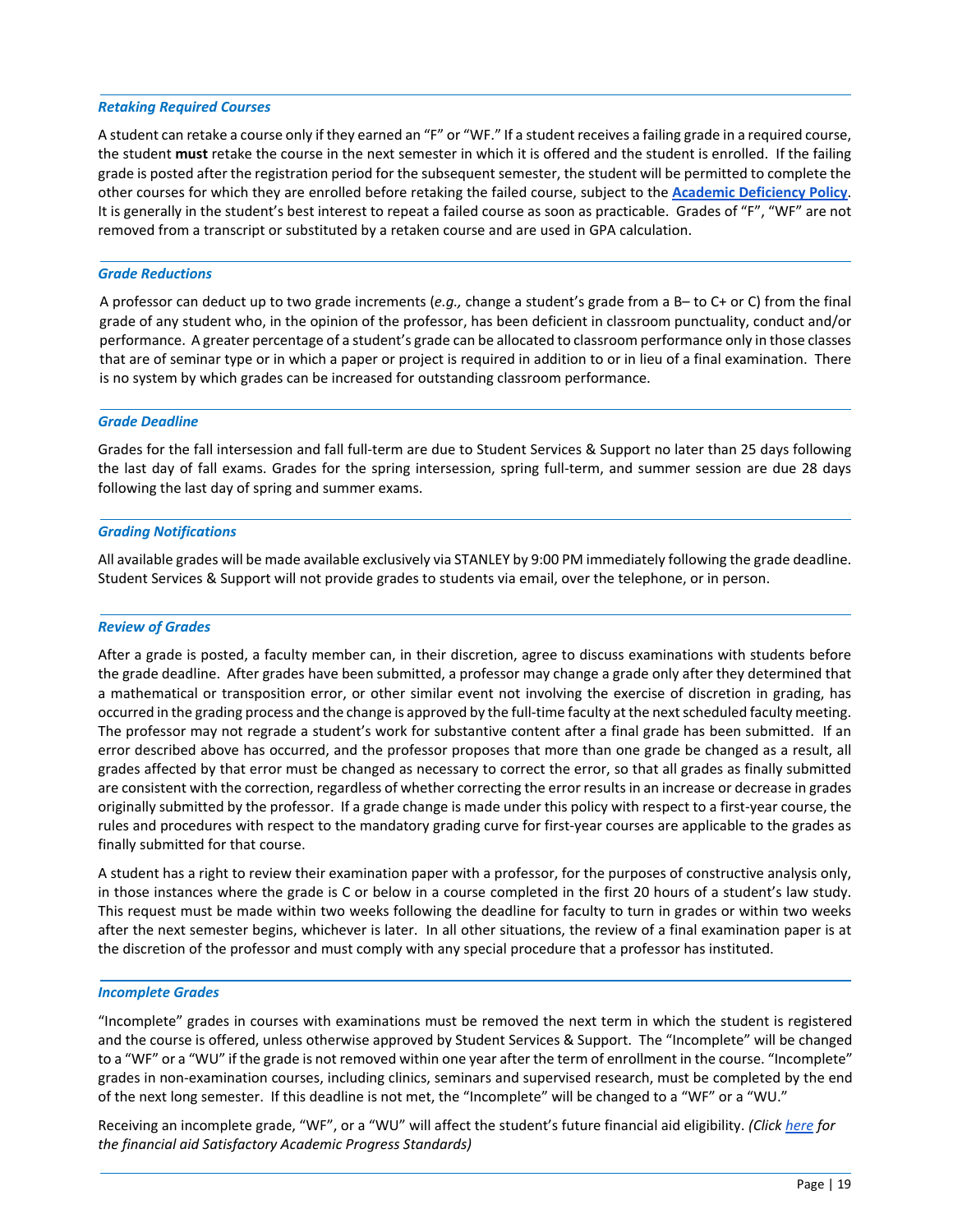#### <span id="page-21-0"></span>*Class Ranking*

Before graduation, ranks are by percentage only, based on the following categories: Upper 5%, 10%, 15%, 20%, 25%, 33‐ 1/3%, and 50%. This information is available via STANLEY at the end of each fall and spring term. Students are ranked based on semester credit hours:

|              | 0-30 credit hours  |  |
|--------------|--------------------|--|
| $\mathbf{u}$ | 31-60 credit hours |  |
|              | 61+ credit hours   |  |

Upon graduating, individual class ranks are determined among those students in the same graduating class. Recent graduates can view/prin[t class rank via STANLEY.](https://banapp01.stcl.edu:8443/BannerExtensibility/customPage/page/SZPBRNKP)

### **HONORS & RECOGITION PROGRAMS**

#### *Dean's Honor List*

A student is eligible for inclusion on the Dean's Honor List if they earn a minimum semester/session grade point average of 3.500 or better with no grade below B‐. In addition to this GPA requirement, a full‐time student must complete 12 or more credit hours during the fall or spring semesters and 6 or more credit hours during the 8-week summer session. A part-time student must complete 8 or more credit hours during the fall or spring semesters and no less than 3 hours in the summer session.

#### *CALI Excellence for the Future Awards®*

The CALI Excellence for the Future Awards<sup>®</sup> program recognizes a student's achievement of excellence in law studies. The award is given to the student with the highest grade in each class as determined by the professor. Awardees receive a permanent URL virtual award link to add to their online resumes and biographies.

#### *Law Fraternities*

There are several law fraternities at South Texas College of Law Houston. For more information, please visit the **[Fraternities](http://www.stcl.edu/student-services/student-organizations/organizations/fraternities/)** page. The Order of the Lytae is noted on the transcript.

#### *Order of the Lytae*

An honorary fraternity, the Order of the Lytae recognizes outstanding academic achievement. A student must have completed at least 45 hours of law studies at STCL Houston to participate. Students must have an overall grade of at least "A‐", with no grade below "B‐", in the 45 credit hours preceding eligibility.

#### *Pro Bono Honors Program*

The STCL Houston Pro Bono Honors Program seeks to encourage professionalism both by providing pro bono public service opportunities for students and by recognizing this service through a formal certificate program. Students are eligible to participate in the Pro Bono Honors Program after completing the first fifteen hours required for graduation. Students are required to commit a minimum of fifty hours of service to reach the "Honors" level. Students can perform their pro bono work at law school‐sponsored projects or initiate their own placement opportunities. Upon completion of fifty hours of service, students are awarded a Pro Bono Honors Program certificate at the spring Honors and Awards Ceremony, and a notation is placed on the student's official transcript. For program information, contact Associate Dean for Experiential Education Catherine Burnett or program coordinator Benjamin Santillan.

# **GRADUATION CEREMONY**

The Doctor of Jurisprudence degree (JD) will be conferred upon students who have successfully completed all requirements of STCL Houston for graduation. Typically, there is one ceremony in May for all three graduating classes each year:

- May spring semester
- July summer semester
- December fall semester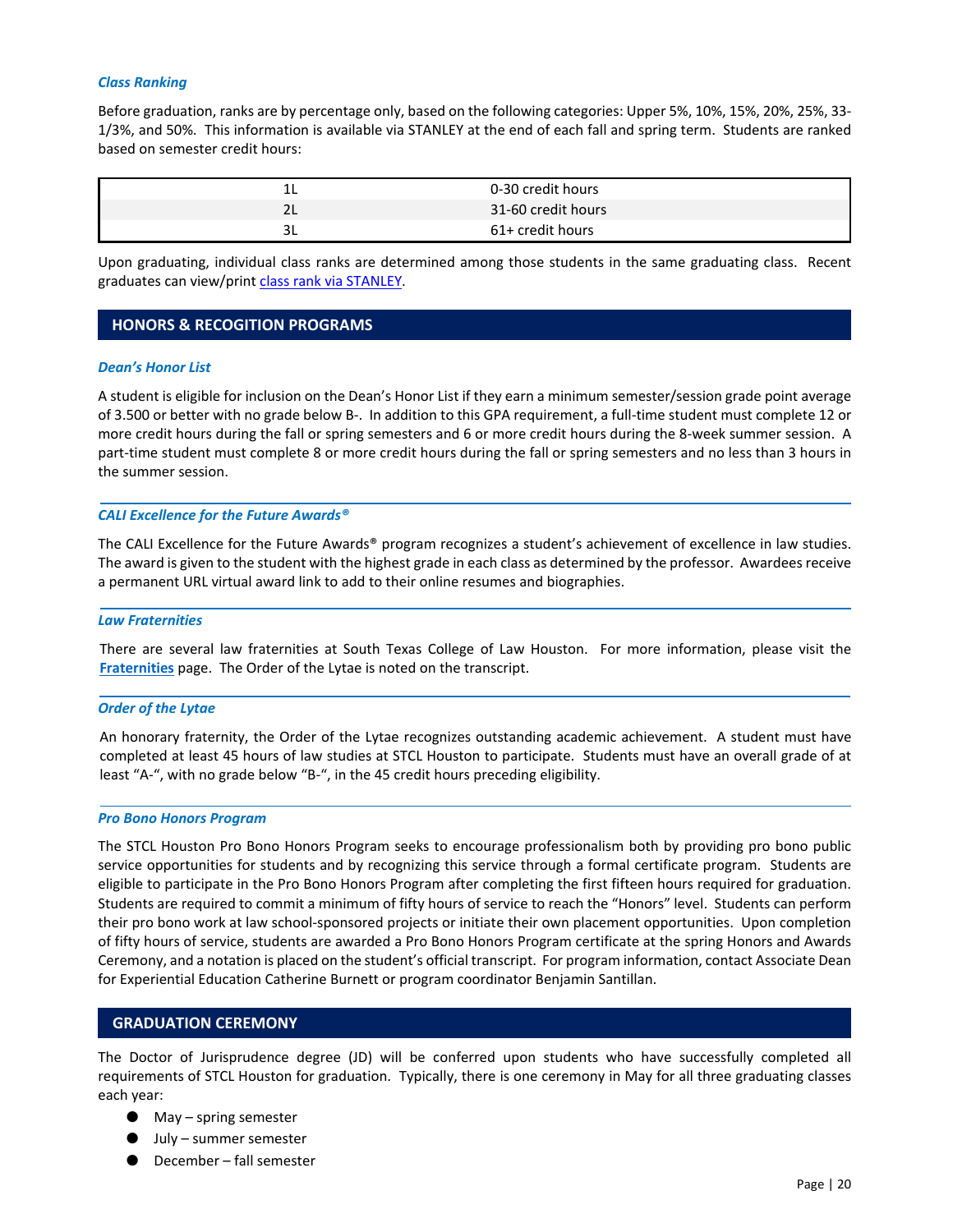### <span id="page-22-0"></span>**Requirements**

A candidate for a Doctor of Jurisprudence degree is required to:

- $\triangleright$  Submit a formal application for graduation.
- $\triangleright$  Pay all fees and tuition charges incurred before graduation.
- $\triangleright$  Participate in commencement, unless permission to graduate in absentia is granted by the Dean. This can be requested by submitting the **[Graduation in Absentia](https://etcentral.stcl.edu/#/form/1033)** to Student Services & Support.

### *Graduation with Honors*

A final honors determination is made once all grades are received for the last semester of school and final class ranks are compiled. Honors designations will be printed on the diploma and noted on the student's final transcript. For purposes of the commencement program, honors are based on the last available cumulative grade point average. Honor graduates will be recognized in the commencement program and will receive an honor cord to be worn during the graduation ceremony.

| <b>Honors Designation</b> | <b>Cumulative GPA Range</b> |
|---------------------------|-----------------------------|
| Summa Cum Laude (gold)    | 3.800 or higher             |
| Magna Cum Laude (silver)  | $3.650 - 3.799$             |
| Cum Laude (white)         | $3.450 - 3.649$             |

# **GOOD STANDING AND ACADEMIC DEFICIENCY POLICY**

In applying the following rules, the cumulative GPA will be calculated as stated in the "Method of Computing Averages" section of the Academic Regulations.

To be eligible to continue at STCL Houston in good standing, a student must maintain a cumulative GPA of 2.3 or above at the completion of each term.

### *Academic Supervision*

### **(Clic[k here](#page-26-0) for Applicability of Rules and Regulations for Students Who Began Before 2019 Fall)**

A student will be subject to the additional requirements of academic supervision in either of the following two circumstances:

- A **full-time student's** cumulative GPA is lower than 3.000 immediately after having attempted 30 credit hours or having completed 2 semesters, whichever occurs first.
- A part-time student's cumulative GPA is lower than 3.000 immediately after having attempted 30 credit hours or having completed 4 semesters or sessions, whichever occurs first.

In addition to other requirements for graduation applicable to all students, a student on Academic Supervision must satisfy the following special requirements as a condition for graduation:

Enroll and receive a passing grade in the courses listed below.

- Agency and Partnership
- Corporations
- Family Law
- Secured Transactions
- Wills, Trusts & Estates
- Bar Preview Program (must register in the fall or spring semester before graduation or the semester before taking the bar exam, whichever comes first

### *Conditional Required Courses Based On Cumulative GPA*

### **Advanced Legal Analysis**

Required and limited to all students whose first semester cumulative GPA is below 2.400. This is a one-semester, threecredit‐hour course for students who are academically at risk following their first semester of law school enrollment. The course is graded as pass/fail. It is designed to help students remediate basic law school skills in order to increase the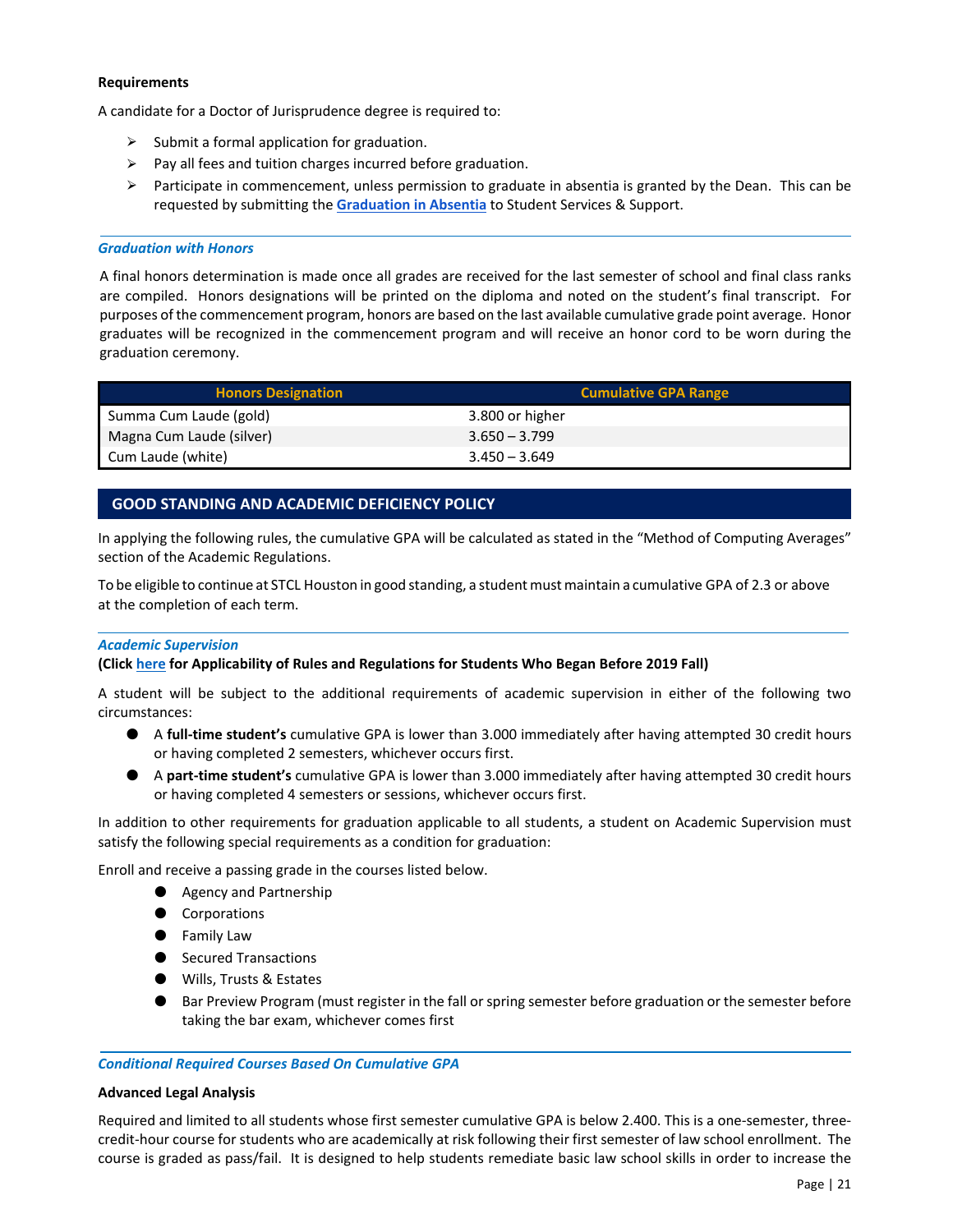<span id="page-23-0"></span>prospects of academic success in the first year and provide academic intervention for those who are at risk of dismissal after their second semester. Since there is a close correlation between students' first‐year law school GPA and their eventual rate of passing the bar exam, students struggling in their third year of law school typically suffer from the same deficiencies as first‐year students. Therefore, this course also will help students improve the law study and test‐taking skills they will need in order to be successful on the bar exam.

### **Advanced Legal Skills**

Required for and limited to students with a cumulative GPA of 2.700 or lower entering their penultimate (second to last) fall/spring semester and must be taken prior to the Bar Preview Program course. This course is a graded, two credit hour course It introduces students to several critical skills: (1) understanding how to study properly for the bar examination, (2) appreciating the different methods used by bar examiners to test knowledge and skills, (3) working towards mastery of bar exam multiple choice and essay skills; and (4) developing a deeper ability to engage in self‐ regulated learning.

### **Bar Preview Program**

Required for students under Academic Supervision and students in their final semester whose GPA is below a 3.200 at the time of registration. STCL Houston's Bar Preview Program is designed to help students develop the skills required to prepare for and pass the bar exam. This course is a graded, two credit hour course. Students must earn a passing grade to obtain STCL Houston certification to take the bar exam. **The Bar Preview program is not intended to be a substitute for a commercial bar preparation course.** 

### *Academic Risk, Dismissal, and Probation*

### **Academic Risk Status**

Any student who fails to achieve a 2.400 cumulative GPA after their first long semester will be considered Academic Risk. Students will be required to schedule an appointment to meet with a member of the Student Support staff. Students will also be required to enroll in and receive a passing grade in the Advanced Legal Analysis course the following semester.

Except in extraordinary circumstances, during their second semester of enrollment, at‐risk students will be registered for Advanced Legal Analysis in lieu of Contracts II or Torts II (for full-time students) or Legal Research & Writing II (for part-time students). At-risk students will make arrangements with Student Services & Support to reschedule the deferred course as soon as practicable. Student Services & Support will administratively drop any student determined to be at-risk following the spring semester from any summer session courses in which they are enrolled.

Academic at‐risk students will be placed in a financial aid warning status. *(Click [here](#page-26-0) for the financial aid Satisfactory Academic Progress Standards)* 

### **Two‐Semester Rule**

Any full‐time or part‐time student who fails to achieve a cumulative 2.300 GPA after their first two long semesters will be immediately dismissed for academic deficiency.

# **Probationary Rule** *(Click [here](#page-26-0) for Applicability of Rules and Regulations for Students Who Began Before 2019 Fall)*

Any student whose cumulative GPA falls below 2.300 in any semester subsequent to their first two full semesters will not be immediately dismissed but will be given, after academic counseling, the remainder of their current enrollment period (or, if the student is not currently enrolled, one succeeding probationary enrollment period) to attain a cumulative GPA of 2.300. Failure to attain a cumulative GPA of 2.300 by the end of such probationary period will result in immediate dismissal for academic deficiency.

Probationary students will be placed in a financial aid warning status. *(Click [here](https://www.stcl.edu/wp-content/uploads/2018/01/SAP-Policy-Revised-012518.pdf) for the financial aid Satisfactory Academic Progress Standards* 

# **Probationary Final Dismissal Rule** *(Click [here](#page-26-0) for Applicability of Rules and Regulations for Students Who Began Before 2019 Fall)*

Any student who successfully raise stheir cumulative GPA after application of the Probationary Rule, but who thereafter fails a second time to maintain a 2.300 cumulative GPA, will be immediately and finally dismissed for academic deficiency.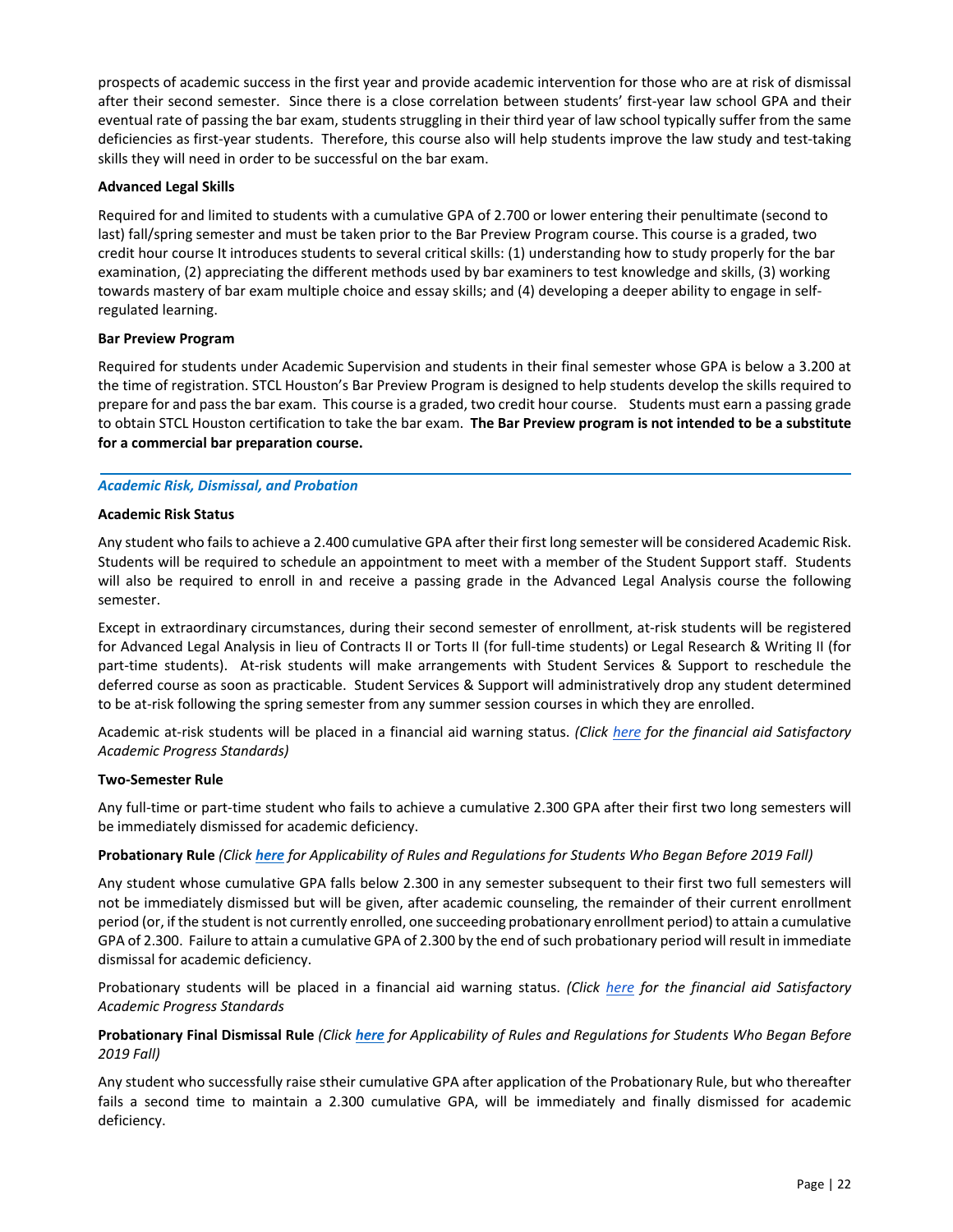<span id="page-24-0"></span>A student dismissed for academic deficiency is dropped administratively from all classes and is excluded from further attendance. Individual professors have no authority or discretion to permit further attendance by such students. A dismissed student is not eligible to continue employment with the law school under circumstances that require student status.

### *Extracurricular Activities and Academic Deficiency*

### **(Clic[k here](#page-26-0) for Applicability of Rules and Regulations for Students Who Began Before 2019 Fall)**

A student on academic probation (GPA below 2.300) cannot:

- 1. Hold office in any student organization. Students taking office must certify their satisfactory academic standing. If an officer's GPA drops below the requirement during their term in office, they must resign immediately. An officer's failure to resign will result in the organization's termination and loss of all privileges.
- 2. Be assigned to, or enter, any intramural or interschool moot court, mock trial, client counseling, negotiation, or other advocacy competition. Students who fail to meet academic requirements will be disqualified from any extracurricular competitions in which they have entered. If appropriate, STCL Houston will withdraw its sponsorship of the competition in question.
- 3. Participate in Law Review, Corporate Counsel Review, or CURRENTS: Journal of International Economic Law. Students who fail to meet academic requirements will be administratively dismissed from participation in these programs.

#### *Readmission Policy*

A student who has been dismissed for academic deficiency will be considered for readmission only as a beginning student and only after at least two years have passed since the effective date of their dismissal. Any student applying for readmission must submit a new application for admission and may be required to retake the LSAT. The student must submit to the Admissions Office a statement describing the nature of interim work, activity, or studies which indicate a significantly stronger potential for the study of law.

Students readmitted may not be eligible for federal or state financial aid, and should schedule an appointment with a member of Student Services & Support to discuss other aid options.

# **BAR EXAMINATION INFORMATION**

### *Declaration of Intention to Study Law*

All first‐semester law students must file a **[Declaration of Intention to Study Law](https://ble.texas.gov/declaration-of-intention-to-study-law)** with the Texas Board of Law Examiners. The declaration requires information regarding a student's educational qualifications, criminal history, mental health status, and other determinants of character and fitness.

| <b>Declaration Fees</b>                |       |  |
|----------------------------------------|-------|--|
| <b>Investigation Fee</b>               | \$150 |  |
| <b>Fingerprint Card Processing Fee</b> | \$40  |  |
| Late Filing Fee                        | \$150 |  |
| <b>Returned Check Fee</b>              | \$25  |  |

| <b>Declaration Deadlines</b> |                  |  |  |
|------------------------------|------------------|--|--|
| <b>Fall Entrants</b>         | October 1        |  |  |
| <b>Spring Entrants</b>       | May <sub>1</sub> |  |  |

#### *Application to Take Texas Bar Examination*

The Texas Board of Law Examiners typically administers a combined multistate and essay examination at various locations throughout Texas each year in February and July. Assuming the *Declaration of Intention to Study Law* has been on file for the requisite period, you must also file a bar examination application by the dates outlined below.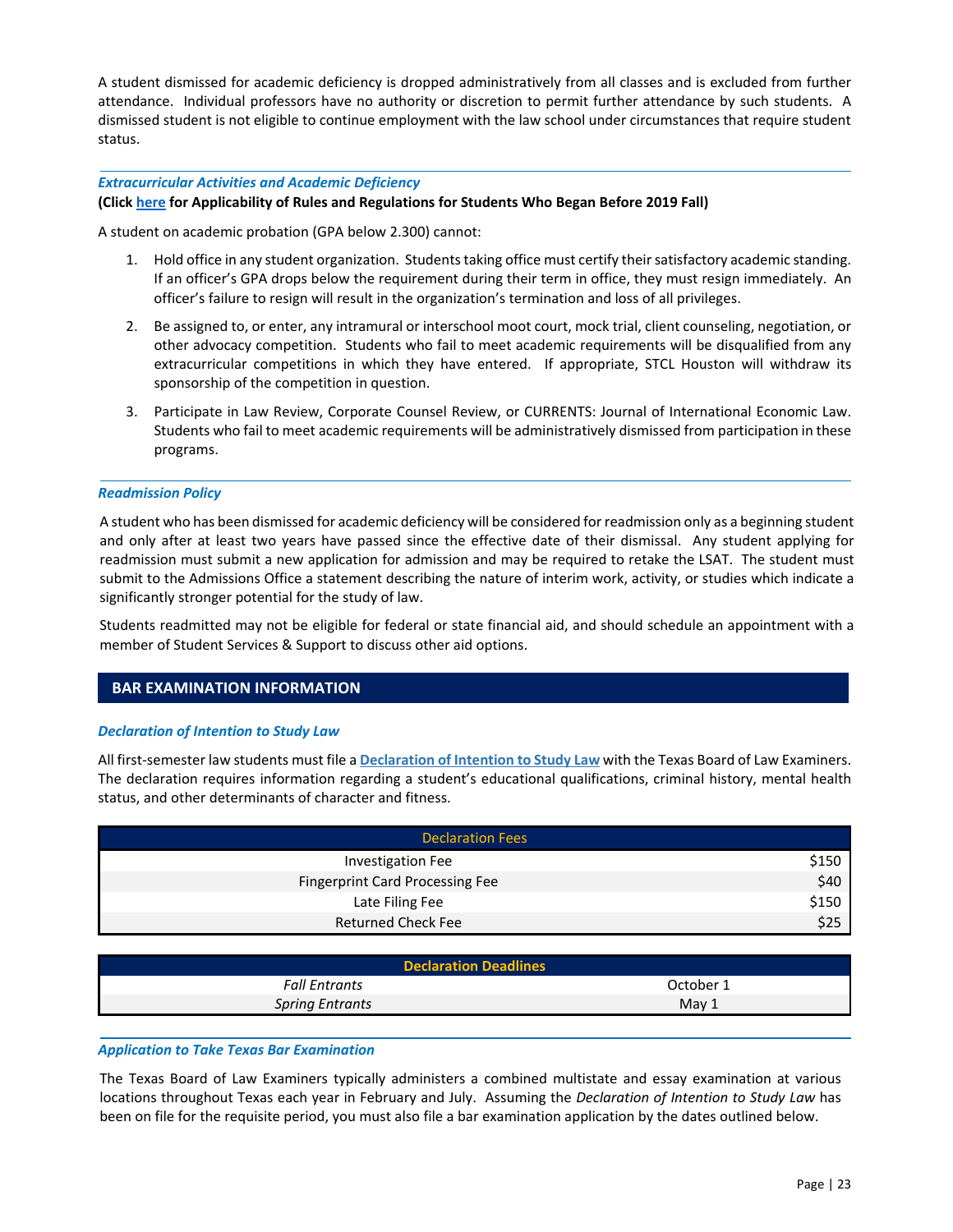<span id="page-25-0"></span>

| Absolute Deadline (late fee)<br><b>Timely Deadline</b><br><b>Registration Opens</b><br><b>Examination Date</b><br>September 1<br>December 1<br>February<br>June 30 |  |  |  |
|--------------------------------------------------------------------------------------------------------------------------------------------------------------------|--|--|--|
|                                                                                                                                                                    |  |  |  |
|                                                                                                                                                                    |  |  |  |
| July<br>December 2<br>April 1<br>February 1                                                                                                                        |  |  |  |
|                                                                                                                                                                    |  |  |  |
| <b>Bar Examination Fees</b>                                                                                                                                        |  |  |  |

| Fee Type                               | Texas Resident | Out-of-State Student |
|----------------------------------------|----------------|----------------------|
| <b>Application Fee</b>                 | \$150          | \$150                |
| <b>Examination Fee</b>                 | \$150          | \$150                |
| <b>Investigation Fee</b>               | $- - -$        | \$150                |
| <b>Fingerprint Card Processing Fee</b> | N/A            | \$40                 |

### *Inquiries to Texas Board of Law Examiners*

Applications and inquiries concerning the procedures for admission to the State Bar of Texas may be directed to the Board of Law Examiners at P.O. Box 13486, Austin, TX, 78711‐3486 or (512) 463‐1621. Examinees with disabilities may request reasonable accommodations via the **[Board of Law Examiners website](https://ble.texas.gov/home)**. Information about exam requirements and components is available at **[https://ble.texas.gov/current‐exam](https://ble.texas.gov/current-exam)**.

### *Bar Examination 86‐hour Rule*

The rules governing admission to the State Bar of Texas permit a person to sit for the bar exam if they have graduated with a J.D. degree or has satisfied all J.D. requirements "except for no more than four credit hours..." Accordingly, a student may be certified to take the Texas Bar Exam before graduation, if the student has met the requirements of the "86‐hour Rule" and has settled all balances on their account.

Students who plan to take the bar exam under the "86‐hour rule" must adhere to the following:

- The required 86 hours must be indicated on the student's official record by the end of the fall semester for the February exam and by the end of the spring semester for the July exam.
- $\blacktriangleright$  A student must have a cumulative GPA of at least 2.300 to be certified for the exam.
- If a student takes the bar exam before graduation, they may not receive final grades in time to be sworn in with other successful bar candidates. Grades are due 28 days after the date of the last final examination. The law school does not request early grades. Student Services & Support certifies a candidate as a graduate upon receipt and posting of all grades and verification that all graduation requirements have been met. The certification date may not be earlier than the day after the official date of graduation.

# *Temporary Trial Card*

Texas state law permits qualified law students and qualified unlicensed law school graduates to apply for a temporary trial card, which allows them to participate in the trial of cases in Texas under the supervision of a licensed attorney.

A student is eligible for a temporary trial card if they are **not** on academic probation and has:

- Completed at least two-thirds (60) of the credit hours required for graduation, OR
- Completed at least half (45) of the credit hours required for graduation AND is currently enrolled in a clinical program for which a temporary bar card is required.

Each student must certify that they have read and is familiar with the Code of Professional Responsibility of the State Bar of Texas and will abide by those rules, including the grievance procedures of the State Bar.

Students can obtain a Temporary Trial Card Application on the State Bar of Texas website or through Ben Santillan, Clinical Programs Administrator, in room 1035T. Completed Applications should be returned to Ben Santillan for the Dean's Certificate and processing.

### *Multistate Professional Responsibility Examination (MPRE)*

All applicants for a Texas law license must pass the MPRE. A passing MPRE score is valid for five years from the date of exam administration. A passing Texas bar examination score is void if an applicant has not satisfied all admission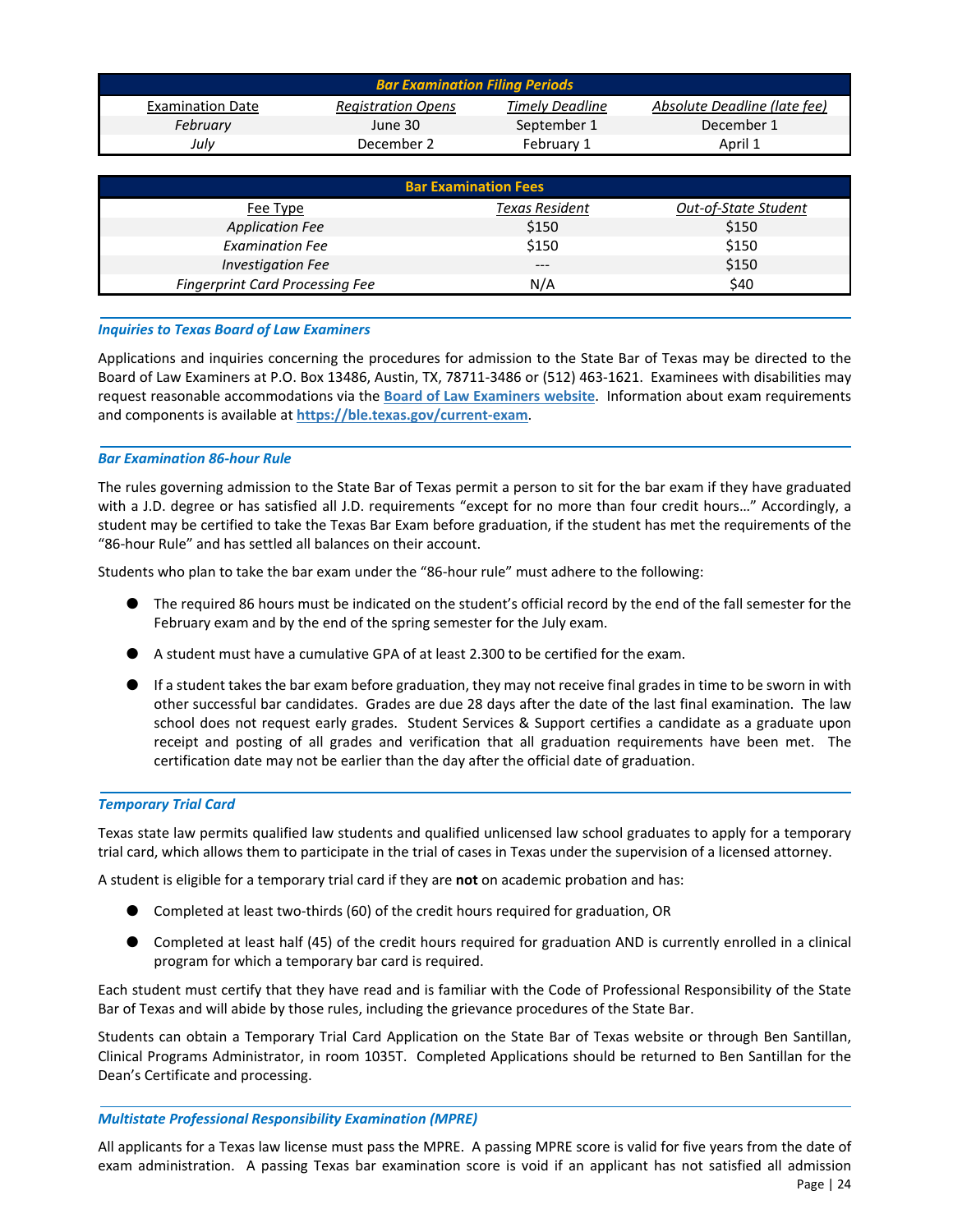<span id="page-26-0"></span>requirements within two years of notification. The MPRE is administered three times per year. More information is available at **<www.ncbex.org/exams/mpre>**.

# **APPLICABILITY OF RULES AND REGULATIONS FOR STUDENTS WHO BEGAN BEFORE 2019 FALL**

The faculty has adopted an amended curriculum and corresponding changes to the Academic Rules and Regulations effective for students whose enrollment in South Texas College of Law Houston began in the **2019 fall semester** or later. Those amended standards are presented in the following pages of this Student Handbook.

For those students whose enrollment in South Texas College of Law Houston began **before** the 2019 fall semester, the academic standards are as follows:

#### *Degree Requirements*

### For students who first enrolled before 2017 fall

A candidate for a Doctor of Jurisprudence degree must meet all entrance requirements, complete with a passing grade in all required courses, earn at least 90 credit hours with a passing grade, **and a cumulative grade average of 2.200 or better**. The Doctor of Jurisprudence degree must be completed no earlier than 24 months and no later than 84 months after initial enrollment (ABA Standard 304c).

#### *Required Courses*

#### *For students who first enrolled before 2019 fall*

- Civil Procedure
- Constitutional Law
- Contracts I and II
- Criminal Law
- Evidence
- Federal Income Taxation
- Legal Research and Writing I and II
- Professional Responsibility
- Experiential Learning
- Property I and II
- Substantial Writing Requirement
- Torts I and II
- Criminal Procedure
- First Amendment Law

#### *For Students Who First Enrolled Before 2019 Spring*

STCL Houston students can receive up to 30 hours of credit toward completion of their degree by taking non‐required courses as a visiting student at another ABA‐approved law school. To do so, students must obtain advance written approval from Student Services & Support by submitting an Educational Records Release form, course descriptions for all courses requested for transfer, and a program brochure for any non co‐sponsored study abroad program. A letter of standing will be sent to the other law school only if the following criteria are met:

- Complete no fewer than 30 semester credit hours at STCL Houston
- **Have a cumulative GPA of 2.800 or higher** and not be on Academic Supervision
- Pay all outstanding balances due to STCL Houston

Credit will be transferred to STCL Houston only if the following criteria are met:

- The course received prior approval from the Senior Director Student Support
- The grade for the course is not lower than the minimum grade average required for graduation at the school attended *(i.e.,* a grade of C or better is generally required in each and every course*)*
- Courses requested for transfer from other Houston law schools are not offered at STCL Houston

Credit for external placements will not be granted except in extraordinary circumstances as determined by the Associate Dean for Experiential Education having responsibility for clinical programs.

#### *Probationary Rule*

### *For students who first enrolled before 2017 fall*

Any student whose **cumulative GPA falls below 2.200** in any semester subsequent to their first two full semesters will not be immediately dismissed but will be given, after academic counseling, the remainder of their current enrollment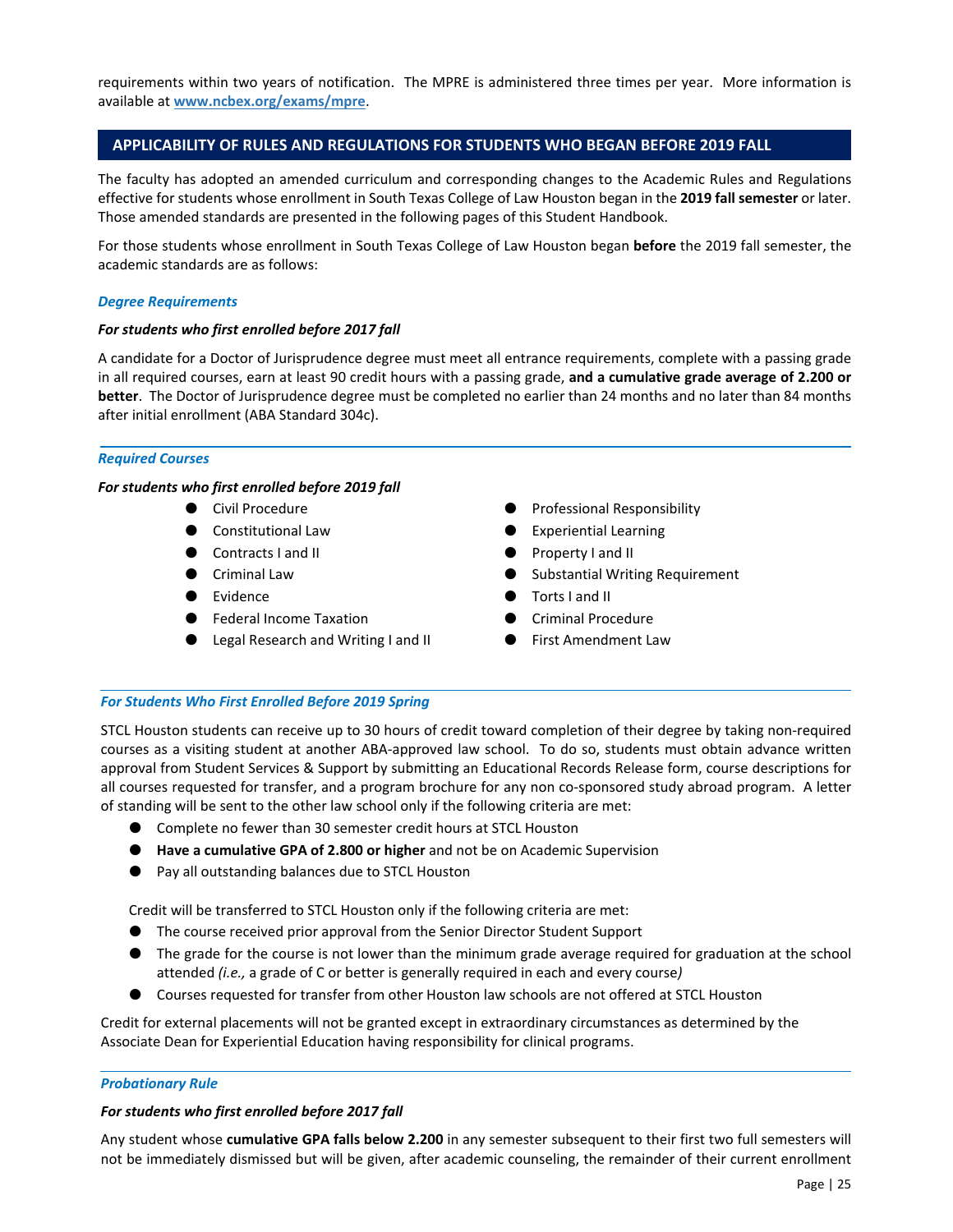<span id="page-27-0"></span>period (or, if the student is not currently enrolled, one succeeding probationary enrollment period) to attain a **cumulative GPA of 2.200**. Failure to attain a **cumulative GPA of 2.200** by the end of such probationary period will result in immediate dismissal for academic deficiency.

#### *Probationary Final Dismissal Rule*

### *For students who first enrolled before 2017 fall*

- 1. Any student who successfully raises their cumulative GPA after application of the Probationary Rule, but who thereafter fails a second time to **maintain a 2.200 cumulative GPA**, will be immediately and finally dismissed for academic deficiency.
- 2. A student dismissed for academic deficiency is dropped administratively from all classes and is excluded from further attendance. Individual professors have no authority or discretion to permit further attendance by such students. A dismissed student is not eligible to continue employment with the law school under circumstances that require student status.

#### *Extracurricular Activities and Academic Deficiency*

#### *For students who first enrolled before 2017 fall*

A student on academic probation (**GPA below 2.200**) cannot:

- 1. Hold office in any student organization. Students taking office must certify their satisfactory academic standing. If an officer's GPA drops below the requirement during their term in office, they must resign immediately. An officer's failure to resign will result in the organization's termination and loss of all privileges.
- 2. Be assigned to, or enter, any intramural or interschool moot court, mock trial, client counseling, negotiation, or other advocacy competition. Students who fail to meet academic requirements will be disqualified from any extracurricular competitions in which they have entered. If appropriate, STCL Houston will withdraw its sponsorship of the competition in question.
- 3. Participate in Law Review, Corporate Counsel Review, or Journal of International Economic Law. Students who fail to meet academic requirements will be administratively dismissed from participation in these programs.

### *Academic Supervisions*

### *For students who first enrolled prior to 2019 spring (full‐time start) or prior to 2018 fall (part‐time start)*

A student will be subject to the additional requirements of academic supervision in either of the following two circumstances:

- A **full‐time student's** cumulative GPA is **lower than 2.800** immediately after having attempted 30 credit hours or having completed 2 semesters, whichever occurs first.
- A **part‐time student's** cumulative GPA is **lower than 2.800** immediately after having attempted 30 semester hours or having completed 4 semesters or sessions, whichever occurs first.

#### *For students who first enrolled in 2018 spring (full‐time start) or in 2017 fall (part‐time start)*

In addition to other requirements for graduation applicable to all students, a student under Academic Supervision must also satisfy the following special requirements as a condition of graduation:

- 1. Enroll and receive a passing grade the following five courses:
	- Agency and Partnership
	- Corporations
	- Family Law
	- Secured Transactions
	- Wills, Trusts & Estates
- 2. Enroll and receive a passing grade in the law school's two credit hour, graded Bar Preview course in the fall or spring semester before graduation or the semester before taking the bar exam, whichever comes first.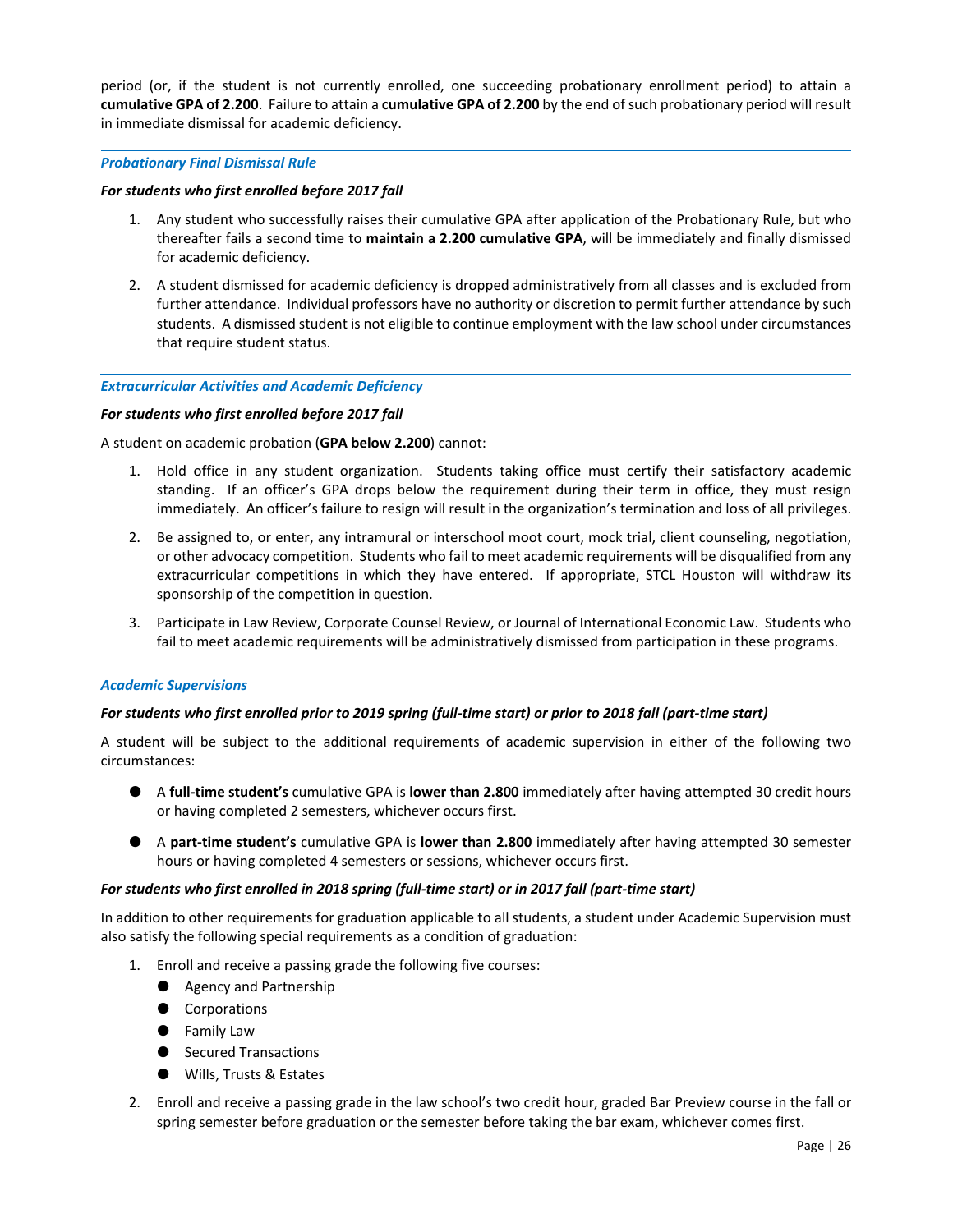#### <span id="page-28-0"></span>*Bar Examination 86‐Hour Rule*

#### *For students who first enrolled before 2017 fall*

The rules governing admission to the State Bar of Texas permit a person to sit for the bar exam if they have graduated with a J.D. degree or has satisfied all J.D. requirements "except for no more than four credit hours…" Accordingly, a student may be certified to take the Texas Bar Exam before graduation, if the student has met the requirements of the "86‐hour Rule" and has settled all balances on their account.

Students who plan to take the bar exam under the "86‐hour rule" must adhere to the following:

- The required 86 hours must be indicated on the student's official record by the end of the fall semester for the February exam and by the end of the spring semester for the July exam.
- A student must have **a cumulative GPA of at least 2.200** to be certified for the exam.
- If a student takes the bar exam before graduation, they may not receive final grades in time to be sworn in with other successful bar candidates. Grades are due 28 days after the date of the last final examination. The law school does not request early grades. Student Services & Support certifies a candidate as a graduate upon receipt and posting of all grades and verification that all graduation requirements have been met. The certification date may not be earlier than the day after the official date of graduation.

# **FINANCIAL POLICIES AND PROCEDURES**

### *Tuition, Fees, and Billing*

Tuition and fees for fall and spring semesters are assessed at a flat rate based on a student's full‐time or part‐time status. Tuition and fees for summer sessions and intersessions are assessed on a per-credit-hour basis. Tuition and fees schedules are updated each academic year and made available on the **[Tuition and Financial Aid](http://www.stcl.edu/admissions-aid/admissions/tuition-financial-aid/)** page. Tuition and fees, along with any prior balances, must be paid by the published due date unless a student has selected a deferred payment plan. Failure to meet payment deadlines results in cancellation of all course registration.

**The law school does not distribute mailed or printed invoices.**  Student account balances and billing information is available via STANLEY. Payment deadlines are posted online in the **[Academic Year Important Dates](https://www.stcl.edu/wp-content/uploads/2022/01/2021-2022-Important-Dates-102621-1.pdf)**.

#### *Special Enrollment Circumstances*

### *Enrollment for One Credit Hour*

The law school will waive the Registration and General Services Fee for a student enrolled in only one credit hour in a course with no classroom component (Law Review, Moot Court, Corporate Counsel Review, or CURRENTS: Journal of International Economic Law). Accordingly, it is not available to a person who drops after registration. If a student adds a course after registration, the Registration and General Service Fee will be assessed.

### *Graduating Students*

Students who require seven or fewer hours to graduate will be charged tuition on a per credit hour basis, plus fees.

### *Visiting Students and Graduate Audit Status*

Students enrolled as visiting students or auditors must pay all tuition and the \$300 Registration and General Services Fee **in full** at the time of registration.

#### *Methods of Payment*

STCL Houston accepts cash, personal or cashier's checks, or money orders. Payment must be made in U.S. dollars. The law school does not accept temporary checks, credit card checks, credit cards, debit cards, or wire transfers. All cash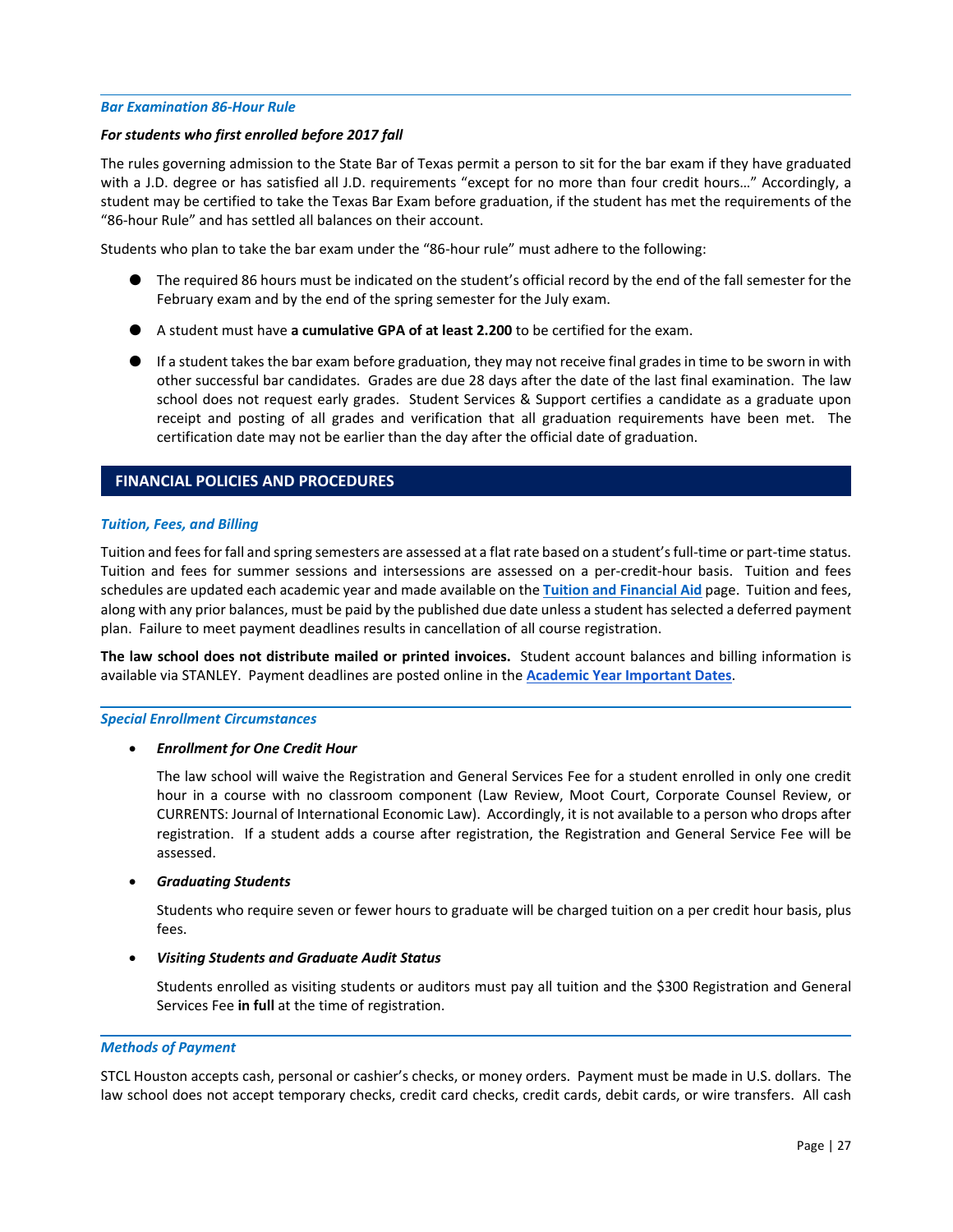<span id="page-29-0"></span>payments must be made in person in the Accounting Services Office. Student ID numbers are required on any check submitted for payment.

Payments may be submitted via:

- **Electronic Check** Click "Pay by Check" at the bottom of the Student Account page in STANLEY.
- Mail Mail a check or money order labeled with student ID number to:

South Texas College of Law Houston Accounting Services 1303 San Jacinto Suite 823T Houston, TX 77002

- **Drop Box** Checks or money orders may be placed in the secure drop box located at the security desk in the atrium. Do not place cash in the drop box.
- **In Person** Payments may be made in the Accounting Services Office (823T) Monday through Friday, 9 a.m. to 5:30 p.m.

Returned checks incur a \$25 fee. The law school does not automatically re‐deposit returned checks. Failure to clear a returned check may result in criminal prosecution. The law school will not accept personal checks from anyone who has had two checks returned. The act of cancelling a submitted check does not constitute a withdrawal from courses. A returned check for tuition will result in cancellation of all courses. Students dropped for non‐payment may re‐enroll during registration.

### *Deferred Tuition Payment Option*

Under the Deferred Tuition Payment plan:

- 1. Fifty percent of tuition and a \$300 mandatory, nonrefundable Registration and General Services Fee must be paid by the published due date in any given semester. In addition to traditional payment methods, this deposit may be made with sufficient accepted financial aid in the form of unsubsidized loans, approved Graduate PLUS loans, Texas Education Grant funds, or institutional scholarships.
- 2. The remaining balance of tuition and fees is due by midterm, at 4 p.m. on the date specified in the tuition and fee schedule.
- 3. Failure to make required payments will result in the denial of this payment option for any future enrollment period, exclusion from classes, and placement of a hold on a student's record.

If a student's deferred payment request is denied, payment is required in full by the published deadline.

#### *Account Holds*

Failure to make required payments will result in a student's account being placed on hold until payment is received. A hold will prevent the student from registering for classes, obtaining official records, receiving exam numbers, and accessing grades. Payments made by check or e‐check are subject to a 10‐day processing period before a hold can be released. To have a hold immediately released, a student must pay the past due amount by cash, cashier's check, or money order.

#### *Refunds and Returns*

Tuition refunds will be credited to a student's account if, before the fifth week of classes, (1) all courses are dropped, or (2) status is changed from full‐time to part‐time. Assessed fees, including seat deposits, are mandatory and non‐ refundable. Refund checks, if any, will be disbursed by the Accounting Services Office no sooner than 30 days from the date of the drop. Unless all courses are dropped, the refund will be mailed to the student's campus mailbox. If the student receives Title IV financial aid, any refund may be returned directly to the lender as required by federal law. Students are responsible for any balance due to the law school as a result of dropping or withdrawing from courses. Students receiving Title IV aid are encouraged to meet with a director of student financial services before dropping courses.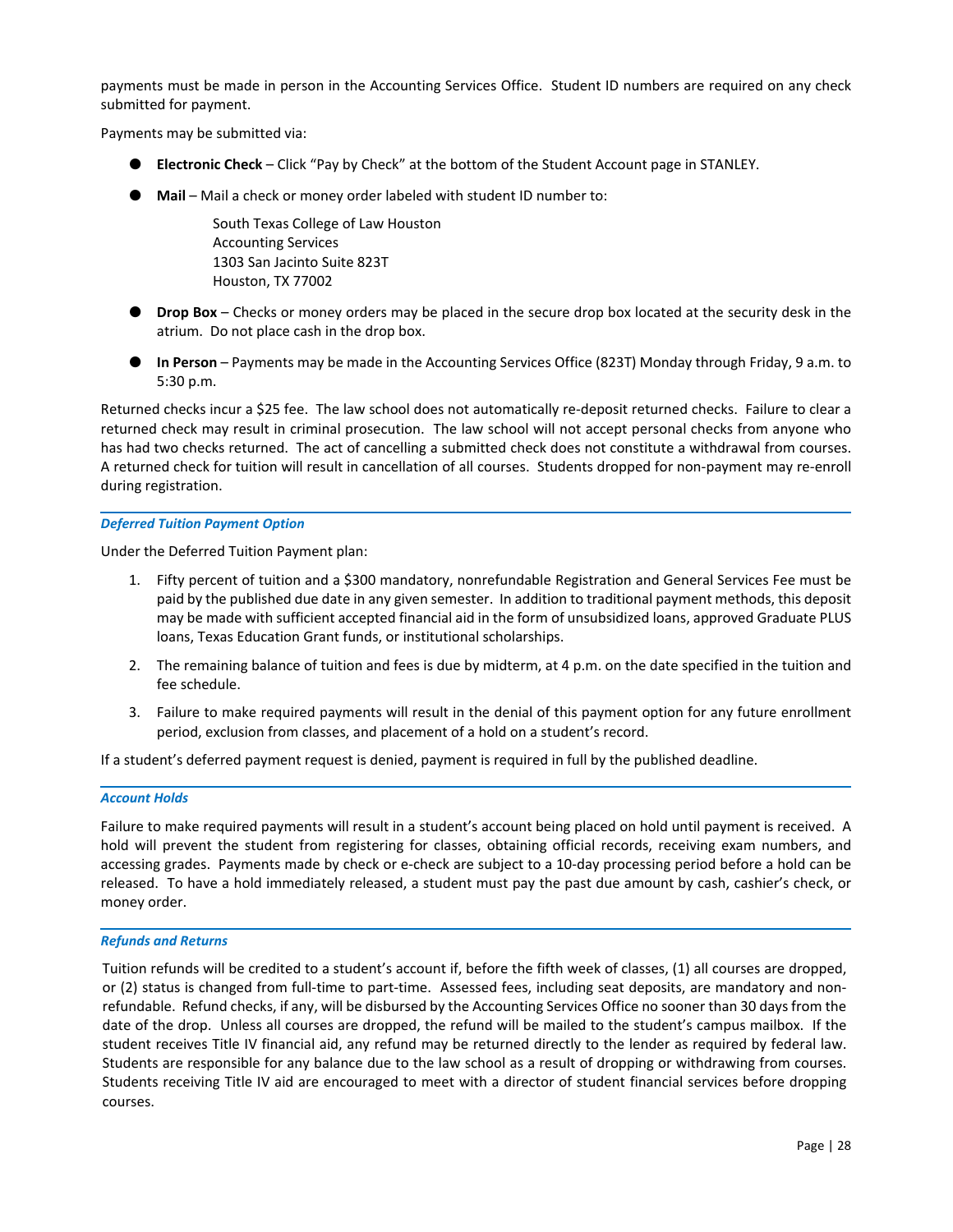<span id="page-30-0"></span>

| <b>Fall and Spring Semesters</b>                         |                                 |  |  |
|----------------------------------------------------------|---------------------------------|--|--|
| All courses dropped                                      | <b>Percent Tuition Refunded</b> |  |  |
| After registration and through the first week of classes | 80%                             |  |  |
| During second week of classes                            | 60%                             |  |  |
| During third week of classes                             | 40%                             |  |  |
| During fourth week of classes                            | 20%                             |  |  |
| After fourth week of classes                             | 0%                              |  |  |

| <b>Summer Session</b>                                    |                                 |  |
|----------------------------------------------------------|---------------------------------|--|
| All courses dropped                                      | <b>Percent Tuition Refunded</b> |  |
| After registration and through the first week of classes | 100%                            |  |
| During second week of classes                            | 50%                             |  |
| After second week of classes                             | 0%                              |  |

#### *Intersessions*

There are no drops or refunds for intersession courses after online registration closes.

#### *Accounting Services Office Approvals*

A student's account must be paid in full, including tuition, fees, returned checks, and delinquent library books before the law school can honor a request for a letter of standing, award a degree, or certify the student to take the bar examination. Graduating students must clear their accounts in the Accounting Services Office by cashier's check, money order, or cash payment at least one month before taking the bar examination to ensure the timely release of all necessary bar papers. Cash payment will be necessary from any student requesting immediate clearance. However, students on financial aid who have only a current semester or session balance and will receive additional loan funds to cover the current balance, will be considered as having cleared their accounts with the Accounting Services Office.

Current students intending to transfer to another law school must submit an Educational Records Release to obtain a Letter of Standing, along with the required \$35 transfer application fee per transfer letter. Cashier's check, money order, or cash payment will be necessary to ensure immediate release of this information. Letters of Standing will be issued only to students who have cleared their accounts with the Accounting Services Office.

Students who are delinquent in their financial obligations are not permitted to attend classes until payment is made, and a hold will be placed on their accounts. Further, delinquent balances will be turned over to a collection agency.

### **FINANCIAL AID**

Student Financial Services administers and processes student loans, scholarships, grants, and Federal Work Study funds. Once accepted, loan and grant funds are automatically applied to your account. Resulting credit balances due from the law school are refunded by electronic refund or check. If your financial aid does not fully cover your tuition and fees, you must, at the time your financial aid is disbursed, pay the remaining balance in full or your account will be subject to the deferred payment deadline with respect to the shortfall.

Book vouchers are available to those students with federal aid to purchase their class materials. Students must agree to the authorization of their financial aid funds for book store purchases within their self‐service portal, located in Stanley. Once the student elects to authorize financial aid funds for book store purchases, their election remains in effect for the duration of their enrollment. Students are not required to utilize the book voucher option every term, once they opt in. Students must notify Student Services & Support if they wish to change their election.

Counselors are available by appointment to help students with individual financial aid planning. General information about cost of attendance, types of aid, applications processes, and academic requirements related to financial aid is on the **[Scholarships and Financial Aid](http://www.stcl.edu/admissions-aid/scholarships-financial-aid/)** page.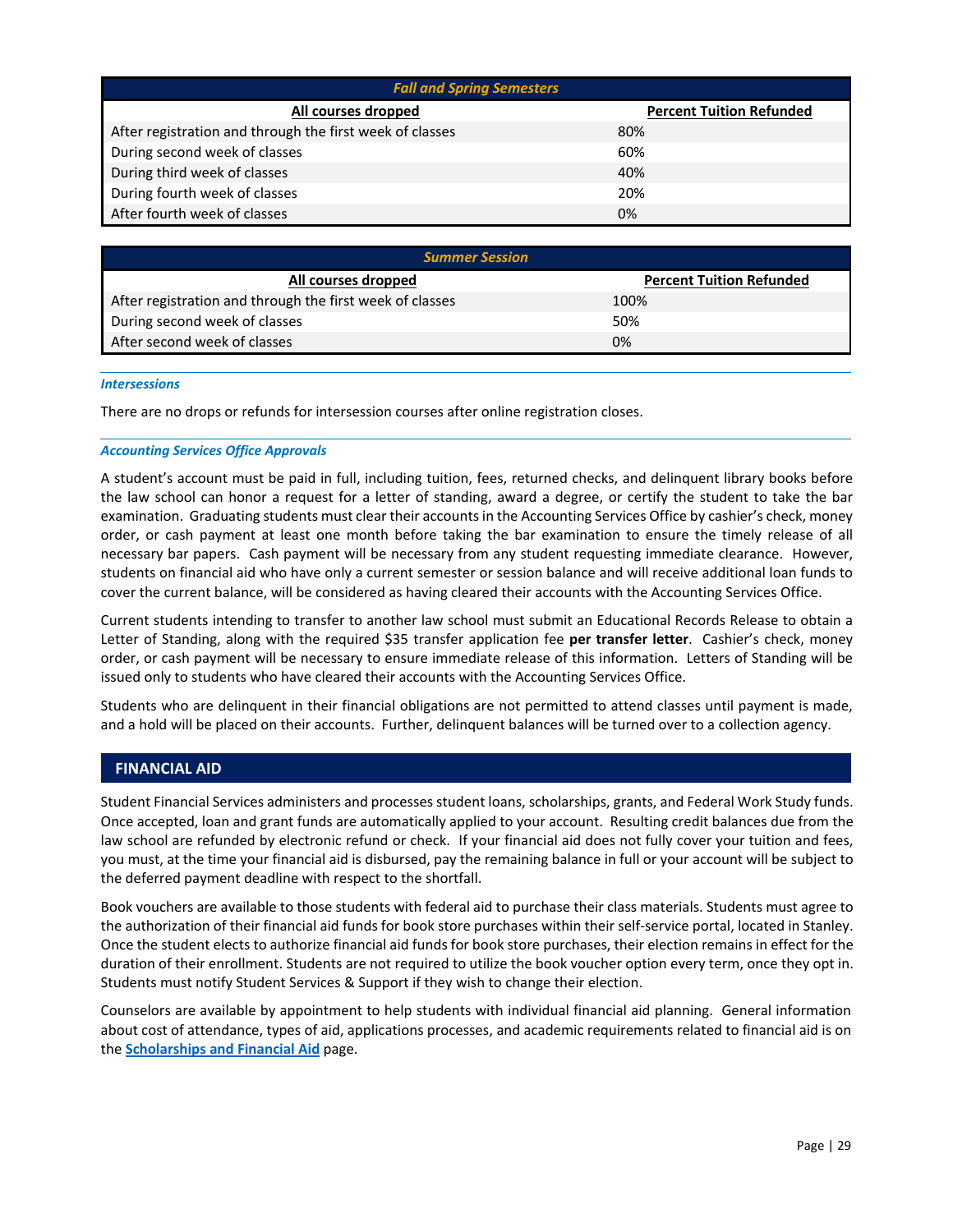### <span id="page-31-0"></span>**GENERAL POLICIES AND DISCLOSURES**

#### *Nondiscrimination Policy*

South Texas College of Law Houston adheres to all federal and state civil rights laws and regulations prohibiting discrimination in private institutions of higher education. The law school does not discriminate against any employee, applicant for employment, student, or applicant for admission on the basis of race, religion, hearing status, personal appearance, sex, pregnancy, source of income, place of business, residence, religion, creed, ethnicity, national origin (including ancestry), citizenship status, physical or mental disability (including perceived disability), age, marital status, family responsibilities, sexual orientation, gender identity, gender expression, veteran or military status (including disabled veteran, recently separated veteran, active duty wartime or campaign badge veteran, and Armed Forces Service Medal veteran), predisposing genetic characteristics, domestic violence victim status, or any other protected category under applicable local, state, or federal law, including protections for those opposing discrimination or participating in any grievance process on campus, with the Equal Employment Opportunity Commission, or other human rights agencies.

This policy covers nondiscrimination in both employment and access to educational opportunities. Therefore, any member of the law school community whose acts deny, deprive, or limit the educational or employment access, benefits, or opportunities of any member of the law school community, guest, or visitor on the basis of that person's actual or perceived membership in the protected classes listed above is in violation of the South Texas College of Law Houston policy on nondiscrimination.

When brought to the attention of the law school, any such discrimination will be promptly and fairly addressed and remedied by the law school according to the appropriate resolution process as described in the law school's Equal [Opportunity, Harassment, Nondiscrimination and Non‐academic Misconduct Policy and Resolution Process.](http://www.stcl.edu/student-services/safety-security/title-ix/) 

#### *Knowledge of Law School Regulations, Curriculum, and Rules*

All students are responsible for reviewing the contents of this handbook and complying with all requirements, rules, and regulations herein. Students also are responsible for familiarizing themselves with the content of law school communications delivered via student email, and websites/internet. The provisions of this handbook do not constitute a contract, express or implied, between an applicant, student, or faculty member. The faculty and administration of South Texas College of Law Houston reserve the right to, at any time, make policy changes which may be applicable to students who enrolled before the changes. No exception to, or waiver or deviation from, the provisions of this handbook nor any series of the same (whether granted by the faculty of the law school, by one of its committees, or by an official of the law school) shall establish a new policy or create a binding precedent or create any right whatsoever of other persons to receive similar exception, waiver, or deviation.

### *Truthfulness and Disclosure: Prerequisite to Admission and Graduation*

Admission of any applicant from matriculation through graduation is contingent upon the truthfulness of information contained in the application materials submitted by the applicant and/or other persons on the applicant's behalf, including letters of recommendation; corrections to any misinformation provided to the law school; and disclosures of information required by the rules or regulations of the law school. Subsequent to application or admission to STCL Houston, each student has a duty t[o disclose immediately a](https://cm.maxient.com/reportingform.php?STCLHouston&layout_id=5)ny new incidents and events relating to their character and fitness to study and practice law.

Discovery of falsified information or nondisclosure, whether provided directly or indirectly by a student, prior or subsequent to admission, is grounds for withdrawal of an admission offer, immediate dismissal at any point during the course of study, revocation of a J.D. degree if already conferred, or other disciplinary action. Such dismissal will result in forfeiture of all monies paid and academic credits earned. Students should contact the Student Support with any questions or amendments related to truthfulness and disclosure.

#### *Representations, Warranties, and Claims*

South Texas College of Law Houston does not represent, warrant, or claim that by attending or graduating from the law school an accepted applicant will pass the bar exam or earn acceptance to the bar in any state. In addition, South Texas of Law Houston does not represent, warrant, or claim that by attending or graduating from the law school, or by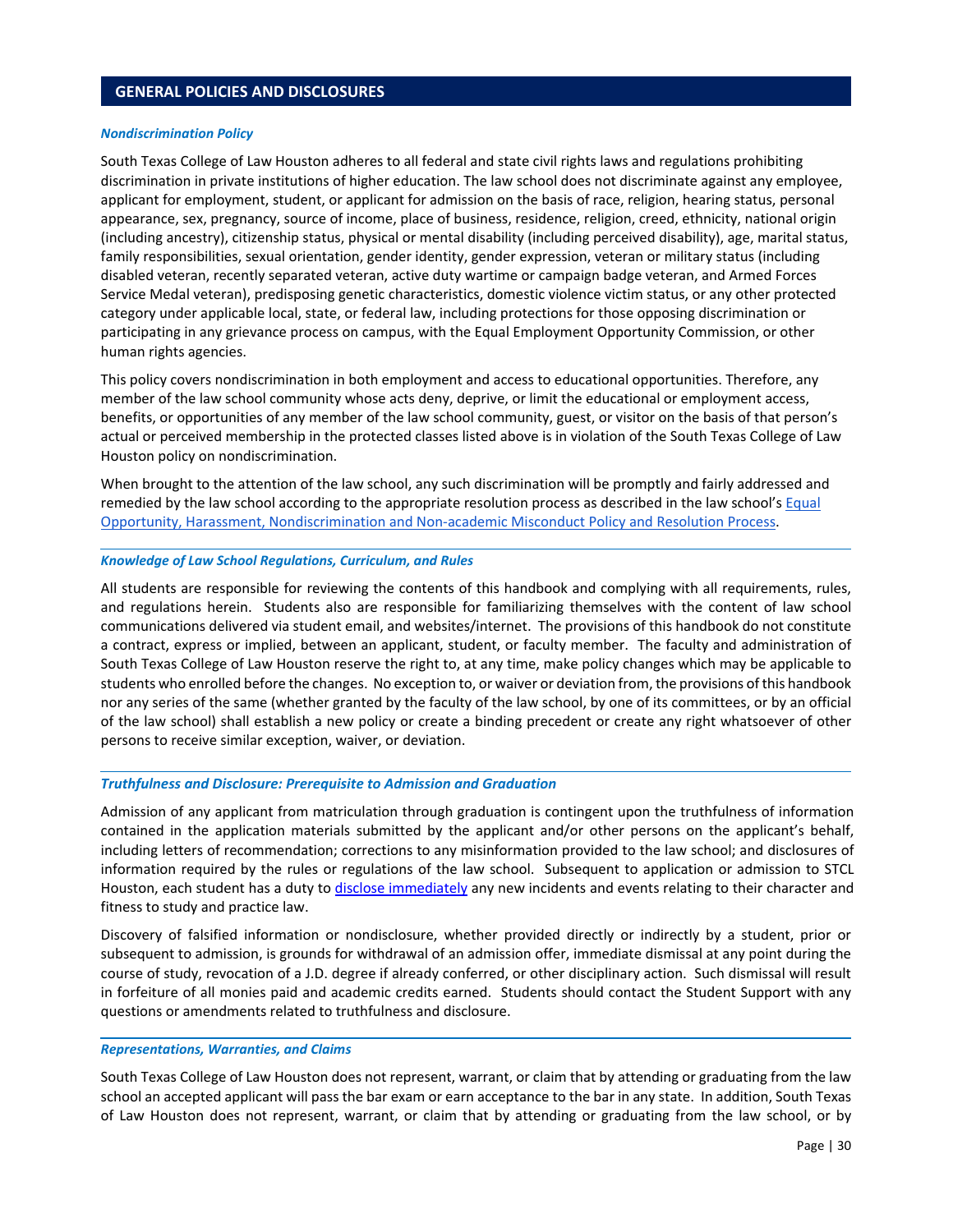<span id="page-32-0"></span>subsequently being admitted to the bar of any state, an accepted applicant to the law school will gain employment in a legal position or will receive an average starting salary higher than such applicant might otherwise be in a position to receive.

#### *Logo and Name Usage*

Students in the law school, either individually or collectively, shall not, without written consent of the President and Dean, use the name "South Texas College of Law Houston" in connection with any activity of any kind outside the regular work of the law school. Violation of this rule may result in disciplinary sanctions. South Texas College of Law Houston trademarks and branding elements, including letterhead, type style and font, cannot be used or recreated for any purpose without the express written authorization from the law school's Vice President for Marketing and Communications. Authorized student organizations may use the name of the law school, in compliance with the restrictions contained in this section, as long as it reads, "[Name of Student Organization], a student organization at South Texas College of Law Houston."

### Alcohol, Drug, Sex Offense, and Harassment Prevention (Title IX)

The Office of Student Support provides assistance and referrals for professional services for students who have concerns regarding substance abuse. The office also offers educational programs and screening related to substance abuse, mental health, and stress management. Students should report, via email, sexual offenses or incidents of harassment to the **[Title IX Coordinator](mailto:TitleIXCoordinator@stcl.edu)** or click **[here](https://cm.maxient.com/reportingform.php?STCLHouston&layout_id=40)**.

#### *Confidentiality of Official Student Records*

#### **Family Education Rights and Privacy Act (FERPA)**

South Texas College of Law Houston affords all of its students their full rights as required by the Family Educational Rights and Privacy Act (FERPA). This law protects the privacy of students and provides students the right to inspect and review education records. The law school will obtain a written consent from a student before disclosing personally identifiable information from the education records of the student, other than directory information, except as provided in FERPA and the guidelines and procedures adopted to implement FERPA, which are available on the **[FERPA](https://www.stcl.edu/student-services/registrar-2/ferpa/)** page.

### **STUDENT COMPLAINTS AND APPEALS PROCESS**

#### *General Complaints*

If a student has a complaint that the student believes needs attention, submit an online report here. The student should make an appointment with the Dean or any of the associate deans to discuss. A personal or written response will be made as soon as the matter has been investigated. Student suggestions for a possible solution are welcome. Anonymous complaints generally are not complete enough to be addressed because there is no way to obtain additional information to facilitate an investigation. Accordingly, action is seldom taken on anonymous letters.

#### *Academic Appeals*

If, after having consulted with the appropriate dean, an academic complaint has not been handled to the student's satisfaction, the student may solicit the assistance of the Student Appeals and Disciplinary Committee, but only if the matter falls within its jurisdiction.

The Student Appeals and Disciplinary Committee has the right to grant an appeal, consider, and make a determination for the following*:*

- 1. Impropriety on the part of any professor in assigning a grade or grades based upon anything other than the student's academic performance, including any breach of the policy on Anonymity; the Grading System; or the making of a post‐submission change to a grade in violation of the stated policy*.*
- 2. Irregularities or errors in interpreting or implementing any of the following policies:
	- a. The Academic Deficiency policy;
	- b. The Academic Supervision policy; and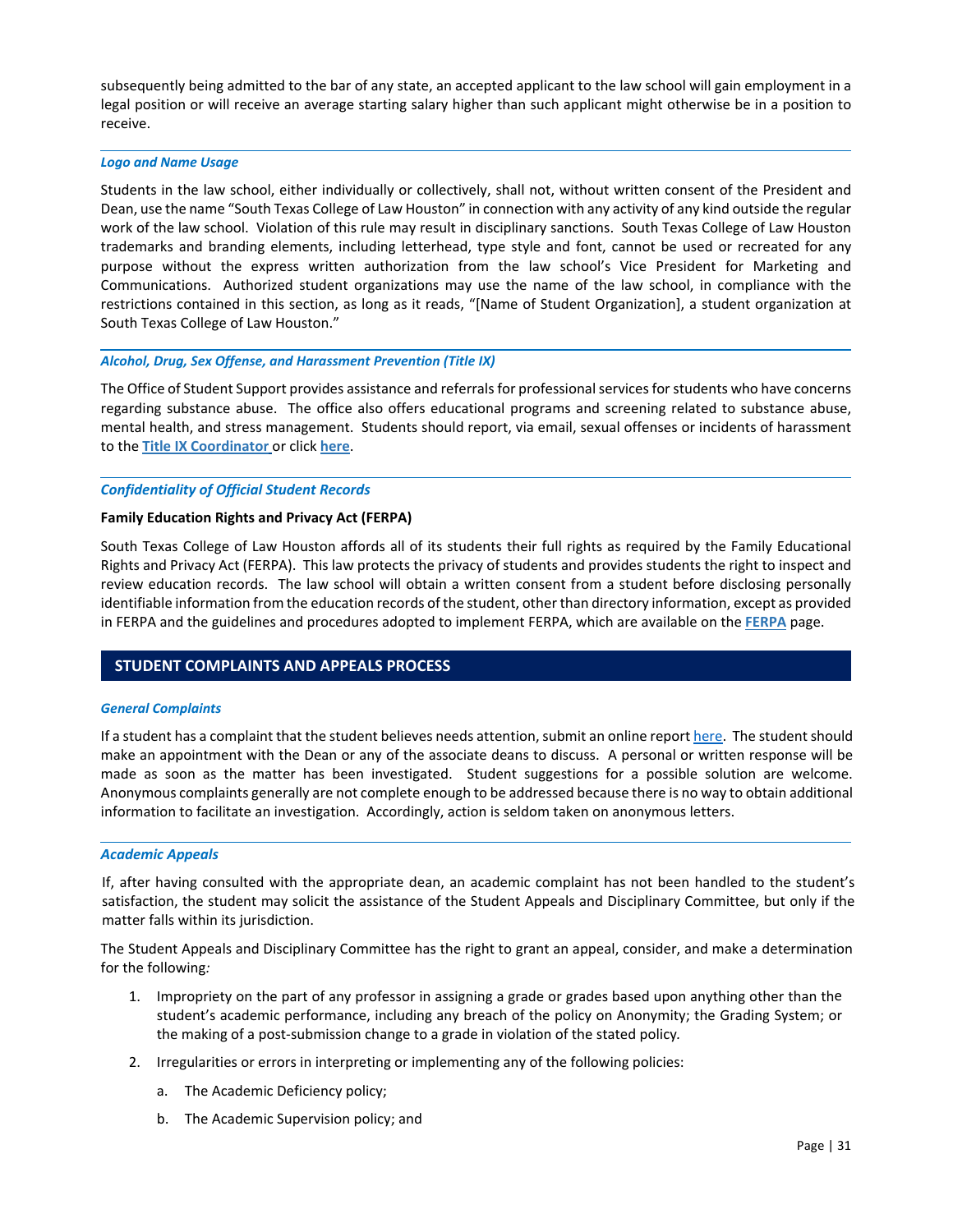- c. The Extracurricular Activities and Academic Deficiency policy.
- <span id="page-33-0"></span>3. Deviations in the processing of Grade Reductions or in the Method of Computing Averages.
- 4. Nothing contained in this statement of jurisdiction is a grant of authority to the committee to revise or deviate from any published standard without the prior approval of the faculty. The student or any faculty member may appeal to the full faculty if two or more members of the Student Appeals and Disciplinary Committee dissented from the determination.

### **Complaints Concerning the Program of Legal Education**

South Texas College of Law Houston ("the law school") is accredited by the American Bar Association (ABA). The ABA Standards for the Approval of Law Schools can be found on the ABA's website located at **[https://www.americanbar.org/groups/legal\\_education/resources/standards/](https://www.americanbar.org/groups/legal_education/resources/standards/)**. Copies of the ABA Standards are also available in The Fred Parks Law Library.

### *A. Filing of a Complaint*

In accordance with ABA Standard 510, any student who wishes to bring to the law school's attention "a significant problem that directly implicates the school's compliance" with the ABA Standards should submit a complaint to the Associate Dean for Academics. The student's complaint may be sent by email, by fax, or by U.S. Mail. The complaint must be in writing and signed by the student; contain the student's name, home and email addresses, and telephone number; specify the ABA Standard or Standards involved in the complaint; identify the "significant problem that directly implicates the school's compliance" with those Standards; and describe in sufficient detail to permit investigation what action, process, or policy gives rise to the alleged problem and explain how it directly implicates the law school's compliance with the ABA Standards.

### *B. Procedures for Addressing Complaints*

1. The Associate Dean or their designee should acknowledge receiving the student's complaint within three business days of receiving it. Acknowledgment may be made by email, U.S. mail, or by personal delivery.

2. Within two weeks of acknowledging the complaint, the Associate Dean for Academics or their designee shall either meet with the complaining student in person or respond to the substance of the complaint in writing. In this meeting or in this writing, the student should receive a substantive response to the complaint or information about what steps are being taken by the law school to address the complaint or what further investigation of the complaint is required for the law school to properly respond to the complaint.

3. If further investigation is required, within two weeks after completion of the investigation the law school shall provide the complainant with either a substantive response to the complaint or information about what steps are being taken by the law school to address the complaint.

# *C. Appeal Process*

1. A complainant may appeal the law school's substantive response or statement of proposed remedial steps to the Dean of the law school. The student's appeal must be made in writing within two weeks after communication to the complainant of the substantive response to the complaint.

2. The Dean shall respond to an appeal within three weeks of receiving the appeal. The decision of the Dean will be the final action on the matter.

### *D. Maintaining a Written Record of the Complaint*

The law school shall maintain a copy of the complaint and a summary of the process and resolution of the complaint in a confidential manner in the Dean's Office from the date of the final resolution of the complaint through the date of the next ABA site evaluation visit.

### *E. Protection Against Retaliation*

The law school will not in any way retaliate against an individual who makes a complaint under this policy and shall not permit any faculty member, administrator, employee, or student to do so.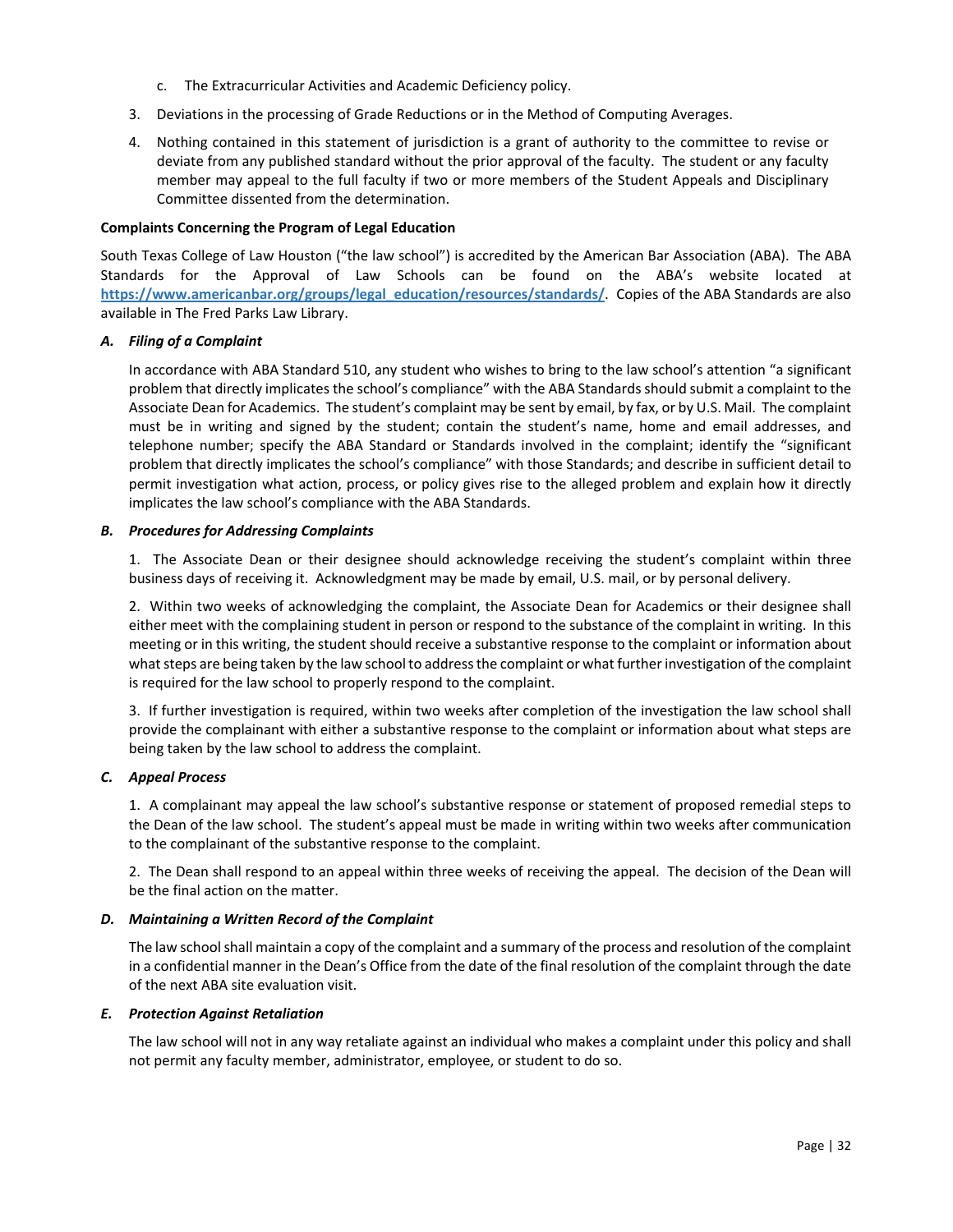### <span id="page-34-0"></span>*F. Deadlines*

For purposes of this policy, "day" means a business day and "week" means a week when the law school is open for normal business, regardless of whether classes are in session. In determining any deadlines set forth in this policy, references to a number of "days" before or after occurrence of an event shall not include the day of the event.

# **RULES AND POLICIES**

# **STUDENT CONDUCT CODE**

(effective August 14, 2020)

### **I. OVERVIEW**

*A. Preamble*

South Texas College of Law Houston ("the law school") strives to teach students the knowledge, skills, and values needed to practice law and prepare them for their responsibilities as future members of the legal profession. Practicing lawyers are subject to the highest standards of professional conduct. This Student Conduct Code ("the Code"); therefore, presupposes that the law school's students aspire to join a profession distinguished by honor and integrity and that their character and conduct, while attending the law school, should thus reflect honor and integrity.

As a professional school for lawyers, the law school also expects students to adhere to the highest standards of the profession, including but not limited to honesty, integrity, and professionalism, and to avoid even the appearance of impropriety during their legal education. As a community of respect, the law school further expects its students to be guided by a commitment to treating others with civility, dignity, and respect. These principles and the law school's aim of preparing students to be members of the legal profession underlie this Code.

- *B. Purpose and Applicability of Code*
	- 1. Purpose of Code

This Code promotes expectations for students' conduct while they are enrolled at the law school, ensures a fair process for determining compliance with those expectations, and specifies a range of remedial measures for instances where student behavior deviates from these expectations.

- 2. Applicability of the Code and Student Responsibility
	- a) This Code applies to all students of the law school.
	- b) Generally, jurisdiction shall extend to conduct that occurs on the law school premises as well as to conduct that occurs off premises if it adversely reflects on the student's character or fitness to practice law or if the conduct adversely affects the law school or its reputation or purpose, a member of the community‐at‐large, or a member of the law school community. A student's off‐campus misconduct may be subject to sanctions by the public authorities. In addition, some kinds of off‐campus misconduct may violate law school rules or the Code or may otherwise adversely reflect on an individual's fitness as a law student and prospective member of the legal profession.
	- c) Each student shall be responsible for their conduct from the time of application for admission through the actual awarding of a degree.
	- d) Students are responsible for knowing the contents of this Code. Ignorance of the Code will not constitute a defense to disciplinary charges.
	- e) This Code shall apply to a student's conduct even if the student withdraws or is dismissed from the law school while a disciplinary matter is pending, as long as the conduct occurred before the student's withdrawal or dismissal. If an investigation or hearing under the Code is pending when a student is scheduled to graduate, the student's degree may be withheld until the charges are resolved; the student may be denied the privilege of participating in graduation programs, receptions, elections, or honors ceremonies at the discretion of the Dean.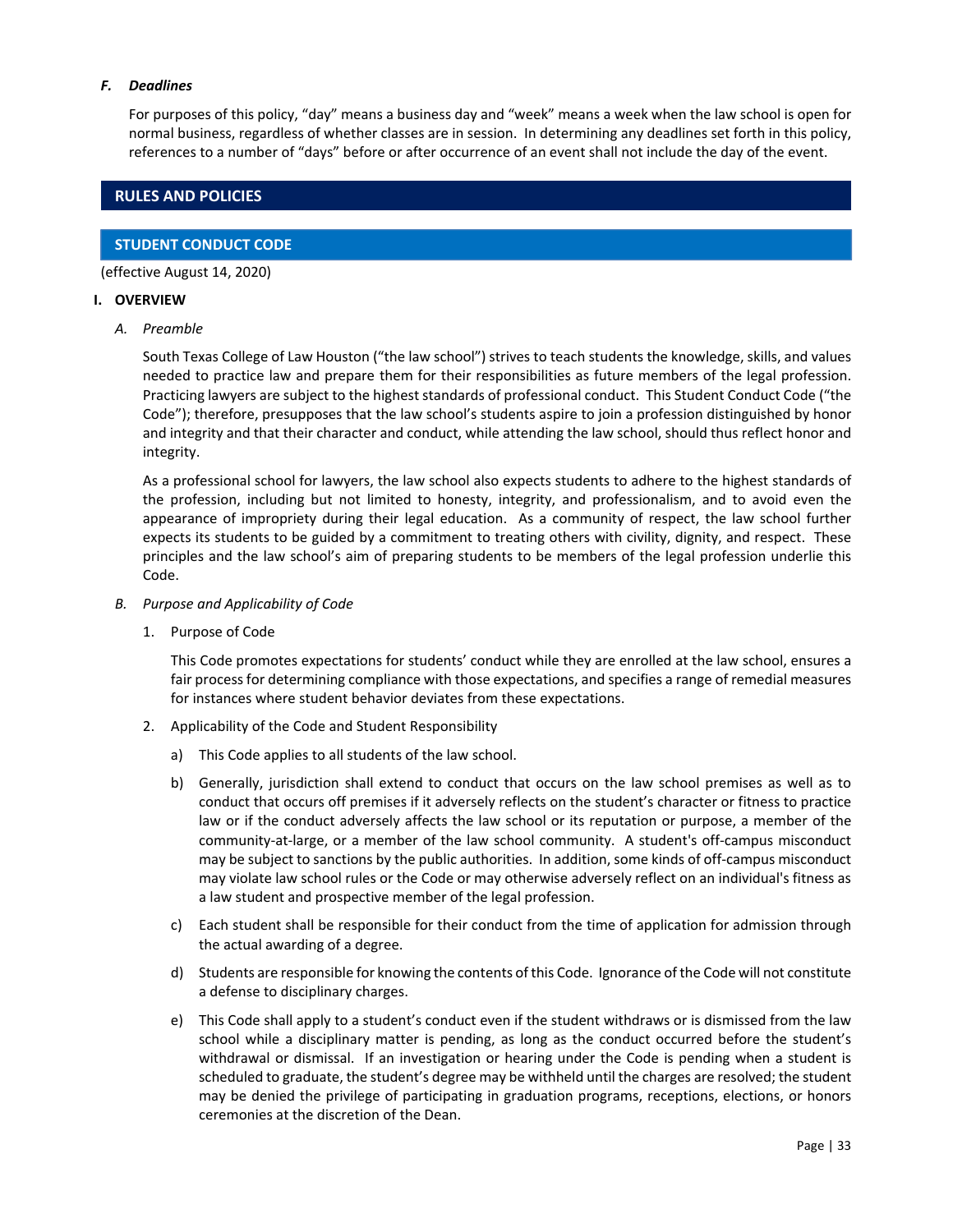- f) The Code and its processes shall apply to alleged violations committed by faculty, staff, or law school administration. The Code is intended to govern both academic conduct and some forms of nonacademic conduct. Sexual harassment and conduct prohibited under Title IX (34 CFR 106.30) as well as Texas law are addressed in the law school's Equal Opportunity, Harassment and Nondiscrimination [Policy.](http://www.stcl.edu/stanley/pdf/Title-IX-Policy.pdf)
- 3. Scope
	- a) The Code establishes general standards of acceptable conduct for students within the law school community and describes non‐exhaustive examples of both required conduct and prohibited misconduct, but the Code's failure specifically to address any particular act of misconduct shall not be interpreted to mean that the Code does not apply to such misconduct.
	- b) A complaint for violation of this Code may be filed against a student or a student organization for conduct that is also the basis of a civil or criminal action, without regard to any pending civil litigation or criminal arrest and prosecution. Proceedings under the Code may be carried out before, simultaneously with, or following civil or criminal proceedings. Students who are arrested or otherwise charged with a violation of law or ordinance outside of the law school have an ongoing obligation to disclose this information, in writing or in person, to the Office of Student Support within 15 days of arrest or notice of such charges. This obligation does not include minor traffic violations; yet, it does include any offenses involving alcohol or drugs, any failure to maintain motor vehicle financial responsibility (also known as No Insurance or No Motor Vehicle Liability Insurance), and any offenses in which there was an attempt, whether successful or not, to suspend or revoke a driver's license. Failure to comply with this reporting provision will constitute misconduct under the Code.

A student violates the Code when the student attempts or conspires to violate the Code; the terms "attempt" and "conspires" shall be defined according to the Texas Penal Code for purposes of this provision.

*C. Non‐Exclusivity of Code*

This Code describes prohibited and required conduct for the law school's students. It does not replace or modify existing provisions governing student conduct such a[s Title IX, t](http://www.stcl.edu/stanley/pdf/Title-IX-Policy.pdf)he Alcohol Service Policy, Drug Abuse Prevention Policy, Drug and Alcohol Abuse Prevention Policy, and Weapons Policy; these policies, along with the provisions of this Code, apply to student conduct.

*D. Definitions*

These definitions apply to all Code provisions:

- 1. Community‐at‐Large includes any person outside of the law school community with whom a law school student comes into contact.
- 2. The law school community includes any person who is a student, administrator, staff member, coach, faculty member, adjunct faculty member, trustee, or authorized visitor of the law school.
- 3. "Lying" means making a false or misleading statement or providing false or misleading information with knowledge of its falsity or misleading character or with careless disregard as to its truth or accuracy.

### **II. ACADEMIC MISCONDUCT**

Students shall comply with all requirements and instructions of the administrative authorities and full‐time and part‐ time faculty with regard to academic conduct. Failure to do so is academic misconduct. In addition, students shall not engage in the following forms of academic misconduct: (A) Cheating; (B) Plagiarism; (C) Misconduct Regarding Independent Work; (D) Misconduct Regarding Taking Examinations, (E) Violating Anonymity; (F) Obstructing School Property or the Work of Another, or (G) Other Academic Misconduct.

*A. Cheating*

A student shall not cheat. "Cheating" is any conduct in connection with an examination, paper, article, project, assignment, competition, or the work done for award of academic or professional honors or credit at the law school, done for the purpose of unfairly disadvantaging another student or gaining an unfair advantage. For an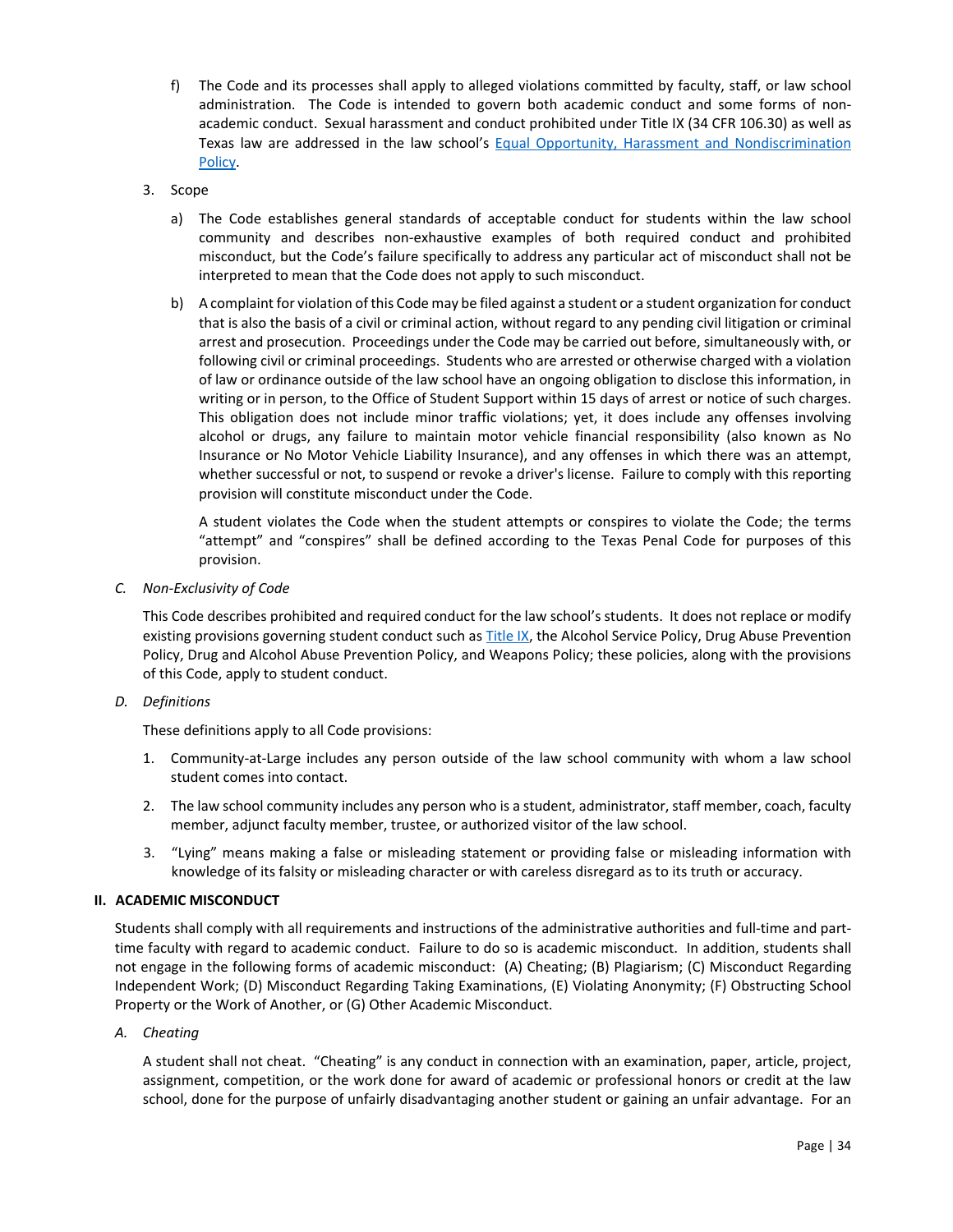<span id="page-36-0"></span>act to constitute cheating, it is not necessary that the student obtain the unfair advantage or another student suffer a disadvantage.

*B. Plagiarism* 

A student shall not plagiarize. A student plagiarizes when the student submits the work of another as the student's own. Plagiarism is the copying, using identical language or insubstantial variations in language, of the work, words, or ideas of another without fully and accurately crediting sources, the improper paraphrasing of the work of another as explained below, or the use of ideas or text obtained from another without fully and accurately crediting sources. Fully crediting sources means referring to sources by footnotes or citations, in addition to indicating, by the use of quotation marks, language taken directly from the source. Proper paraphrasing means restating the text in a different form that maintains the text's meaning, not merely rearranging the same text. Citation of a source is not a defense to a charge of plagiarism.

- *C. Misconduct Regarding Independent Work*
	- 1. A student who puts their name or examination number on any work submitted for academic credit, publication, or presentation, by doing so, will have certified that resources have been fully credited and that the student has not received unauthorized aid with that work.
	- 2. A student shall not permit their own work, or any portion of their own work, to be submitted as the work of another.
	- 3. A student shall not offer any work for a course that the student previously prepared for another purpose (such as for another course, for a journal, or for professional work or an internship), except on receipt of written permission from the faculty member to whom the work is offered after full student disclosure.
	- 4. A student shall not invade the security maintained for the preparation and storage of examinations. Regardless of how the student attains the information, if a student learns information concerning an examination that they are due to take, other than that released or authorized by a faculty member, the student shall notify the faculty member giving the exam immediately upon learning the information.
	- 5. A student shall adhere to all non-collaboration requirements of a faculty member or administrator with regard to the student's work, whether an examination, paper, or any other project or assignment.
- *D. Misconduct Regarding Taking Examinations*
	- 1. A student shall not take an examination for another or permit another to take an examination for them.
	- 2. While taking an examination, a student shall neither possess nor refer to any material (such as books, notebooks, outlines, papers, or notes, no matter whether written or through technology) not authorized by the faculty member for use in the examination.
	- 3. While taking an examination, a student shall not give, receive, or obtain information or assistance in any form not authorized by the faculty member or person(s) administering the examination.
	- 4. During an examination, a student shall neither converse nor communicate with any person other than the person(s) administering the examination, unless with the permission of the person(s) administering the examination.
	- 5. A student shall not begin an examination before the time announced for beginning the examination by the person(s) administering the examination.
	- 6. A student shall not continue writing after the time announced for the conclusion of the examination by the person(s) administering the examination.
	- 7. A student shall not fail to submit a set of answers, the examination, or such other materials as are requested at the conclusion of the examination by the person(s) administering the examination.
	- 8. A student who has permission to take a make-up examination shall not discuss the contents of the examination with anyone other than the professor giving the examination until after the student has taken the make‐up examination.
	- 9. A student shall not knowingly communicate, directly or indirectly, the contents of an examination to any student who has not yet taken the examination.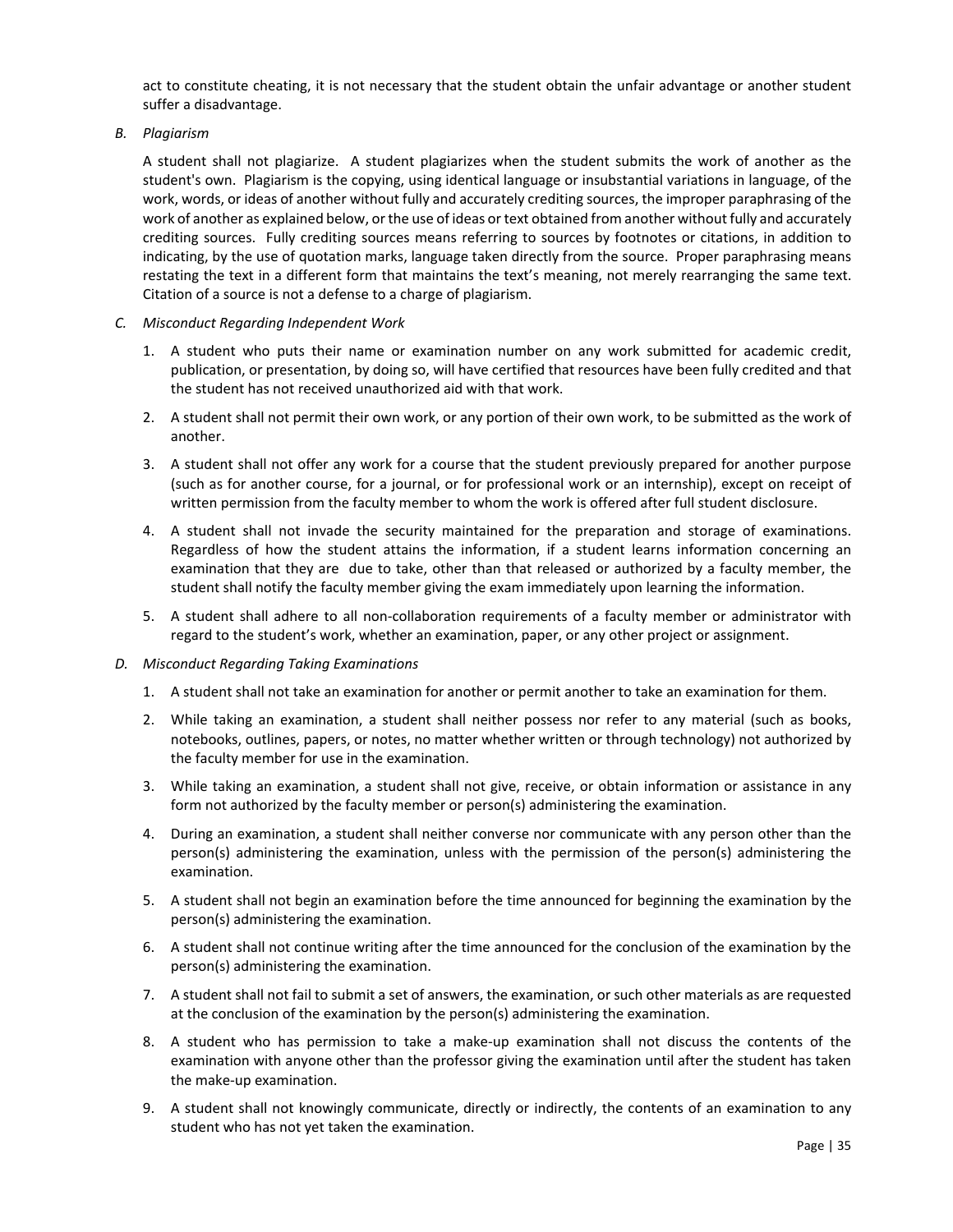- <span id="page-37-0"></span>10. A student shall not knowingly misrepresent an illness or any other reason for the purpose of deferring or being excused from an examination.
- 11. A student shall comply with all requirements governing student conduct set out in the law school's Final Examination Procedures.
- *E. Violating Anonymity or Faculty Instructions*
	- 1. A student shall not violate any faculty or administrative rules or instructions regarding the anonymity of examinations, papers, or other assignments.
	- 2. A student shall not take an examination, submit a paper, or perform any other academic work in violation of the instructions given by the faculty member for whom the student performs the work.
- *F. Conduct Affecting School Property or the Work of Another*
	- 1. A student shall not tear, mutilate, destroy, hide, misfile, or remove library materials from the library without complying with library procedures.
	- 2. A student shall not use any law school computer or printer or other technology or database owned by the law school for any purpose other than education in accordance with library procedures and the law school's mission.
	- 3. A student shall not tear, mutilate, destroy, hide, gain access to, share with others, misfile, or remove property of another member of the law school community without the property owner's express permission.
	- 4. A student shall not take any action for the purpose of impeding another student's work involving an examination, competition, paper, project, assignment, article, or other academic work.
- *G. Other Academic Misconduct*
	- 1. A student shall not knowingly make a false allegation of a violation of this Code.
	- 2. A student shall not knowingly misrepresent their academic record, extracurricular activities, or work experience to other institutions, prospective employers (whether paid or for an unpaid internship), court, judge, or law school organizations.
	- 3. A student shall not lie with regard to any questions asked of them or by any faculty member or administrator of the law school regarding an alleged violation of this Code.
	- 4. A student lying about academic work shall violate this Code.
	- 5. A student shall not make a false declaration on any attendance document; a false declaration would include signing in another student who is not present in class.

# **III.** NON-ACADEMIC MISCONDUCT

Students shall comply with all requirements and instructions of the administrative authorities and full-time and parttime faculty for maintenance of order and decorum on the law school premises, including but not limited to in classrooms, courtrooms, clinics, the library, study rooms, hallways, and all other facilities and property of the law school. Students shall not engage in behavior that jeopardizes the health or safety of the law school community or anyone in the law school community or community-at-large or disrupts the educational activities and supporting services of the law school.

To that end, students shall not engage in the following instances of non-academic misconduct: (A) harassment, physical assault, stalking, bullying, or intimidation, as described here and in the law school's Title IX policy; (B) misuse of the law school's property or other students' property; (C) violations of the law school's policies regarding use and consumption of drugs and alcohol; (D) use and carrying of weapons; (E) off‐campus misconduct; and (F) misconduct regarding the Code's disciplinary process.

*A. Harassment, Physical Assault, Stalking, Bullying, Intimidation* 

In addition to the misconduct described in the law school's ["Equal Opportunity, Harassment, Nondiscrimination](http://www.stcl.edu/stanley/pdf/Title-IX-Policy.pdf)  and Non-Academic Misconduct policy, a student will violate this Code by engaging in any conduct for the purpose of, or which has the reasonably foreseeable effect of, limiting the ability of any member of the law school community to fully participate in or benefit from any activities of the law school. A student also violates this Code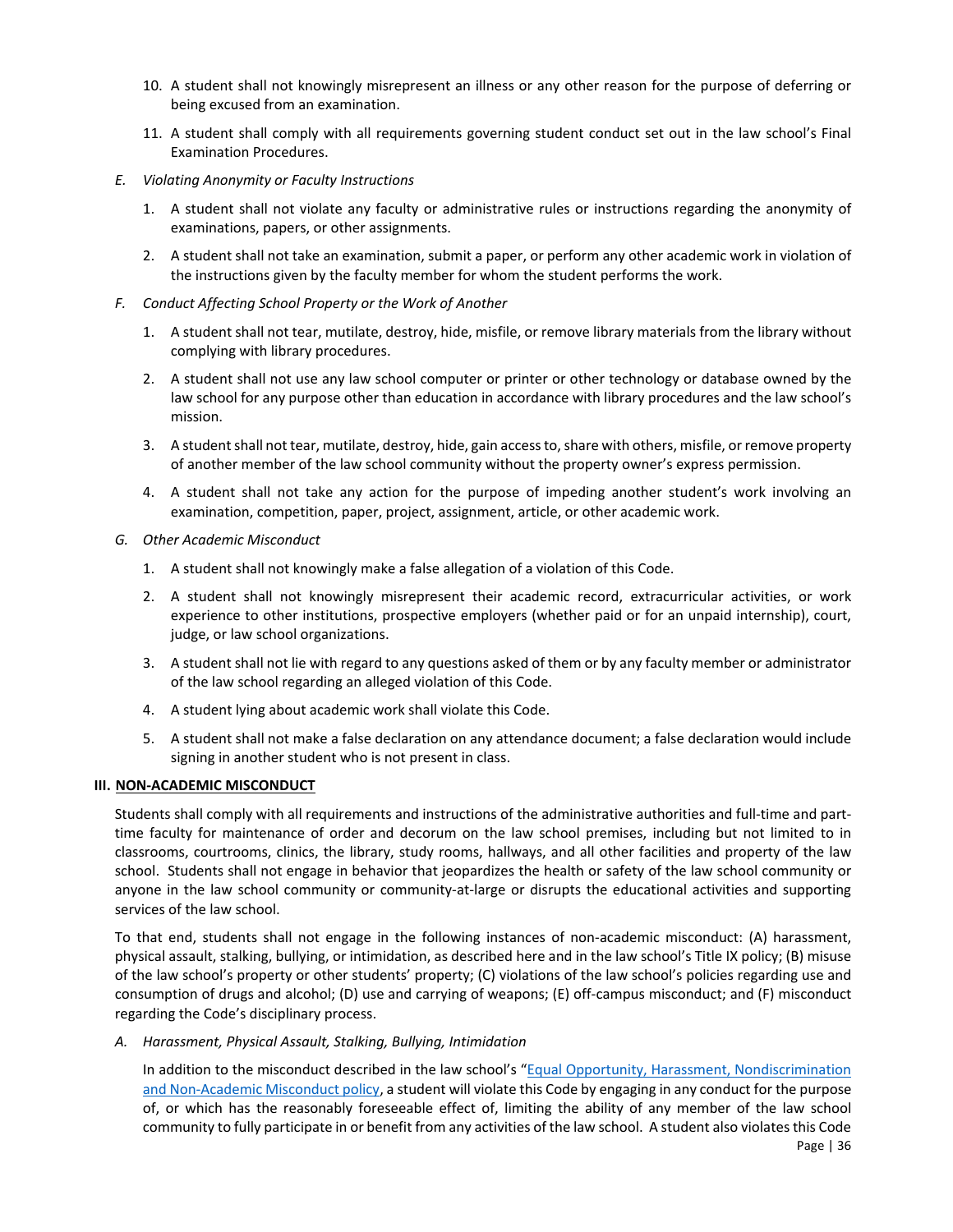by engaging in conduct that will risk or diminish the health and safety of any member of the law school community or community‐at‐large. The prohibitions against harassment, bullying, and intimidation do not apply to views or opinions expressed in the classroom that are relevant to the subject being taught and are expressed in a responsible and professional manner. With these prohibitions in mind, the following non‐academic misconduct, though not an exhaustive list, violates the Code:

- 1. A student shall not engage in physical assault, acts of physical violence, injury to the property of others, conduct that intentionally or recklessly imperils the safety of any person on law school premises, or threaten to commit any of the above.
- 2. A student shall not engage in threats, harassment, stalking, bullying, or intimidation by speech, written word, or conduct, including by use of social media, text, or e‐mail, that is directed toward or that is about a student, a group of students, administrative authorities, coaches, staff, or full-time or part-time faculty members.
- 3. While at the law school, a student shall not behave in a manner that impedes, impairs, interferes with, or disrupts any teaching, practice, clinic, meeting, library activity, research, administrative services, or law school activity.

### *B. Misuse of Property*

A student will violate this Code by engaging in any conduct that disrupts the law school's normal operations or damages, in any way, the law school's facilities or property or the property of any member of the law school community. To that end, the following conduct, though not an exhaustive list, will constitute a violation of the Code:

- 1. A student shall not damage, deface, tamper with, gain access to, share with others, or take without authorization law school property or the property of any member of law school community, which includes, but is not limited to, all furniture, computers, technology owned by the law school, books, and safety devices (fire extinguishers and defibrillators), any database owned by the law school, or personal information of someone other than the student on a law school or personal computer or computerized database.
- 2. A student shall not gain or attempt to gain unauthorized access to, entry into, or use of any buildings or facilities of the law school.
- *C. Alcohol and Illegal Drugs*

A student violates this Code by engaging in conduct involving alcohol or illegal drugs that will risk or diminish the health and safety of any member of the law school community or community-at-large. With this prohibition in mind, and in addition to th[e Alcohol Service Policy,](#page-42-0) [Drug Abuse Prevention Policy,](#page-46-0) and [Drug and Alcohol Abuse](#page-48-0)  [Prevention Policy,](#page-48-0) the following conduct shall violate the Student Conduct Code:

- 1. A student shall not engage in unlawful manufacture, possession, sale, or distribution of illegal drugs while on law school property, while in a classroom at the law school, while representing the law school, or while participating in law school activities on or off law school property.
- 2. A student shall not consume, possess, or use alcohol or illegal drugs while on law school property, except for alcohol consumption during law school sanctioned, sponsored, or related activities in accordance with the law school's Alcohol Service Policy.
- 3. A student shall not attend a law school or law school-sponsored class, clinic, competition, conference, seminar, or other educational activity (or represent the law school at any such event) under the influence of alcohol or illegal drugs.

### *D. Firearms and Weapons Misconduct*

- 1. A student who engages in conduct that violates the law school's [Weapons Policy](#page-54-0) violates the Code by that conduct and will be disciplined under the procedures at Section V of the Code.
- *E. Off‐Campus Misconduct* 
	- 1. A student who engages in conduct not otherwise covered by a Code provision, whether on or off law school premises, which adversely reflects on the student's character or fitness to practice law or adversely affects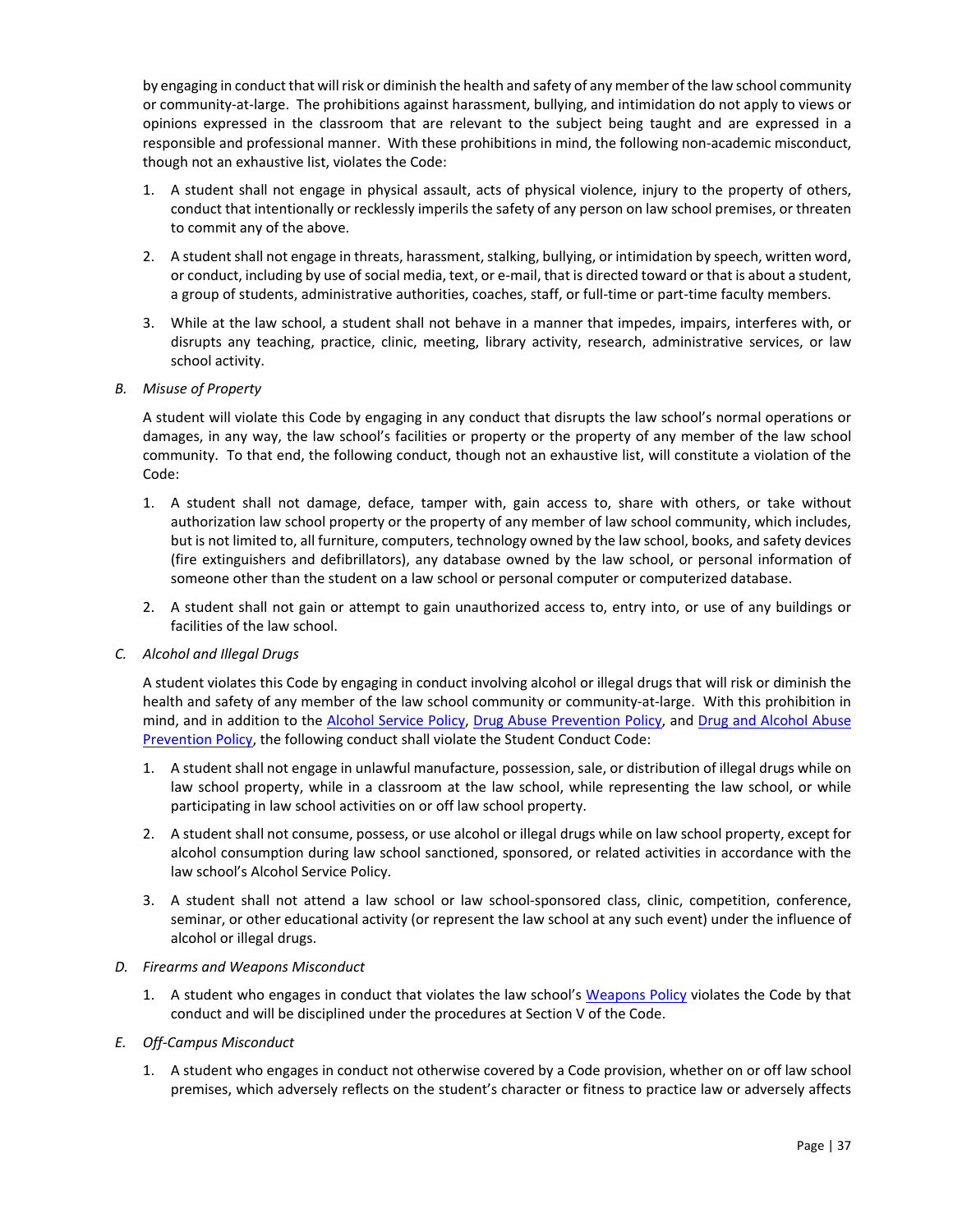the law school, its reputation, or any member of the law school community or the community-at-large commits a violation of this Code.

- <span id="page-39-0"></span>*F. Misconduct Regarding the Code's Disciplinary Process*
	- 1. A student who in good faith suspects a Code violation has occurred has an obligation to promptly report the suspected violation to a member of the faculty or administrator. A student's failure to do so violates the Code.
	- 2. A student violates the Code by falsely accusing another student of a violation when the accuser knows the accusation is false.

### **IV. MISCONDUCT ON APPLICATION FOR ADMISSION**

The following conduct, if committed by an applicant to the law school, and not discovered or disclosed until after the applicant's matriculation as a student at the law school, violates the Code. The disciplinary procedure for an applicant's violation of this section, even after the applicant has matriculated, will be handled by the law school's Admissions Office alongside Student Services & Support as reflected in the Truthfulness and Disclosure section of the Student Handbook.

- A. A student shall not forge, falsify, or alter documents or records submitted in connection with the student's application for admission to the law school.
- B. A student shall not submit false information in response to questions on the student's law school application or questions from admissions officers in connection with the student's law school application.
- C. A student shall not fail to provide information or correct incorrect information once the student learns of new or changed information relevant to an admissions inquiry on the student's law school application.

### **V. DISCIPLINARY PROCEDURES**

*A. Reporting Requirement*

Any person having knowledge of facts they believe constitutes academic misconduct under the Code shall report such facts in writing by filing a repor[t here.](https://cm.maxient.com/reportingform.php?STCLHouston&layout_id=1) The report shall be signed with the full name of the person submitting the report and shall name the student(s) whom the reporting person believes violated the Code. Lying in the reporting of alleged misconduct will violate the Code.

Any person having knowledge of facts they believe constitutes violations of the law school policy on Equal Opportunity, Harassment, Nondiscrimination or Non‐Academic Misconduct should file a repor[t here o](https://cm.maxient.com/reportingform.php?STCLHouston&layout_id=1)r contact th[e Title IX Coordinator.](mailto:wmorrow@stcl.edu)

*B. Review of the Complaint*

Upon receipt of a report of academic misconduct, the Assistant Dean of Student Affairs shall review the report and may review any other materials or make inquiry of any person believed to have information concerning the report. If, as a result of such review and inquiry, and upon finding good reason to proceed, the Associate Dean for Faculty shall issue a complaint ("Complaint") and refer such Complaint to the Student Appeals and Discipline Committee ("Committee") constituted as set forth in Section C below, which shall hear and determine the matter.

Lying to any law school administrator when responding to their inquiry for information regarding alleged misconduct will violate the Code.

If the Assistant Dean of Student Affairs (with approval of the Associate Dean for Faculty) finds there is no good reason to proceed, then no further action shall be taken on the report.

*C. Student Appeals and Disciplinary Committee to Hear the Complaint*

If there is good reason to proceed on the report, a Complaint is issued against the student, and the matter shall be referred to the Student Appeals and Disciplinary Committee ("Committee"), consisting of at least three regular full-time faculty members and two students, to hear the report. One of the appointed faculty members shall serve as the Committee's chairperson. The Dean shall appoint the student members of the Committee in consultation with the President of the Student Bar Association. Each student on the Committee shall be in good academic standing and shall have expressed a willingness to serve on the Committee. The Committee shall determine whether the student or students in the Complaint have committed a violation, and if the committee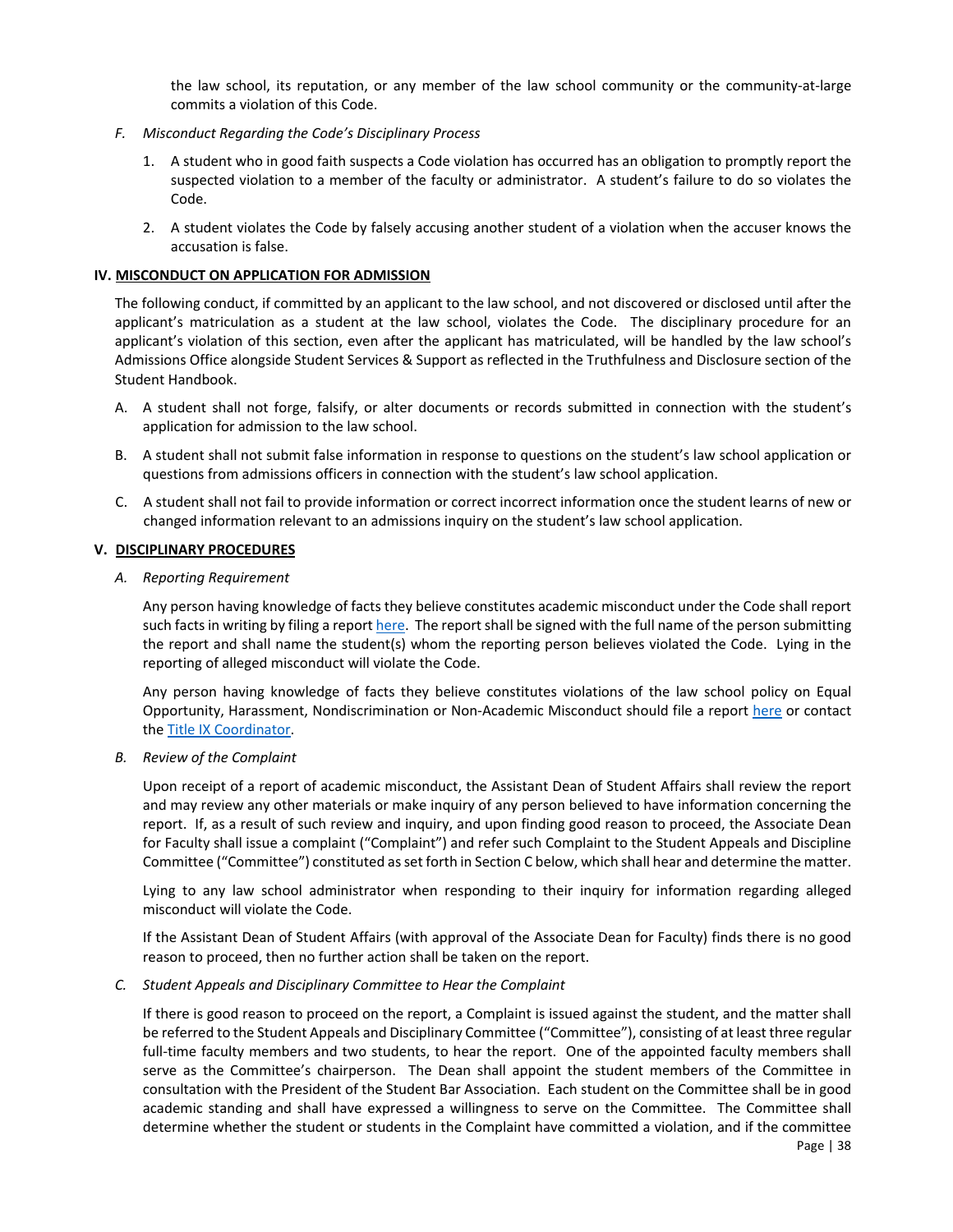finds that the student(s) have done so, it shall determine the sanction to be imposed, except as otherwise provided in Section J below.

*D. Rights of the Student(s) Named in Complaint* 

The Committee may find the student(s) to have a violation of this Code only after affording the student each of the following rights, except those rights specifically and knowingly waived by the student in writing:

- 1. Notice of the specific conduct or action(s) alleged to constitute a violation by the student and notice of rights (2) through (6) immediately below, at least seven days before the commencement of a fact‐finding hearing.
- 2. The opportunity at the hearing to hear all evidence against the student.
- 3. The opportunity at the hearing to present relevant evidence on the student's behalf.
- 4. The right to remain silent at all points in the proceeding.
- 5. The right to retain counsel at the student's own expense and to have counsel appear with the student in the proceedings, or, in lieu of counsel, to have any other individual willing to do so, in either case, at no cost to the law school, appear with the student in the proceedings; provided that no person, other than the members of the committee, shall have the right to be present while the committee, after examining the evidence, is deliberating over the question of whether the student has committed a violation of the Code and/or the question of what sanction(s) to impose ("Deliberative Session"). The sole function of such counsel (or other individual) shall be (i) to be present (except as otherwise provided above), (ii) to give advice to the student concerning what they should or should not say, and (iii) to summarize the case for the student in a closing statement addressing the issue of whether a violation of the Code has been committed by the student and/or the issue of what an appropriate sanction should be if a violation is found or has been admitted to have been committed.
- 6. The right to defer for no longer than one hour any statement the student wishes to make at any point until subject student has consulted with the person, if any, representing the student.

The Committee's finding that a student has or has not committed a violation shall be based solely on the evidence presented at the hearing.

If after hearing the evidence (including the answers to any questions asked by a member of the Committee) the Committee consequently finds subject student to have committed a violation, it shall provide the student with a concise statement of its conclusions. Such statement (without identifying the name of the student) may, at the Dean's discretion, be provided to the whole faculty and published appropriately to the student *body.* 

*E. Hearing* 

The Committee shall call and question such persons and examine whatever other evidence it considers relevant to the issues to be determined. Only members of the Committee may question persons appearing before it. The Committee shall record the hearing on the Complaint, except when the Committee is in deliberative session. The committee may, in its discretion, grant immunity to any witness from any sanction which might be imposed in connection with the incident described in the Complaint. Evidence of a prior complaint against the student shall be admissible before the Committee, unless it did not result in a sanction which remains a part of the student's permanent law school record.

*F. Standard of Proof; Determination of a Violation by the Student(s)* 

If the Committee finds the student has not committed the violation(s) set forth in the Complaint, then the fact that such finding has been made shall be reported to the Dean. If a majority of the Committee finds that the student has committed a violation by a preponderance of the evidence, then the committee shall impose whatever sanction a majority of the Committee believes is appropriate; however, the student shall not be suspended for more than one semester or expelled from the law school except with the concurrence of a majority of the voting faculty who are present and voting at a meeting at which a quorum is present following at least seven days' notice. If the Committee finds the student to have committed a violation, the chairperson shall report in writing such finding and the sanction recommended to the Dean of the law school for approval or modification. If the Dean approves suspension for more than one semester or expulsion, this sanction will be imposed only with faculty concurrence.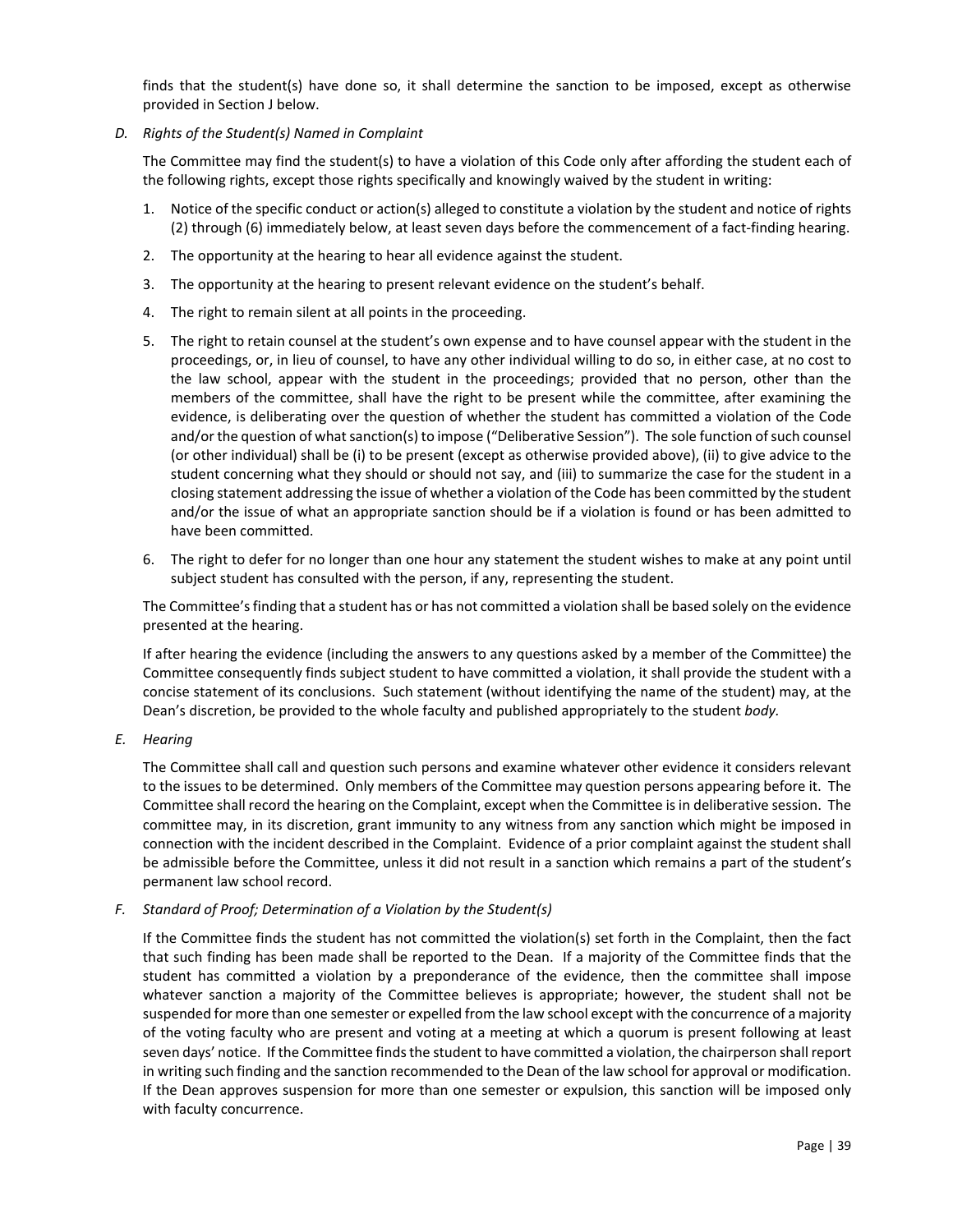### *G. Closed Proceedings*

All proceedings under the Code shall be closed to persons not participating in the proceedings.

### *H. Retention of Records; Release*

Unless a record of a sanction imposed in the proceedings becomes and remains a part of the student's permanent law school record, no information about the Complaint or the proceedings thereon shall, without the consent of the student named in the Complaint, be disclosed to any person, other than the student named in the Complaint, for any purpose, except the internal operations of the law school, and except:

- 1. In response to an order or inquiry from any court or administrative agency having authority to issue such order or inquiry and issued to law school or to any employee of the law school in their official capacity; or
- 2. In any judicial, administrative, or other legal proceedings where such information would be relevant reasonably necessary to defend the interests of the law school or any employee of the law school in their official capacity; or
- 3. In response to a request concerning the outcome of the proceeding received from a person who participated in the proceeding.

### *I. Summary Procedure*

A student may admit that they have committed a violation of the Code and request that the Assistant Dean Student Affairs impose sanctions. In such an event, the Assistant Dean Student Affairs, with approval of the Associate Dean of Faculty, may impose any sanction provided for in Section J below, except Suspension for Longer than One Semester and Expulsion. The student's consent to this Summary Procedure shall be deemed also to include consent that the results may be published but without identifying the student.

### *J. Sanction Options*

- 1. The Committee shall have authority to impose one or more of the following sanctions against a student who has committed a Code violation ("respondent"), subject to V(F):
	- a) Private Oral Reprimand, which shall consist of notification to the student of a finding that they have committed a violation of this Code. The record of such sanction shall not become part of the respondent's permanent law school record and need not be reported to the Texas Board of Law Examiners or other state board of bar admissions.
	- b) Private Conditional Oral Reprimand, which shall consist of notification to the respondent of a finding that they have committed a violation of this Code and the imposition of such conditions as the Committee shall determine. A record of such sanction shall not become a part of the respondent's permanent law school record, unless the respondent fails to comply with the conditions imposed by the Committee. Upon respondent's failure to satisfy any condition imposed by the Committee within any specified time limits, the record of such reprimand will become a part of the respondent's permanent law school record.
	- c) Written Reprimand, which shall consist of a written communication to the respondent from the Dean that the respondent has been found to have violated the provisions of this Code, a record of which reprimand shall become a part of the respondent's permanent law school record.
	- d) Disciplinary Probation, upon whatever conditions, with whatever consequence from breach of conditions, and for whatever duration the Committee may determine is appropriate, a record of which probation shall become a part of the respondent's permanent law school record.
	- e) One‐Semester Suspension, which shall consist of the respondent being separated from the law school for one semester (without regard to the requirement that law studies be completed within 84 months from their commencement). A record of such suspension shall be made a part of the student's permanent law school record.
- 2. The Committee may recommend the following sanctions, subject to V(F):
	- a) Suspension for Longer than one semester, which shall consist of the respondent being separated from the law school for whatever period of time longer than a single semester which the Committee may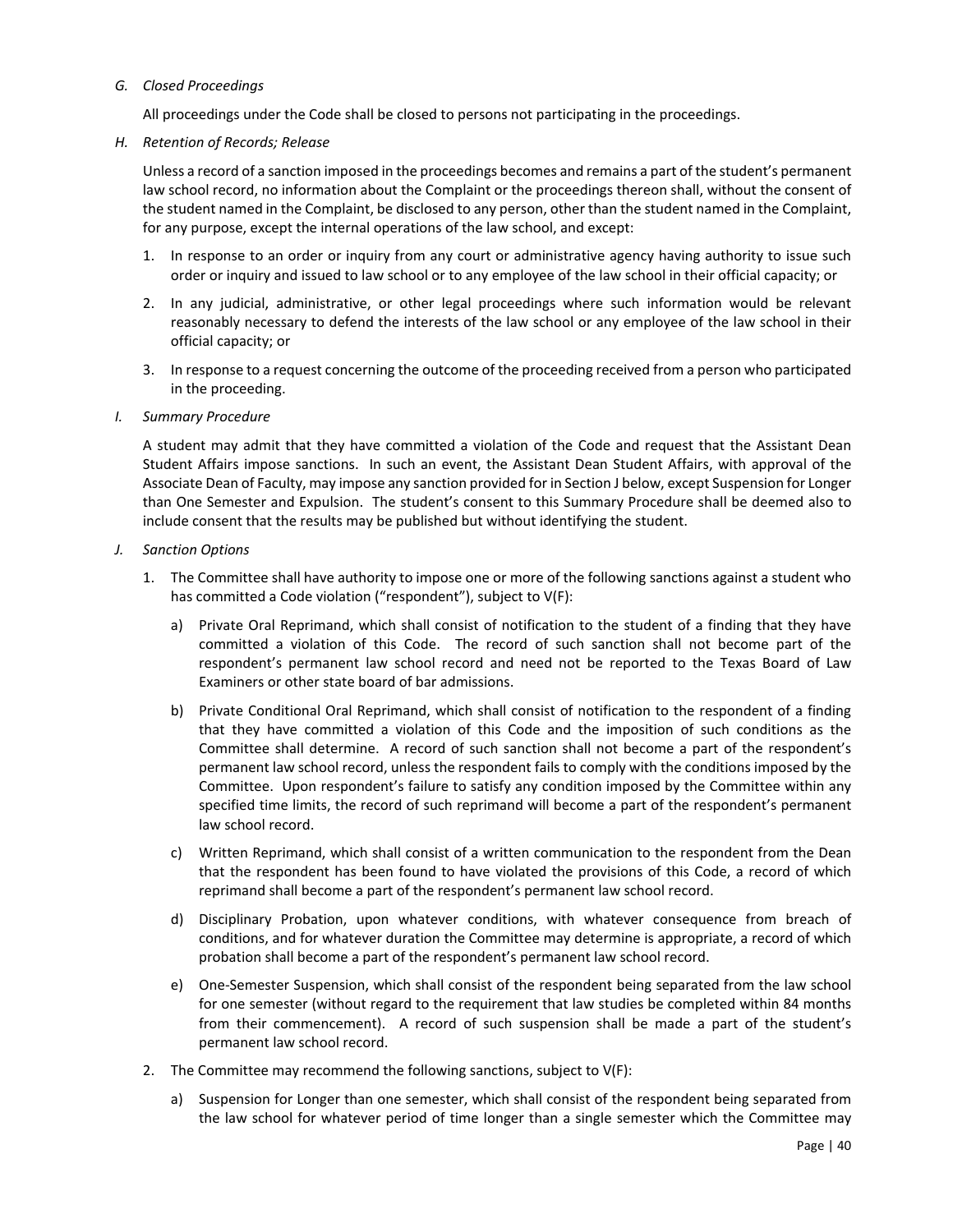<span id="page-42-0"></span>determine is appropriate (without regard to the requirement that law studies be completed within 84 months from their commencement) and subject to whatever conditions the Committee may impose to be satisfied before the respondent is permitted to resume their legal studies at the law school. A record of such suspension shall be made a part of the respondent's permanent law school record.

- b) Expulsion, which shall consist of the respondent's dismissal from the law school without a right to readmission, thereby permanently terminating the respondent's studies at the law school. A record of such expulsion shall be made a part of the respondent's permanent law school record.
- 3. Supplemental Sanctions. In connection with the imposition of any of the sanctions described above, the Committee also may impose the following sanctions:
	- a) Failure of Course. The student may receive an "F" in any course with respect to which the Committee finds the student engaged in Academic Misconduct, whether grades for that course have been submitted by the faculty member before the violation became known.
	- b) Letter of Apology. The student may be required to write a letter of apology or explanation of conduct to any person adversely affected by the misconduct.
	- c) Loss of Privileges. The student may be denied certain privileges of being a student at the law school for a designated period of time.
	- d) Restitution. The student may be required to make financial restitution to any persons injured by their conduct.
	- e) Additional Credit Hours. The student may be required, as a condition of graduation from the law school or to be certified as eligible to take any bar examination, successfully to complete up to an additional ten hours of academic credit.
- 4. Report to Board of Bar Admissions. Any record of sanction that is made a part of the student's permanent law school record must be reported to the Texas Board of Law Examiners or other appropriate state board of bar admissions, but no such report need be made for any sanction that is not made a part of the student's permanent law school record.
- 5. In determining any sanction under these procedures, those imposing discipline may consider mitigating and aggravating factors, including but not limited to the following: (1) conscientious admissions by the student wherein the student voluntarily admits misconduct before any complaint is made; (2) oral admissions after a complaint is made; (3) cooperation by the alleged wrongdoer; (4) the intent of the alleged wrongdoer; (5) degree of harm; 6) seriousness of offense; (7) willingness to make restitution; (8) discriminatory motive; and (9) nexus of offense to professional standards.

# **SOUTH TEXAS COLLEGE OF LAW HOUSTON ALCOHOL SERIVCE POLICY**

### (*Adopted July 1, 2005*)

### **I. Purpose of Policy**

South Texas College of Law Houston desires to maintain a safe and self‐disciplined law school environment that is conducive to learning and critical to achieving high standards for law students and for the legal profession. The law school further desires events be enjoyable and conducted in a comfortable environment for all participants, but that they not in any way detract from or impair the law school's mission as a serious institution of higher education. To this end, the law school permits the consumption of alcohol under the following policy, and in accordance with Texas State laws and the City of Houston ordinances and regulations.

### **II. Policy Scope**

This policy applies to all officers, faculty and staff (*to include employee personal use*), and students (*to include student organizations or other student groups*). In addition, this policy will apply to external organizations who utilize the facilities of South Texas College of Law Houston, special guests of the law school, and all visitors to the law school. The term "the law school" when used to identify a location includes the law school's buildings and parking lots.

#### **III. Policy Specifics**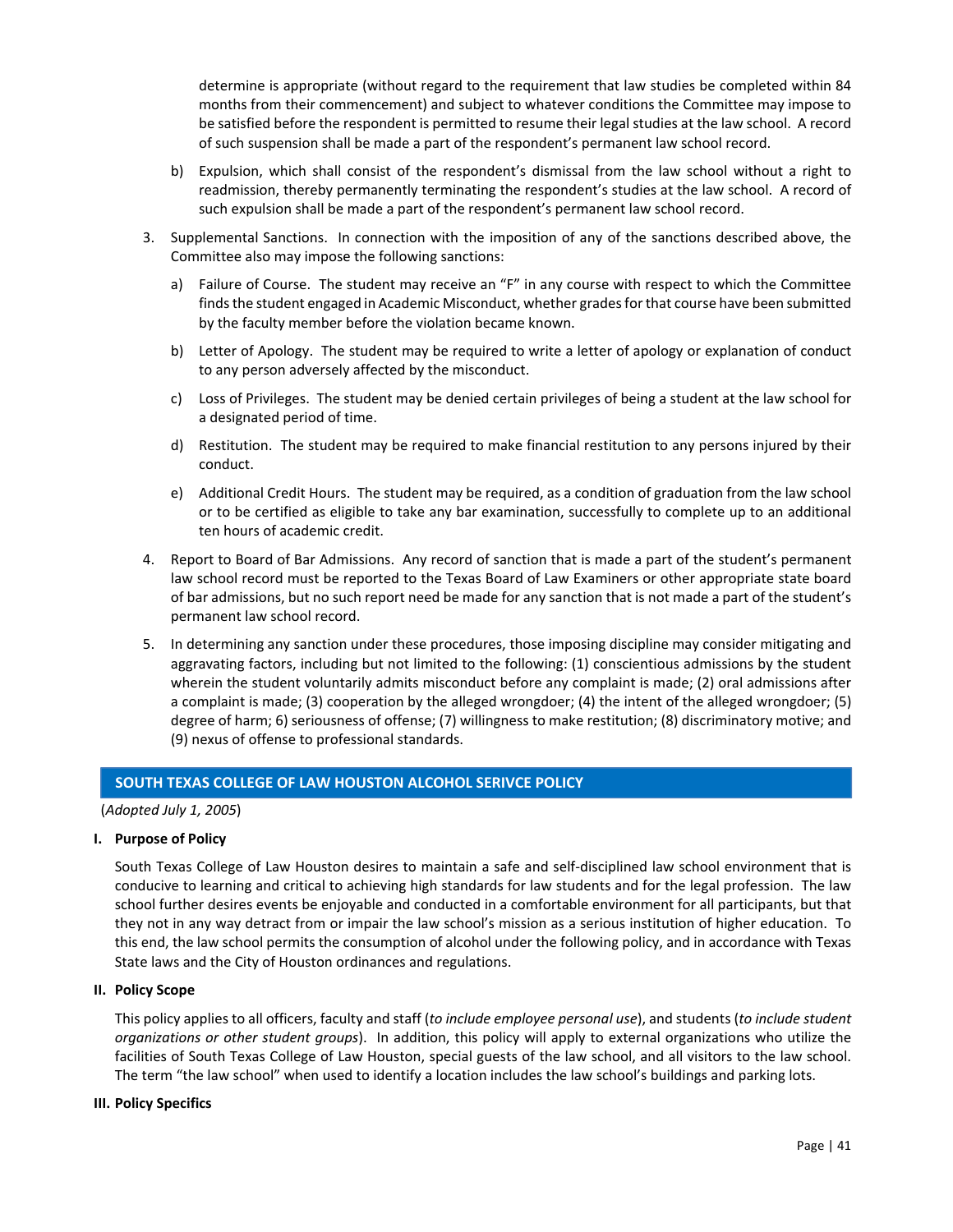### A. *On‐Campus Events*

- 1. No alcoholic beverages other than beer, champagne, and/or wine may be served on the law school's property at any event.
- 2. The law school's security staff must be present at all functions where alcohol is served. Security shall have the authority to terminate any function where violations of this policy or serious problems are evident.
- 3. When service of alcoholic beverages is planned for any event on the law school's property, the sponsor of the event must submit to the Security Department, at least ten business days before such event, a fully completed, executed, and approved Consent to Serve as Event Facilitator form(s) designating a law school employee *(for law school events or employee personal use of the facilities)*, an officer of the sponsoring organization *(in the case of student events)*, or an officer of an organization *(in the case of external organizations utilizing the law school's facilities)*.
	- a. Failure to submit the Consent to Serve as Event Facilitator form(s) within ten business days before such event shall be grounds for suspension of the privilege to serve alcohol at the event
	- b. Based on the number of expected participants of an event, multiple event facilitators may be required as determined by the Security Department.
- 4. Service of alcoholic beverages at any event on the law school's property must be limited to three hours, and no charge for alcoholic beverages may be made. In addition, service of alcoholic beverages must cease at least thirty minutes before the end of the event.
- 5. With the exception of the student organizations' semester beer parties in which beer is supplied from kegs, the duties of serving alcohol shall be restricted to professional bartenders supplied by a catering company and in no case shall employees of the law school be allowed to serve alcoholic beverages.
- 6. At all events on the law school's property where alcoholic beverages are served, an ample supply and variety of non‐alcoholic beverages must also be provided, as well as a sufficient amount of food in quantities proportionate to the number of participants.
- 7. Publicity for student events where alcoholic beverages are to be served must comply with the publicity policy for law school events which requires among other things, that no reference to service of alcoholic beverages of any kind may be made.
- 8. The law school reserves the right at any time to limit the amount of alcohol served at any event.
- 9. The law school reserves the right to prevent individuals who appear intoxicated from entering or leaving the law school, including exiting from the building to the parking lots.
- 10. The Event Facilitator must agree to comply with this policy and all rules set forth in the Consent to Serve as Event Facilitator form.
- 11. The sponsor of the event is responsible for the pick‐up and/or removal of the original retail or wholesale containers from the law school within twenty-four hours following the end of the event, or on the next business day.
- 12. Consumption and service of alcohol will be restricted to the site of that particular event; and under no circumstances shall anyone exit the premises with open containers.
- 13. All events will be operated in accordance with fire codes in that the number in attendance must not exceed legal occupancy capacity.
- 14. Anyone consuming alcohol must comply with this policy, the rules set forth in the Consent to Serve as Event Facilitator form, and all other law school policies including, but not limited to, the Building Use Policy.
- 15. Violators of this policy or the rules set forth in the Consent to Serve as Event Facilitator form will be subject to disciplinary action to include suspension of privileges to use the law school's facilities, suspension of privileges to consume alcohol at future events, and other disciplinary action as deemed appropriate by law school authorities.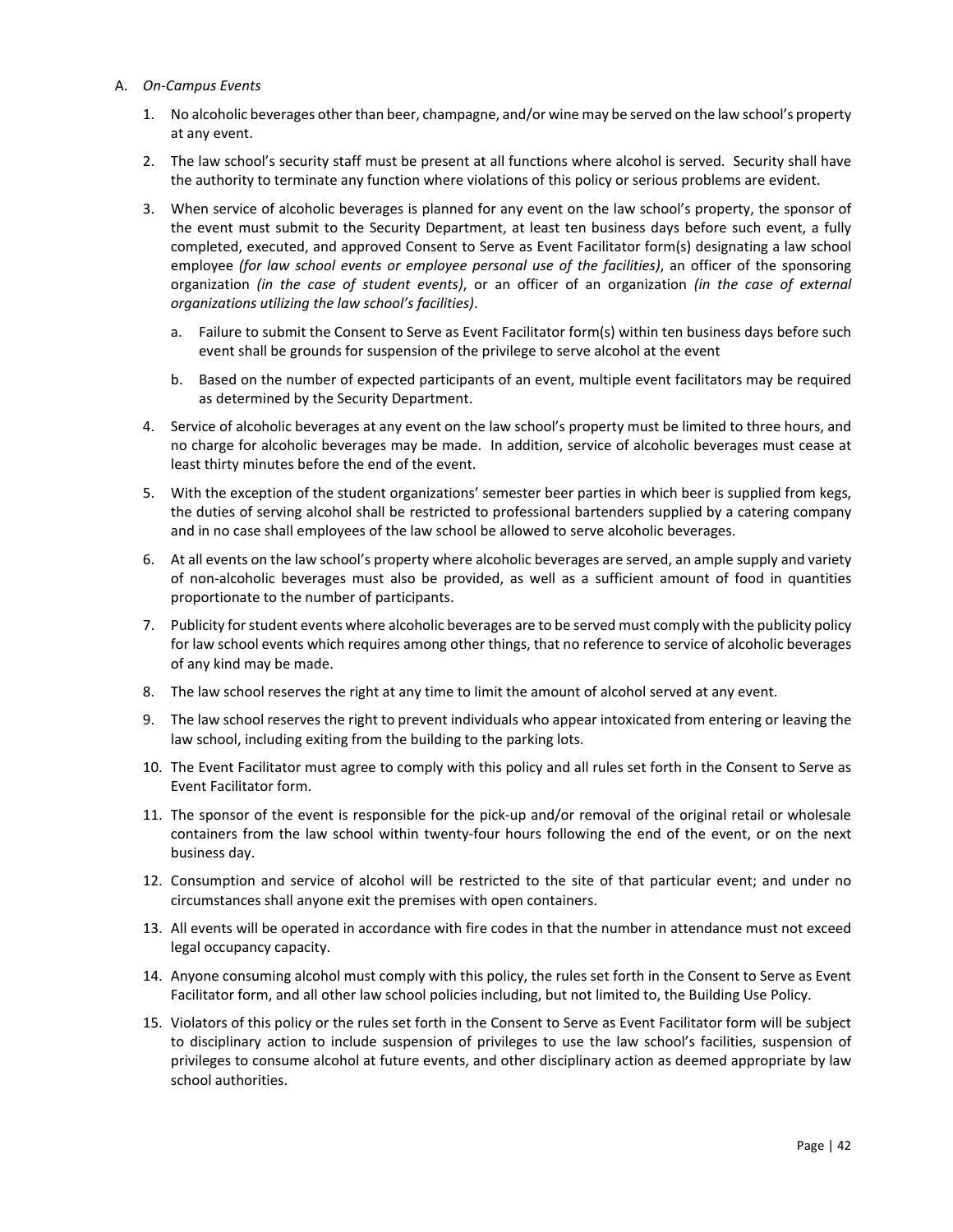Exceptions to the policy regarding on‐campus consumption of alcohol shall be as follows:

- 1. Students and their friends and/or family members shall be allowed to bring beer, champagne and/or wine into the front foyer of the law school for traditional celebratory purposes upon conclusion of a graduating student's final examinations.
- 2. All activities pursuant to this exception shall be limited to the Liberty Bell area.
- 3. Under no circumstances shall any individual be allowed to leave the law school with an open container(s) of an alcoholic beverage.
- 4. Security shall have the authority to terminate any consumption of alcoholic beverages in the law school's foyer if students and/or their guests become uncooperative or violate this policy.
- *B. Off‐Campus Events* 
	- 1. Events held off‐campus are not subject to the above policy; however, groups serving alcoholic beverages at events held off-campus are strongly encouraged to:
		- a. limit the duration of alcohol service,
		- b. serve an ample supply and variety of non‐alcoholic beverages, as well as a sufficient amount of food in quantities proportionate to the number of participants,
		- c. designate an individual who will not consume alcohol at the event to monitor the activity and assist anyone who appears to be intoxicated, and
		- d. hire an appropriate number of law enforcement officers as a safety precaution.
- *C. Policy Exceptions* 
	- 1. No exceptions to this policy shall be made for student events.
	- 2. Notwithstanding paragraph 1 above, upon written request, only the President and Dean, or Dean's designee, shall have the authority to grant exceptions to this policy (*Policy No. 4‐2, Revision No. 3).*

*Note: You must obtain a copy of the following form from the Office of Student Engagement or from the Property Services Office. The form must be signed by the appropriate administrative officer of the law school and approved by the Director of Security.*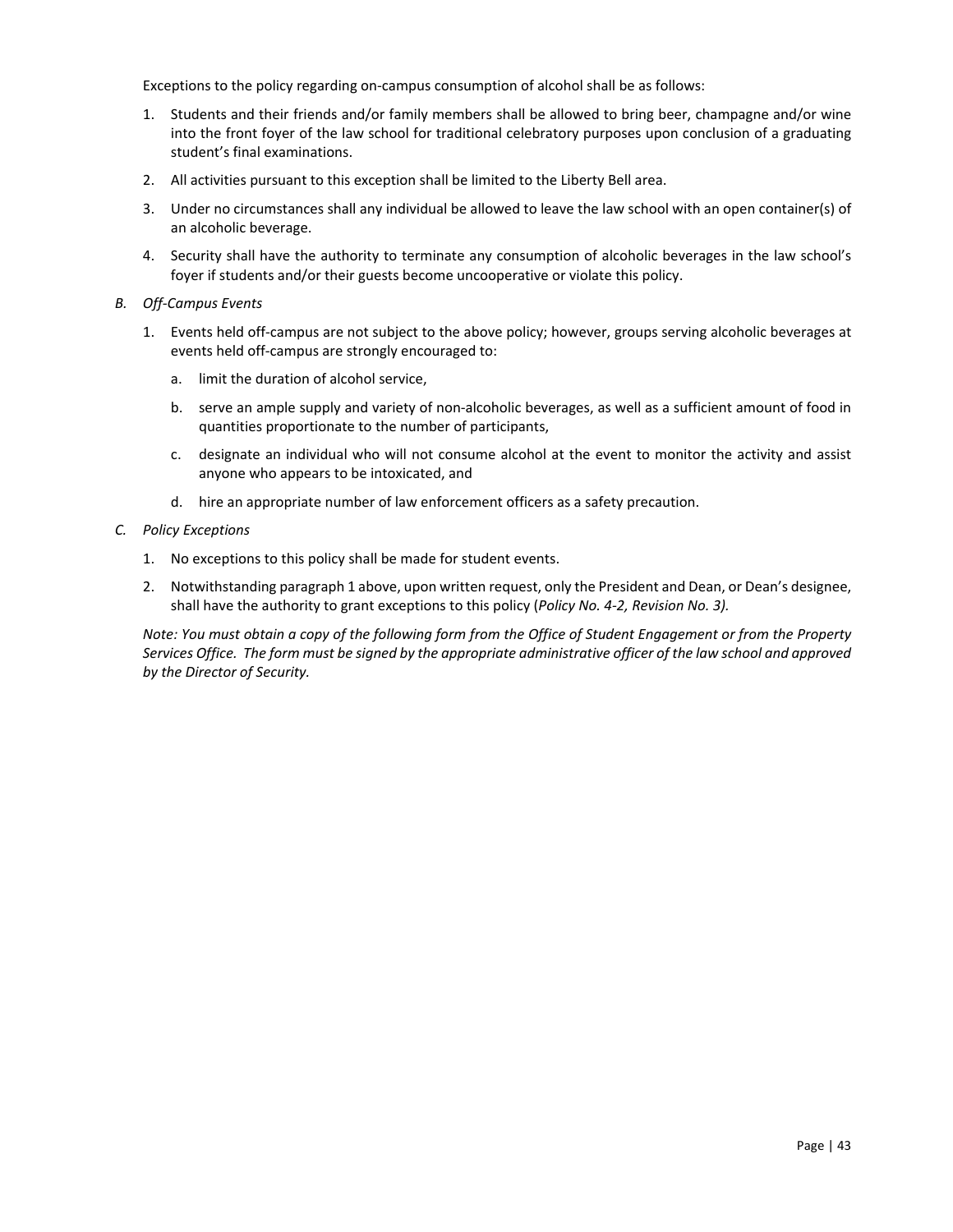# <span id="page-45-0"></span>**SOUTH TEXAS COLLEGE OF LAW HOUSTON CONSENT TO SERVE AS EVENT FACILITATOR**

| Event:                          |       |       |     |       |  |
|---------------------------------|-------|-------|-----|-------|--|
| Name of sponsor:                |       |       |     |       |  |
| Date of event:                  |       |       |     |       |  |
| Location of event:              |       |       |     |       |  |
| Time of event:                  | Start | am/pm | End | am/pm |  |
| Number expected to participate: |       |       |     |       |  |

*Service of alcoholic beverages will be limited to three hours. In addition, service of alcoholic beverages must cease at least thirty minutes before the end of the event.*

The Event Facilitator agrees to comply with the Alcohol Service Policy and the responsibilities set forth below and report any violations regarding policies governing alcohol, drugs, sex offenses, facility usage, etc., to Security.

- 1. The Event Facilitator must be a current student or full-time employee of South Texas College of Law Houston and, if a student, also an officer of the sponsoring organization. In the case of external organizations utilizing the law school's facilities, the Event Facilitator must be an officer of the organization.
- 2. The Event Facilitator must be in attendance for the entire event and for the entire duration of alcohol service.
- 3. The Event Facilitator is responsible for ensuring that the service and consumption of alcohol is limited to three hours, and that service and consumption ceases at least thirty minutes before the end of the event.
- 4. The Event Facilitator must ensure that all alcohol is secured and not accessible by any guest(s) when it is time for service and consumption to cease.
- 5. The Event Facilitator is responsible for ensuring that the premises are vacated by the event end time referenced above.
- 6. The Event Facilitator acknowledges and agrees, by signature below, that the law enforcement officer has the authority to terminate the event in accordance with the Alcohol Service Policy, and at the end time referenced above should the Event Facilitator fail to carry out that responsibility.
- 7. The Event Facilitator must introduce themselves to the on‐site law enforcement officer assigned to the event.
- 8. The Event Facilitator may not consume alcohol during the event.
- 9. The Event Facilitator must immediately notify the on-site law enforcement officer regarding any misconduct, violations of the Alcohol Service Policy and any other policy.
- 10. The Event Facilitator must assist the law enforcement officer as they carry out their duties, and must cooperate with any subsequent law school investigations.
- 11. The Event Facilitator cannot delegate their responsibilities.
- 12. The Event Facilitator must ensure that anyone appearing intoxicated is no longer served alcohol and does not attempt to drive.

Violators of the Alcohol Service Policy or the rules set forth above will be subject to disciplinary action to include suspension of privileges to use the law school's facilities, suspension of privileges to consume alcohol at future events, and other disciplinary action as deemed appropriate by law school authorities

| Event Facilitator (print)                                                                                  | Even Facilitator (signature) |  |  |
|------------------------------------------------------------------------------------------------------------|------------------------------|--|--|
| Position                                                                                                   | Date                         |  |  |
| Approvals:                                                                                                 |                              |  |  |
| Director of Security                                                                                       | Date                         |  |  |
| Appropriate Dean, Associate Dean,<br>Vice President, Assistant Dean,<br>Faculty member, or department head | Date                         |  |  |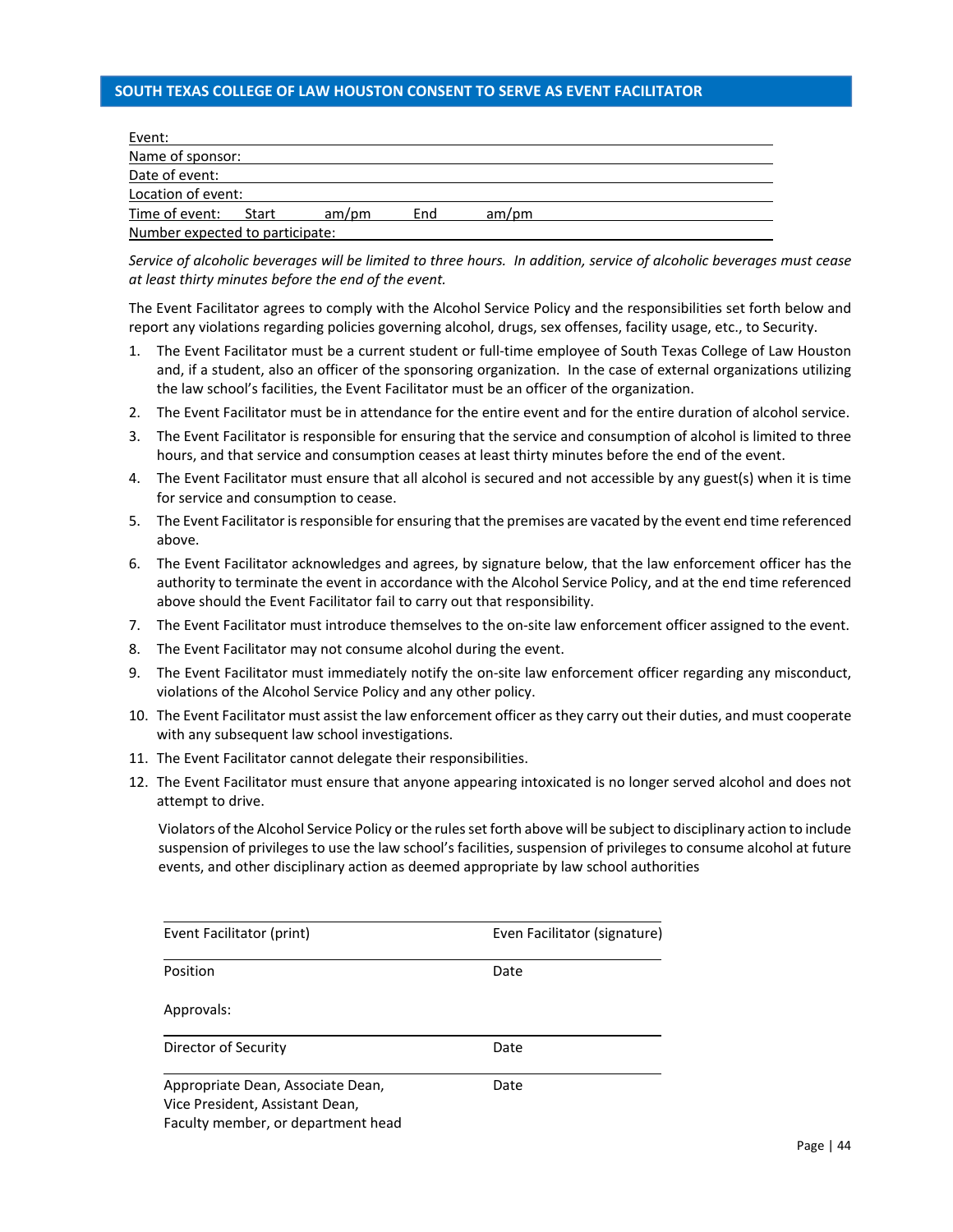# <span id="page-46-0"></span>*SOUTH TEXAS COLLEGE OF LAW HOUSTON POLICY FOR HOSTING AND PUBLICIZING COLLEGE EVENTS*

If a special event, seminar or reception is held at South Texas College of Law Houston, the sponsor must submit a fully completed and executed room reservation form to Property Services in a timely manner. If alcohol is to be served at any event on the law school's property, full compliance with the Alcohol Service Policy is required. That policy requires, among other things, that the sponsor submit to the Office of Student Engagement a fully completed and executed Consent to Serve as Event Facilitator. All forms satisfying the above requirements are available through the Synermark Properties of Texas Ltd., Inc., office (Suite 201C) and the Office of Student Engagement (Room 234).

### **Signs**

All signs for student-hosted events must be approved by the Office of Student Engagement. Signs must show the sponsor, date, time, location and purpose or description of the event. All other information is optional. No reference to service of alcoholic beverages of any kind may be made under any circumstances.

Letter-sized paper signs (8½"x 11") must be stamped with approval and dated by the Office of Student Engagement (Room 234C). Approved signs may be placed on the bulletin boards located on the second through eighth floor corridors by the tower elevators. No copies of such signs may be displayed anywhere other than in the above-mentioned locations.

Digital signs should contain the same information as paper signs and will be designed and posted to the digital monitors located in the student lounge and near the security desk. To have a digital sign produced for your event, please inquire in the Office of Student Engagement (Room 234) for assistance.

# *SOUTH TEXAS COLLEGE OF LAW HOUSTON DRUG ABUSE PREVENTION POLICY*

### **Drug Use on Campus Prohibited**

- 1. "Illegal drugs" shall be defined as a substance or substances defined and regulated under the provisions of Article 4476‐14 or Article 4476‐15 of Vernon's Texas Civil Statutes, except as may be allowed by these provisions and includes, but is not limited to, Central Nervous System ("CNS") depressants, CNS stimulants, hallucinogens and other illegal drugs such as PCP (angel dust).
- 2. "Use" of a drug shall include use, possession, manufacture, sale or distribution on campus of any one or more illegal drugs.
- 3. "On Campus" shall mean any building, facility, grounds or other property owned, leased or controlled by South Texas College of Law Houston.
- 4. "Drug Officer" shall mean the person charged by the Dean (Gena Singleton, ext. 1778, 255T) with the responsibility to oversee and coordinate campus disciplinary procedures. Unless personal action by the Drug Officer is expressly required, the term shall mean "Drug Officer or their designee."
- 5. The use of illegal drugs on campus is contrary to the policy of the law school and is hereby prohibited.
- 6. Any person violating this policy will be subject to disciplinary action, conducted in accordance with the law school's disciplinary process as detailed in "Process B" of the Equal Opportunity, Harassment, Nondiscrimination, and Non[academic Misconduct Policy.](#page-52-0)
- 7. Any person observing the use of illegal drugs on campus should report same to the drug officer or the Dean's office.

# *SOUTH TEXAS COLLEGE OF LAW HOUSTON PROCEDURES FOR USE IN ILLEGAL DRUG CASES*

*(Adopted March 18, 1988)* 

- **I. Definitions** 
	- 1. "Illegal drugs" shall be defined as a substance or substances defined and regulated under the provisions of Article 4476‐14 or Article 4476‐15 of Vernon's Texas Civil Statutes, except as may be allowed by these provisions and includes, but is not limited to, Central Nervous System ("CNS") depressants, CNS stimulant, hallucinogens and other illegal drugs such as PCP (angel dust).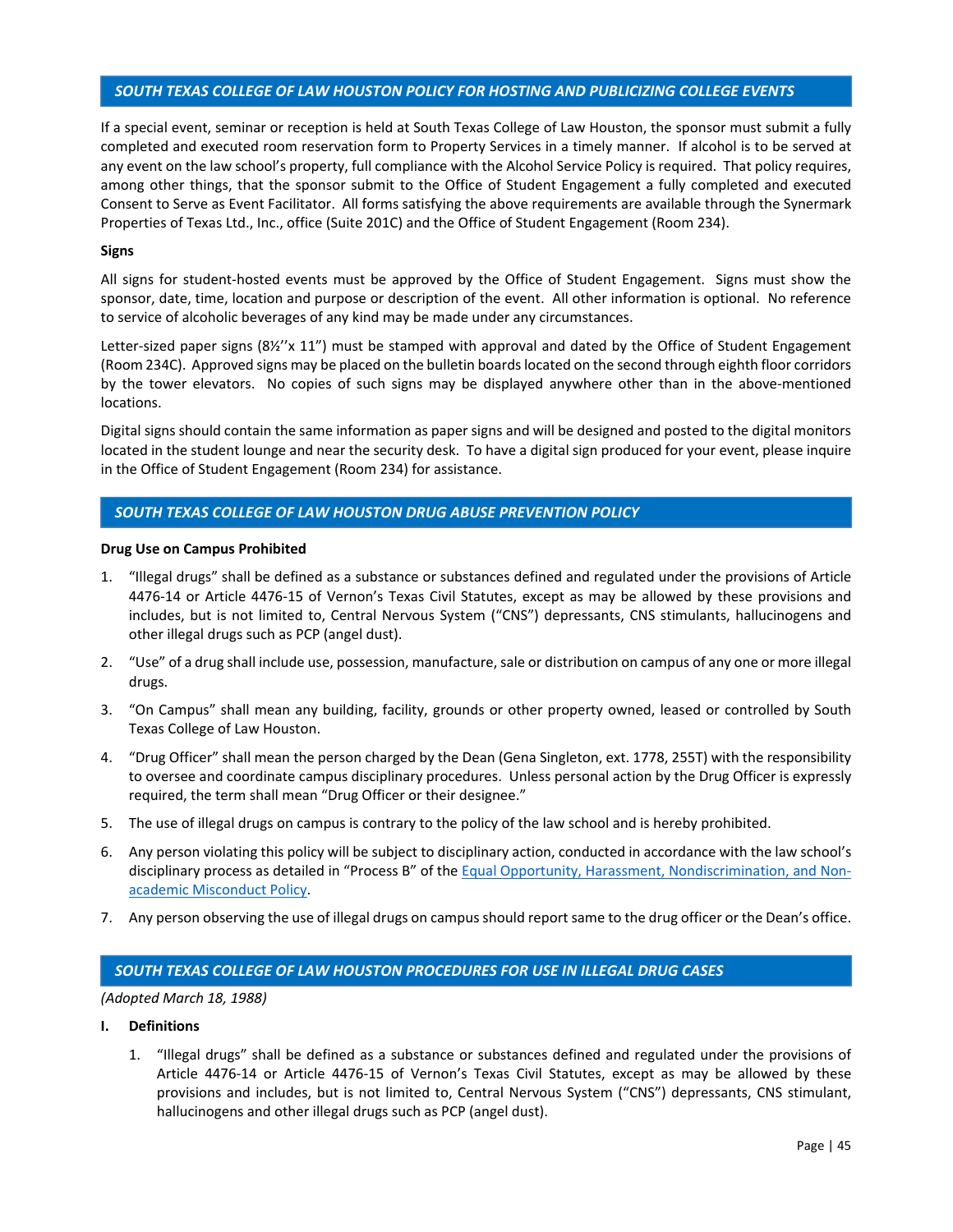- <span id="page-47-0"></span>2. "Use" of a drug shall include use, possession, manufacture, sale or distribution on the campus of any one or more illegal drugs.
- 3. "Drug Officer" shall mean the person charged by the Dean, currently, Gena Singleton, ext. 1778, 255T, with the responsibility to oversee and coordinate campus disciplinary procedures. Unless personal action by the Drug Officer is expressly required, the term shall mean "Drug Officer or their designee." During any times that there is no Drug Officer appointed, the term shall mean the Dean or their designee.
- 4. "On Campus" shall mean any building, facility, grounds or other property owned, leased or controlled by South Texas College of Law Houston.
- 5. "Penalty" shall mean the sanction imposed for violating the policy. The sanction imposed for violating the policy may be suspension of the offending student for such period of time as may be determined by the Drug Officer or Hearing Committee or Hearing Officer, as the case may be. The sanction shall not be carried out until it has been approved by the Dean.
- 6. "The Hearing Committee" is a fair and impartial committee/officer appointed by the Dean in their discretion to hear a particular case.
- 7. "Policy" shall be defined as the institution's policy found in the Academic Regulations, which prohibits the use of illegal drugs on campus by students.

### **II. Complaint Filed**

Any person having knowledge of use of illegal drugs on campus should report the usage to the Drug Officer.

### **III. Investigation, Summons and Interview**

The Drug Officer or their designee shall determine if there are reasonable grounds to believe there was a violation of the policy. If the Drug Officer or their designee believes there is a violation of the policy, they shall summon the student and discuss the charges and evidence with the student and give the student the opportunity to respond. If the Drug Officer or their designee still believes there is violation of the policy, they shall initiate disciplinary action. The student is entitled to choose either to accept a process through the Drug Officer or may request a formal hearing.

### **IV. Interim Action**

Where it is determined by the Drug Officer or their designee that the student's continuing presence poses a danger to persons or property or an ongoing threat of disrupting the academic process, the Drug Officer or their designee may take immediate interim disciplinary action including suspension. No such action may be taken until the Drug Officer or their designee discusses or attempts to discuss the case with the student. If interim action is taken, a hearing or other process shall be scheduled as soon as possible thereafter.

### **V. Formal Hearing**

A student may request a formal hearing to the Hearing Committee/Hearing Officer within a period of time not exceeding ten days. This request shall be in writing.

### **VI. Procedures Before the Hearing Committee/Hearing Officer**

The Hearing Committee/Hearing Officer shall abide by the following procedures:

- 1. The Drug Officer shall schedule a hearing within a reasonable period of time not exceeding thirty days after a request is filed. The Drug Officer shall notify the student in writing of the time, date and place of the hearing.
- 2. The law school shall be represented by the Drug Officer or their designee.
- 3. The Drug Officer shall provide to the student a list of witnesses, documentary evidence and brief summary of the proposed testimony of the witnesses within a reasonable time before the hearing. The Drug Officer may require the student to provide the same type of information to the Drug Officer within a reasonable time before the hearing.
- 4. Not less than twenty days before the hearing, the student may file with the Dean a writing challenging for good cause shown the impartiality of the Hearing Committee members or Officer. The Dean shall act on any such challenge and shall appoint an impartial replacement for any person against whom the challenge is sustained.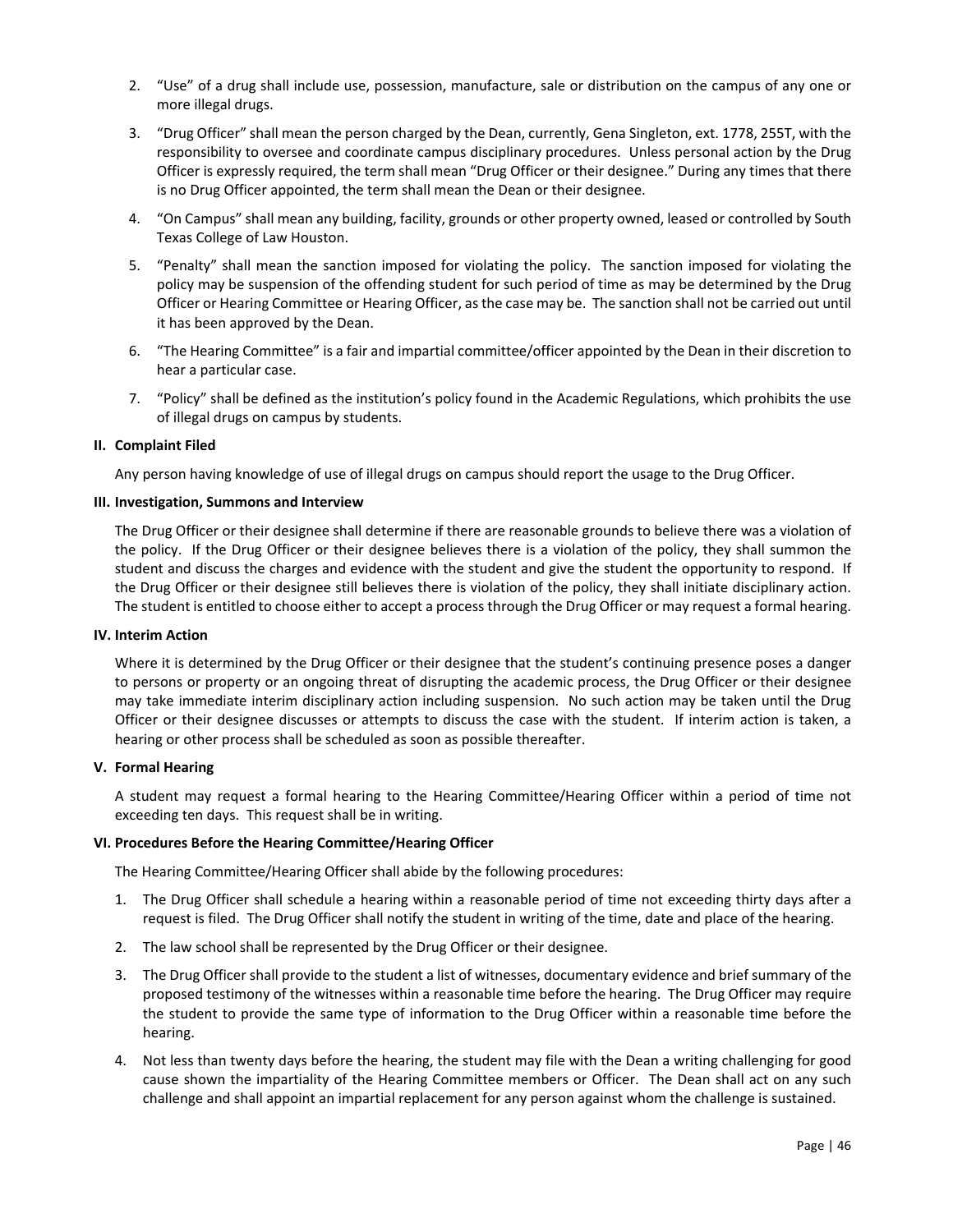- <span id="page-48-0"></span>5. Each party shall have an opportunity to present orally or in writing its own version of the facts and to present other evidence in support of its case.
- 6. Each party shall have the right to hear the evidence and ask questions of the witnesses either directly or through the Hearing Committee/Hearing Officer.
- 7. The Chairman of the Hearing Committee/Hearing Officer shall preside over the hearing and rule on all evidentiary and procedural matters.
- 8. The student may be counseled by an advisor including an attorney during the hearing. However, an advisor/attorney shall not be allowed to participate in the hearing process other than to advise the student unless the law school uses an attorney other than the Drug Officer to present its case.
- 9. The law school has the burden of proving its cases by the preponderance of evidence. The preponderance of evidence means proof that leads a reasonable person to find that the facts in issue are more likely to have occurred than not.
- 10. Either party at its own expense may make a record of the proceedings by use of a tape recorder, court reporter, written summaries of the proceedings or other reliable means of making a record.
- 11. After hearing all the evidence, the committee shall determine by majority vote of those present or, if a Hearing Officer is used in lieu of a committee, the Hearing Officer shall determine if the student violated the policy. If it is found the student violated the policy, the committee shall recommend to the Dean an appropriate penalty.
- 12. Student hearings shall be closed to the public.
- 13. Any determination that the policy has been violated shall be based only on the evidence presented at the hearings.

### **VII. Appeal from Hearing Committee/Hearing Officer**

The decision at the hearing stage shall be final, subject to the last sentence of Paragraph 5 of Section I above. *(March 18, 1988)* 

### *SOUTH TEXAS COLLEGE OF LAW HOUSTON ILLEGAL DRUG AND ALCOHOL ABUSE PREVENTION POLICY*

The Drug‐Free Schools and Communities Act Amendments of 1989, Public Law 101‐226, require that South Texas College of Law Houston, an institution of higher education, certify that it has adopted and implemented, and will administer in good faith, a program to prevent the unlawful possession, use or distribution of illegal drugs and alcohol, the misuse of prescription drugs, and the abuse of alcohol by students and employees. This certification is a condition of receiving funds, grants or any other form of financial assistance under any federal program, including all federally funded student financial aid.

### **Standards of Conduct**

Students and employees *(faculty, staff or any other individual receiving a salary, wage, or other compensation)* of South Texas College of Law Houston are expected to abide by local, state and federal laws relating to the use of alcohol and other drugs. The law school prohibits the unlawful manufacture, possession, use, or distribution of illicit drugs and alcohol, the misuse of prescription drugs and the abuse of alcohol by students and employees while on law school property, or while representing the law school, or while participating in law school activities whether on or off law school property.

### **Authorized Use of Prescribed Medicine**

Students or employees undergoing prescribed medical treatment with any drug or controlled substance which interferes with student or work activity must report such treatment to the Director of Human Resources (Lauren Devore, ext. 1828, 803T), and the immediate supervisor in the case of staff employees. Prescribed medicine should be kept in its original container, which identifies the drug, date of prescription, prescribing doctor, and the person for whom the drug is prescribed.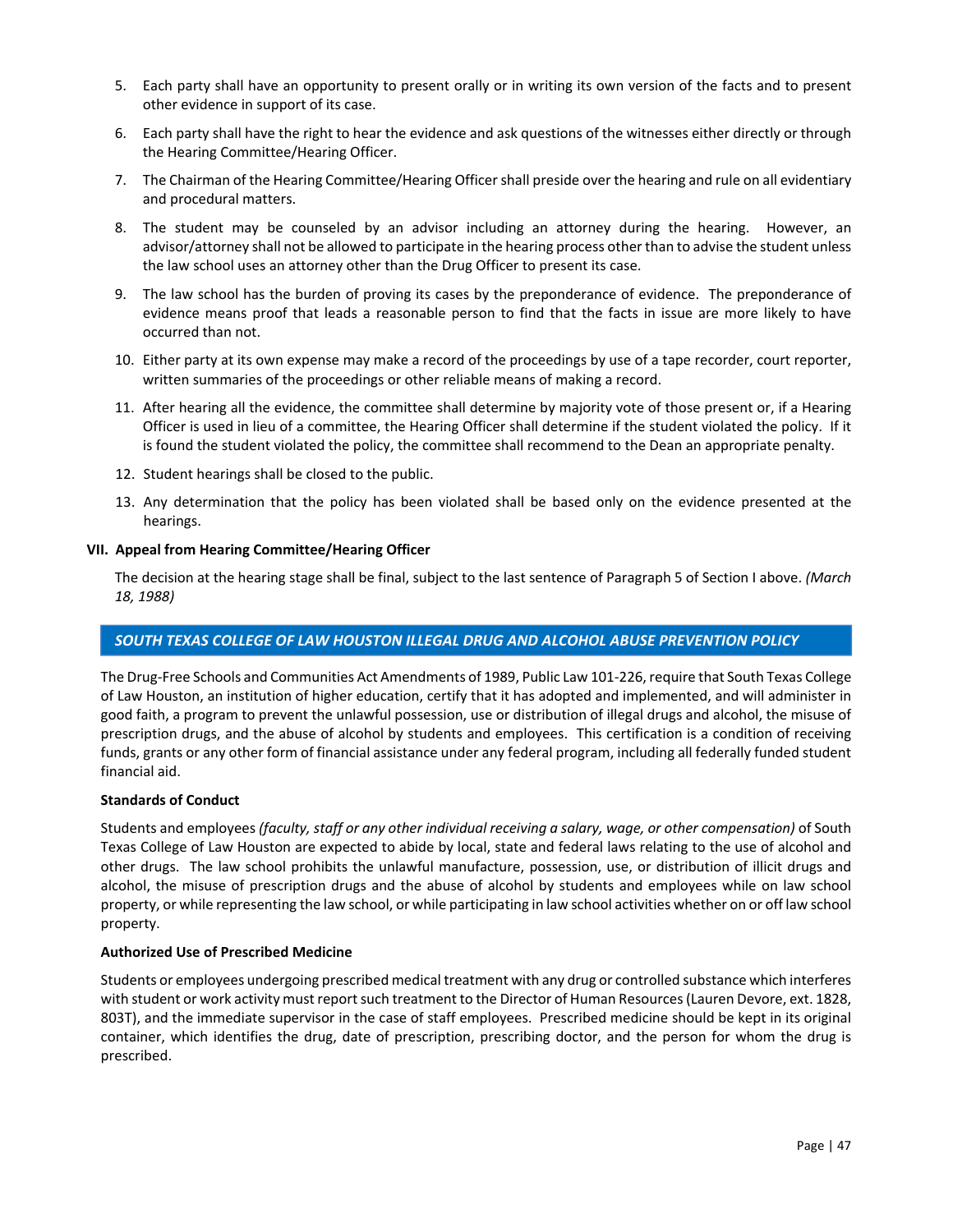### **Law School Disciplinary Sanctions**

Compliance with the South Texas College of Law Houston Illegal Drug and Alcohol Abuse Prevention Policy is a condition of student enrollment and faculty and staff employment.

Any student or employee of South Texas College of Law Houston found to be in violation of this policy shall be subject to disciplinary action up to and including expulsion or termination of employment and referral for prosecution. Appropriate action may also include requiring the student or employee to satisfactorily complete a drug or alcohol rehabilitation program.

Further, employees must notify the Director of Human Resources or the President and Dean of the law school of any conviction under a criminal drug statute for violations occurring on or off law school premises while conducting law school business, or while representing the law school, no later than five days after such conviction.

# **Legal Sanctions**

Both federal and state law make it a criminal offense to manufacture, distribute, dispense or simply possess an illegal drug. State laws also contain penalties for the abuse or misuse of alcoholic beverages. Both sets of laws carry penalties for violations, which could include community service, monetary fines and imprisonment.

### **State Penalties and Sanctions Concerning Drugs**

The statutes in Texas which regulate an individual's involvement with drugs are the Dangerous Drug Act (Tex. Health and Safety Code Ann. Title 6, Chapter 483) and the Controlled Substance Act (Tex. Health and Safety Code Ann. Title 6, Chapter 481). Penalties for convictions under these statutes range from probation to life in prison and fines escalating to \$1,000,000. These penalties are determined by individual circumstances, the category or type of drug involved, and whether one is a repeat offender.

### **Federal Penalties and Sanctions for Illegal Possession of a Controlled Substance**

### *21 U.S.C. 844(a)*

First Conviction: Up to one year imprisonment and fined a minimum of \$1,000 or both.

After one prior drug conviction: Not less than 15 days in prison, but not more than two years, and fined a minimum of \$2,500 or both.

After two or more prior drug convictions: Not less than 90 days in prison, not to exceed three years, and fined a minimum of \$5,000 or both.

Special sentencing provisions for possession of crack cocaine: Mandatory not less than five years in prison, not to exceed 20 years and fined a minimum of \$1,000 or both if:

- a. First conviction and the amount of crack possessed exceeds 5 grams.
- b. Second crack conviction and the amount of crack possessed exceeds 3 grams.
- c. Third or subsequent crack conviction and the amount of crack possessed exceeds 1 gram.

# *21 U.S.C. 853(a)(2) and 881(a)(7)*

Forfeiture of personal and real property used to commit or to facilitate possession of a controlled substance, if that offense is punishable by more than one year imprisonment. (*See special sentencing provisions, above, regarding crack.*)

### *21 U.S.C. 862*

Denial of federal benefits, such as student loans, grants, contracts and professional and commercial licenses, up to one year for first offense, up to five years for second and subsequent offenses.

### *21 U.S.C. 881(a)(4)*

Forfeiture of all conveyances, including vehicles, boats, aircraft which are used (or are intended for use) to transport, or in any manner to facilitate the transportation, sale, receipt, possession, or concealment of a controlled substance.

### *18 U.S.C. 922(G)*

Ineligible to receive or purchase a firearm.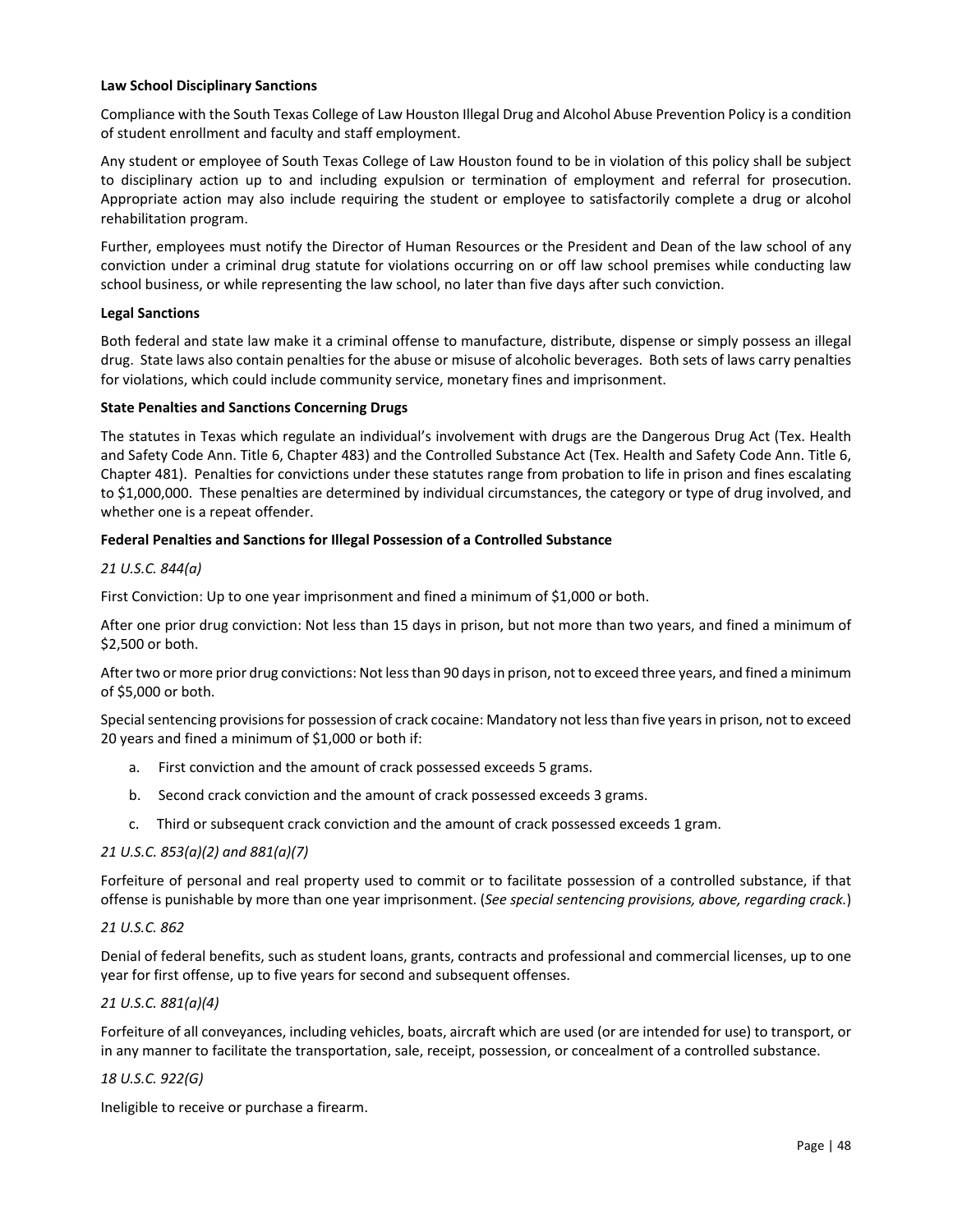### **Miscellaneous**

Revocation of certain federal licenses and benefits, *e.g.* pilot licenses, public housing tenancy, etc., are vested within the authorities of individual federal agencies.

### **State Laws and Penalties Regarding Alcohol Abuse**

*From Vernon's Annotated Texas Penal Code:*

*Sec 49.02, Public Intoxication*, Class C misdemeanor carrying a fine not to exceed \$500.

*Sec 49.03, Consumption of Alcohol While Driving*, Class C misdemeanor carrying a fine not to exceed \$500.

*Sec 49.04, Driving While Intoxicated*, Class B misdemeanor carrying a fine not to exceed \$2,000; confinement in jail for a term not to exceed 180 days; or both such fine and confinement.

*Sec 49.07, Intoxication Assault*, Third degree felony with imprisonment for any term of not more than ten (10) years or less than two (2) years; may also be punished by a fine not to exceed \$10,000.

*Sec 49.08, Intoxication Manslaughter*, Second degree felony with imprisonment for any term of not more than twenty (20) years or less than two (2) years; may also be punished by a fine not to exceed \$10,000.

Sections 705 and 724 of the Texas Transportation Code provide for the testing of alcohol or controlled substance abuse and the revocation of a driver's license upon positive proof of alcohol or controlled substance abuse.

Sections 106.02, 106.04, and 106.05 of the Texas Alcoholic Beverage Code state that it is unlawful for a person under 21 years of age to purchase, possess or consume an alcoholic beverage except under limited circumstances set out in the statutes. These offenses are misdemeanors and call for fines that may be as high as \$1,000 for the repeat offender.

### **City of Houston Ordinance**

In Section 3‐3 of the Houston Ordinance Regulating Alcohol in the Central Business District, central business district (of which the law school is a part) means the area depicted as the central business district of the city on the map that was adopted by City Council Resolution No. 93‐109 and was approved by order of the Texas Alcoholic Beverage Commission dated January 25, 1994, true copies of which map, resolution and order are on file in the Office of the City Secretary.

Licensed premises means the premises of any place for which a Texas Alcoholic Beverage Commission permit or license has been issued that allows on-premises consumption of alcoholic beverages.

Open container means an alcoholic beverage container that is no longer sealed.

- a. It shall be unlawful for any person to be in possession of an open container in the central business district.
- b. It shall be unlawful for any person to engage in the public consumption of any alcoholic beverage in the central business district.
- c. It is a defense to prosecution under this section that the alleged offense took place in a motor vehicle, in a building not owned or controlled by the city, in a residential structure or on a licensed premises that is situated in the central business district *(Ord. No. 94‐597, 2, 6‐15‐94)*.

### **Health Risks**

Drug and alcohol abuse is a major problem in the United States. Significant health risks are associated with the use of illegal drugs and the abuse of alcohol.

Alcohol consumption causes a number of marked changes in behavior. Even small amounts significantly impair the judgment and coordination required to drive a car safely, increasing the likelihood that the driver will be involved in an accident. Small to moderate amounts of alcohol cause marked impairments in higher mental functions, severely altering a person's ability to learn and remember information. Very large amounts cause respiratory depression and death. If combined with other depressants of the central nervous system, much smaller amounts of alcohol will produce the effects just described.

Repeated use of alcohol can lead to dependence. When alcohol dependence exists, sudden cessation of alcohol intake is likely to produce withdrawal symptoms, including severe anxiety, tremors, hallucinations and convulsions. Alcohol withdrawal can be life‐threatening. Long‐term consumption of large quantities of alcohol, particularly when combined with poor nutrition, can also lead to permanent damage to vital organs such as the brain and the liver.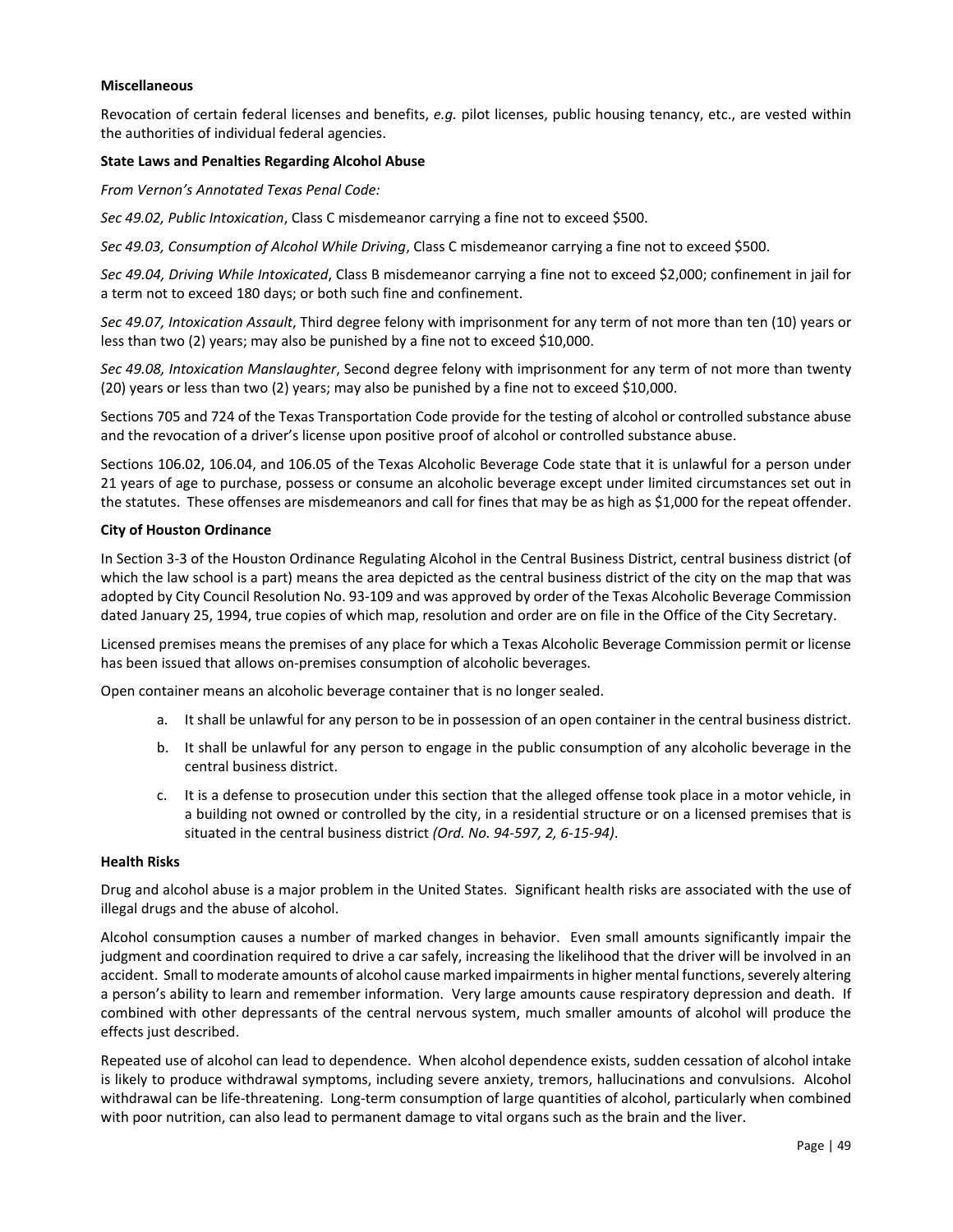Mothers who drink alcohol during pregnancy may give birth to infants with fetal alcohol syndrome. These infants often suffer irreversible physical abnormalities and mental retardation. In addition, research indicates that children of alcoholic parents are at greater risk of becoming alcoholics than other children.

#### **Available Alcohol and other Drug Prevention, Counseling, Treatment and Rehabilitation Programs**

Resources are readily available to assist any person who is having a problem with substance abuse or who is concerned with someone else's drug or alcohol use. The law school prefers to address problems concerning substance abuse, which could include illicit drug use, alcohol abuse, or misuse of prescription drugs, through rehabilitation methods, and will encourage individuals to seek treatment. However, if a student's or employee's conduct or actions would subject them to disciplinary action, disciplinary action cannot be avoided by a request for assistance.

Confidential referral for counseling, treatment, and rehabilitation programs are available to students from the Assistant Dean Student Affairs and to employees from the Director of Human Resources.

The Office of Human Resources and the Office of Student Support have listings of alcohol and drug abuse counseling and rehabilitation centers, some of which are shown here:

### **Texas Lawyers Assistance Program**

*1‐800‐343‐TLAP (8527)*

*TLAP is a committee of lawyers and judges throughout the state, a professional staff who are also lawyers, and a statewide network of volunteers, all of whom are committed to helping troubled law students and attorneys get the assistance and support they need with chemical dependency, stress, depression or similar problems. All communications are kept strictly confidential.*

### **Partnership for Drug‐Free Texas in Alliance with Texas Department of State Health Services** *1‐877‐966‐3784*

**Alcoholics Anonymous Intergroup** 

*713‐686‐6300 (Main Office)*

### **Al‐Anon – Family or Adult Children of Alcoholics**  *713‐683‐7227*

**The Council on Recovery**  *713‐942‐4100*

**TRS The Right Step**  *902 West Alabama Houston, TX 77006 1‐877‐627‐4389*

# **The Menninger Clinic**

*12301 Main Street Houston, TX 77035 713‐275‐5400*

This policy further implements the Illegal Drug and Alcohol Abuse Prevention Policy originally adopted and implemented on September 4, 1990. The previously adopted policies concerning drugs and alcohol continue in effect and are not superseded hereby.

### *EQUAL OPPORTUNITY, HARASSMENT, NONDISCRIMINATION, AND NON‐ACADEMIC MISCONDUCT POLICY*

South Texas College of Law Houston is committed to providing a workplace and educational environment, as well as other benefits, programs, and activities that are free from discrimination, harassment, and retaliation. To ensure compliance with federal and state civil rights laws and regulations, and to affirm its commitment to promoting the goals of fairness and equity in all aspects of the educational enterprise, South Texas College of Law Houston has developed internal policies and procedures that will provide a prompt, fair, and impartial process for those involved in an allegation of discrimination or harassment on the basis of protected class status, and for allegations of retaliation. The law school values and upholds the equal dignity of all members of its community and strives to balance the rights of the parties in what is often a difficult time for all involved.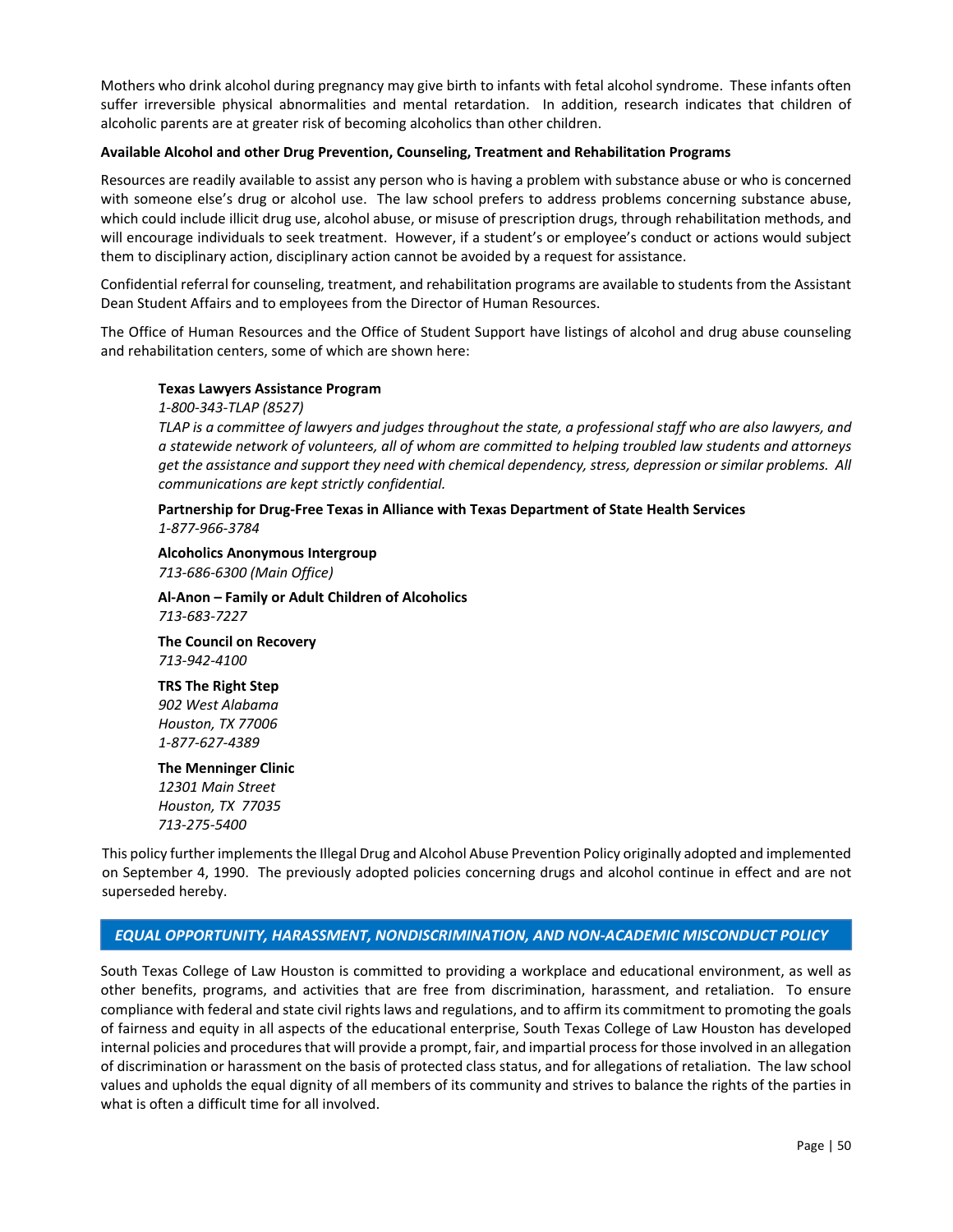<span id="page-52-0"></span>Title IX of the Education Amendments of 1972 (Title IX), 20 U.S.C. §1681 et seq., and its implementing regulations, 34 C.F.R. Part 106, prohibit discrimination on the basis of sex in education programs or activities operated by recipients of federal financial aid. Title IX states:

# **"No person in the United States shall, on the basis of sex, be excluded from participation in, be denied the benefits of, or be subjected to discrimination under any education program or activity receiving Federal financial assistance."**

South Texas College of Law Houston ("law school") affirms its commitment to promote the goals of fairness and equity in all aspects of the educational enterprise. The core purpose of this policy is the prohibition of all forms of discrimination. When violation of these anti-discrimination or non-academic misconduct policies is reported, the allegations are subject to resolution using the law school's "Process A" or "Process B" as described in the law schools' full harassment policy found at Equity Resolution Process (ERP) as described in the policy found here.

When the Respondent is a member of the law school community, a grievance process may be available regardless of the status of the Complainant, who may or may not be a member of the law school community. The procedures outlined in this policy may be applied to incidents, to patterns, or to the campus climate, all of which may be addressed and investigated in accordance with this policy.

### **TITLE IX COORDINATOR:**

The Assistant Dean of Institutional Compliance serves as the Title IX Coordinator and ADA/Section 504 Coordinator and oversees implementation of the law school's disability compliance and its policy on equal opportunity, harassment, and nondiscrimination. The Title IX Coordinator has the primary responsibility for coordinating the law school's efforts related to investigation, resolution, and implementation of corrective measures and monitoring to stop, remediate, and prevent discrimination, harassment, and retaliation prohibited under this policy.

The Title IX Coordinator oversees all resolutions under this policy and acts to ensure that all law school representatives act with objectivity and impartiality and are assessed with respect to conflicts of interest or potential bias. To raise any concern involving a conflict of interest by the Title IX Coordinator, contact South Texas College of Law Houston President and Dean Michael Barry at **[mbarry@stcl.edu](mailto:mbarry@stcl.edu)**. To raise concerns regarding a potential conflict of interest with any other administrator involved in the resolution process, please contact the Title IX Coordinator at [TitleIXCoordinator@stcl.edu](mailto:TitleIXCoordinator@stcl.edu) or make a report at this **[link](https://cm.maxient.com/reportingform.php?STCLHouston&layout_id=40)**.

### **ADMINISTRATIVE CONTACT INFORMATION:**

Inquiries about and reports regarding this policy and procedure may be made internally to: Assistant Dean Wanda T. Morrow Title IX/ADA/504 Coordinator Office of Institutional Compliance South Texas College of Law Houston 1303 San Jacinto, Room 835T Houston, Texas 77002‐7006 Phone: (713) 646‐1825 Email[: TitleIXCoordinator@stcl.edu](mailto:TitleIXCoordinator@stcl.edu) 

### **Inquiries may be made externally to:**

Office for Civil Rights (OCR) or U.S. Department of Education 400 Maryland Avenue, SW Washington, DC 20202‐1100 Customer Service Hotline: (800) 421‐3481 Fax: (202) 453‐6012  TDD#: (877) 521‐2172 Email: **[OCR@ed.gov](mailto:OCR@ed.gov)** Web: **<https://www.ed.gov/ocr>**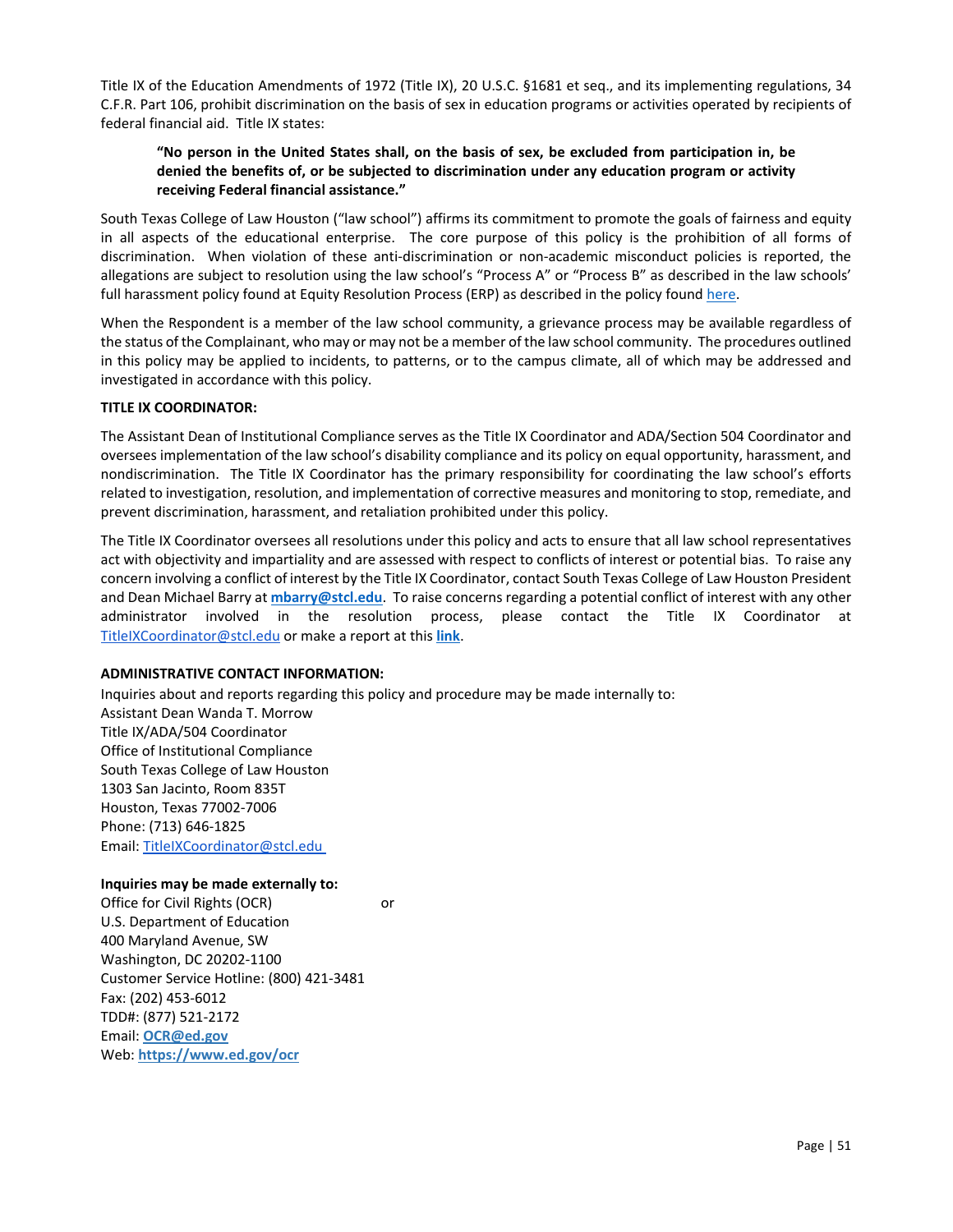<span id="page-53-0"></span>Office for Civil Rights (OCR) U.S. Department of Education 1999 Bryan St. Suite 1620 Dallas, Texas 75201‐6810 Phone: (214) 661‐9600 **[OCR.Dallas@ed.gov](mailto:OCR.Dallas@ed.gov)** 

Equal Employment Opportunity Commission (EEOC) Contact: **<http://www.eeoc.gov/contact/>** Mickey Leland Building 1919 Smith Street 6<sup>th</sup> Floor Houston, Texas 77002 Phone: (800) 669‐4000 Fax: (713) 651‐4987

# *SOUTH TEXAS COLLEGE OF LAW HOUSTON POLICY AGAINST HARASSMENT*

#### **Reporting Discrimination, Harassment, or Retaliation**

Reports of discrimination, harassment and/or retaliation may be made using any of the following options:

- 1) Report online, using the reporting form posted at **[http://www.stcl.edu/title‐ix/submit‐title‐ix‐report/](https://cm.maxient.com/reportingform.php?STCLHouston&layout_id=40)**.
- 2) Report directly to the Title IX Coordinator:

Assistant Dean Wanda T. Morrow Title IX/ADA 504 Coordinator Office of Institutional Compliance South Texas College of Law Houston 1303 San Jacinto, Room 835T Houston, Texas 77002‐7006 Phone: (713) 646‐1825 Email: **[TitleIXCoordinator@stcl.edu](mailto:TitleIXCoordinator@stcl.edu)** 

 To request a printed copy of the complete policy and resolution processes on Equal Opportunity, Harassment, Nondiscrimination, and Non‐Academic Misconduct, please contact the **[Title IX Coordinator](mailto:TitleIXCoordinator@stcl.edu)**.

 The law school has also classified all employees as Mandated Reporters of any knowledge they have that a member of the community is experiencing harassment, discrimination, or retaliation. See the section on Mandated Reporting in the "Equal Opportunity, Harassment, Nondiscrimination, and Non‐Academic Misconduct Policy **[here](http://www.stcl.edu/stanley/pdf/Title-IX-Policy.pdf)**.

#### **Academic Freedom and Sexual Harassment**

This policy does not prohibit legitimate academic discussion or comment. Sexual relations and other themes relating to gender or sexuality are frequently the subject of law school lectures, classroom discussion, simulation of legal proceedings and transactions, academic role playing, or informal debate and discussion. Such discussion and comment is not to be regarded as sexual harassment as long as the participants do not engage in offensive conduct that exceeds the legitimate and reasonable limits of academic endeavor.

#### **Grievance Procedure and Investigation**

If any student feels they have been improperly harassed or if any student observes sexual harassment, the student should report the matter as soon as reasonably possible to the Title IX Coordinator. The manner of the law school's investigation, and any action with respect to the matter, will depend on the nature of the offense and whether the person against whom a report has been made is a member of the law school community.

### **Confidentiality**

The law school understands that reports of harassment, and particularly of sexual harassment, frequently involve very private matters, and that the complaining party or other witnesses frequently wish not to be identified or disclosed to the accused or to persons outside the investigation. Moreover, the accused party frequently desires that the matter should be handled discreetly and confidentially. The law school will attempt to respect the needs of the parties for confidentiality insofar as is possible and fair to other participants in the investigation. However, confidentiality must sometimes give way to the needs of the investigation, fair procedure, or effective remedy or deterrence. Fairness and federal regulations requires that the person accused of harassment must know the identity of the accuser and other witnesses unless there is no dispute about the material facts and circumstances of the conduct alleged to be sexual harassment, or proof of the harassment does not depend on any particular witness. If the complaining party refuses to agree to disclosure of their identity to the accused, the law school will cease further processing of the complaint, or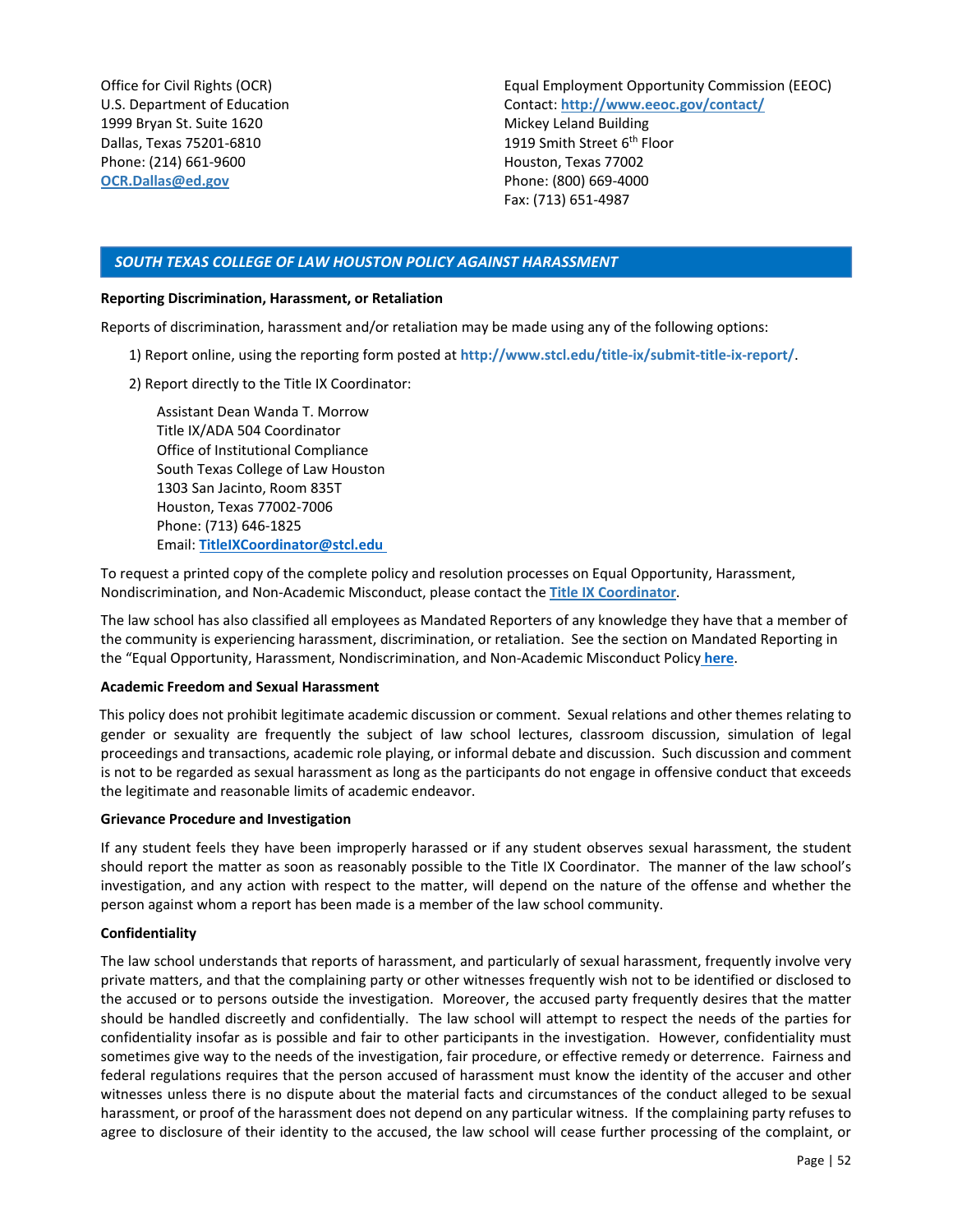<span id="page-54-0"></span>treat the matter as one requiring informal action in order to counsel the responding party with respect to the conduct that provoked the charge.

The fact of the charge, the results of the law school's investigation and the law school's remedial action will ordinarily be treated by the law school as confidential, and to be discussed only between those involved in the investigation or remedial aspects of the matter, unless public disclosure of the law school's action is necessary to remedy the effects of a course or pattern of sexual harassment within the law school community, or unless the law requires disclosure to certain public authorities.

### **Policy Against Retaliation and Prohibition Against Malicious Charges**

The definition of harassment is necessarily vague, and whether improper harassment has occurred frequently depends on circumstances and context unique to each case. Reasonable people sometimes disagree as to what constitutes improper harassment. Regardless of the outcome of a charge or investigation of harassment, the law school will not retaliate against a person who has acted in good faith in filing a harassment charge or acting as a witness. Furthermore, the law school prohibits retaliation by any individual administrator or any other member of the law school community against a person who has acted in good faith in reporting harassment or acting as a witness. Charges made in bad faith, which the charging party knows to be untrue, or which are for malicious purposes, may result in formal disciplinary action.

### **Informal and Formal Actions to Remedy Harassment**

The law school's goal in any case of harassment is to provide a remedy for the affected parties and to deter future misconduct. Refer to the law school's Equal Opportunity, Harassment, Nondiscrimination and Non-Academic [Misconduct policy](http://www.stcl.edu/stanley/pdf/Title-IX-Policy.pdf) for resolution processes used to allegations of harassment or contact the Title IX Coordinator for questions or to obtain a copy of the policy.

# **WEAPONS LAWS**

Pursuant to Texas Penal Code Section 46.03(a): A person commits an offense if, with a firearm, illegal knife, club, or prohibited weapon listed in Section 46.05(a), he intentionally, knowingly, or recklessly goes:

1. on the physical premises of a school, an educational institution, or a passenger transportation vehicle of a school or an educational institution, whether the school or educational institution is public or private, unless pursuant to written regulations or written authorization of the institution . . . Any such offense is a third‐degree felony.

Section 46.03 (f) has been amended effective January 1, 1996 as follows:

It is not a defense to prosecution under this section that the actor possessed a handgun and was licensed to carry a concealed handgun under Article 4413(29ee), Revised Statutes.

The newly enacted Article 4413(29ee), License to Carry a Concealed Handgun, has caused Section 4, Chapter 46, of the Penal Code to be amended by adding Section 46.035(b)(2), Unlawful Carrying of Handgun by License Holder, prohibiting carrying "on the premises where a high school, collegiate, or professional sporting event or interscholastic event is taking place, unless the license holder is a participant in the event and a handgun is used in the event."

Therefore, South Texas College of Law Houston has put in place a policy that in effect will enforce any violation of Texas Penal Codes forbidding weapons in an educational institution.

# **SOUTH TEXAS COLLEGE OF LAW HOUSTON WEAPONS POLICY**

South Texas College of Law Houston's weapons policy follows the Texas Penal Code in prohibiting the carrying or possession of any type of firearm, illegal knife, club or any other weapon, concealed or not, on the physical premises or in a passenger transportation vehicle of an educational institution. This includes any area of the law school or off‐site law school premises, or any grounds or building where an activity sponsored by the law school is being conducted, all law school parking lots or any law school vehicle, or the site of any law school‐related activities.

To do so constitutes a third-degree felony even though the offending party may be licensed under Texas's concealed handgun law. This applies to all constituents of the law school, whether student, faculty, staff, vendor, applicant or any other category of visitor.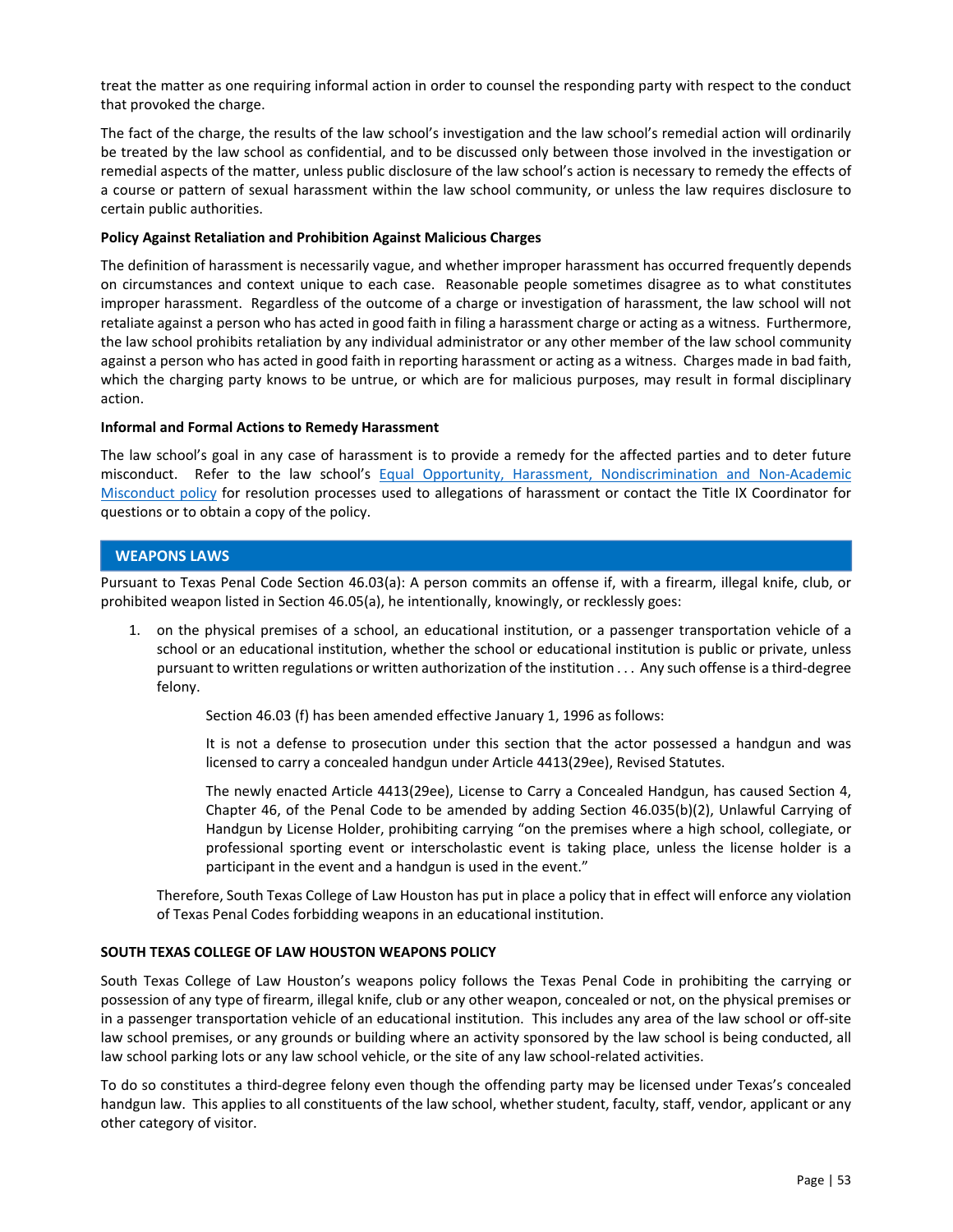<span id="page-55-0"></span>The only exception would be any law enforcement officer or government agent, whether in or out of uniform, whether on or off duty, who is required to carry a weapon as a matter of complying with the regulations of the agency by which employed.

### *Information Security Policies*

All students, employees, and visitors are bound by the South Texas College of Law Houston Information Security Policies. The Policies may be found [here i](http://www.stcl.edu/stanley/technology/pdf/Information_Security_Policies.pdf)n Stanley.

# **STUDENT SERVICES AND SUPPORT**

#### *Bookstore*

Owned and operated by Barnes & Noble, the campus bookstore offers a selection of textbooks, supplements, apparel, and other supplies. For more information, visit the STCL Houston **[bookstore](https://stcl.bncollege.com/)** page.

#### *Career Resource Center*

The Career Resource Center (CRC) provides valuable guidance and services related to career exploration, resume writing, interviewing, and job searching. Students are encouraged to visit the CRC early and often; the process of career development should be ongoing to ensure a smooth transition after graduation.

The CRC offers a variety of services to help students along the way, including:

- Individual career counseling;
- Creating or refining resumes and cover letters;
- Panel discussions, programs, and workshops;
- Mock interviews;
- Recruitment programs, including on-campus interviews with local firms and other employers;
- Job fairs;
- Strategies, resources and tools for a successful job search; and
- Fax, copy, and computer services

For more information, and a schedule of workshops and recruiting events, visit the **[Career Resources Center](https://www.stcl.edu/student-services/career-resources/career-resources-2/)** page.

#### *NALP Career Services Restriction*

Because law school is a unique experience with a significant adjustment period, the CRC staff encourages students to focus the first several months of enrollment on understanding the educational process, developing a personal study strategy, and keeping up with academic requirements. To support this transition period, STCL Career Resource Center follows the National Association for Law Placement rule that prohibits law schools from initiating career-related communications to first-year students before October 15 (March 15 for spring-entering class).

#### *Communications and Connectivity*

Each student is assigned a student email address and a login for STANLEY, the law school's online portal. Students can conduct most official school business through this portal, including registering for courses, retrieving exam numbers, reviewing fiscal account information, and checking grades/academic records. Students are responsible for reading and reviewing all information delivered via STANLEY, student email accounts, and campus mailboxes. Wi-Fi access is available throughout the law school. Students can access the wireless network via STANLEY.

#### *Copy Center Binding*

The STCL Houston Copy Center is offering document binding to all students. Binding for students will be from 3:00 pm – 5:00 pm Monday – Friday on the 8th floor in office 836T. Each student will be limited to 10 free binds with a blue or red cover page with or without print per semester.

### *Financial Aid*

In accordance with the law school's mission statement, Student Financial Services ensures that all students receive the maximum financial aid for which they are eligible, including federal, state, and institutional aid and make the application process as seamless as possible and to eliminate any unnecessary barriers. The Student Financial Services also strives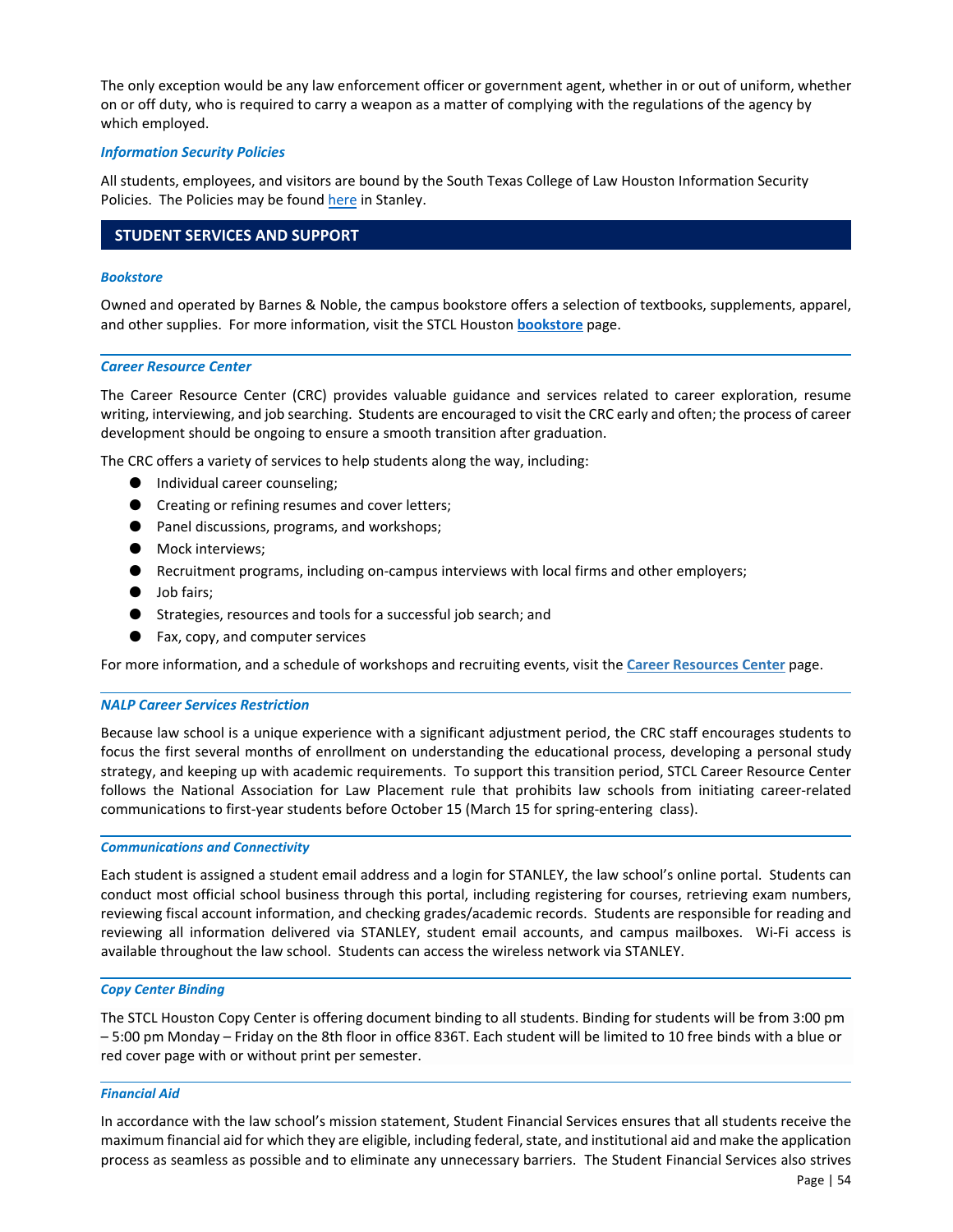<span id="page-56-0"></span>to deliver financial aid in a timely manner to ensure that all students can pay tuition, living expenses, and purchase books without considerable lag time and eliminate unnecessary worry for students regarding their finances while attending law school.

### *Library*

The Fred Parks Law Library offers students access to more than 150 law‐related databases; a comprehensive range of government documents; legal research guides; study aids; and special collections, including rare books, manuscripts, and archives, as well as research instruction and assistance. The Library observes extended service hours during final exam periods and abbreviated service hours between semesters and during holidays. Except during the winter break, the Library is accessible when the building is open. For more information about Library services, study room reservations, and hours of operation, visit the **[Fred Parks Law Library](https://www.stcl.edu/library/)** page.

### *Library Food, Drink, and Tobacco Policy*

Snacks are allowed in the Library as long as their noise or smell are not disruptive to other patrons. Nonalcoholic beverages are permitted in the Library if stored in a spill-proof container. Tobacco products, vaporizers, and similar devices are prohibited.

#### *Lockers and Mailboxes*

### *Assigned Lockers*

A limited number of lockers are available on a first‐come, first‐served basis for enrolled students accessible via your STANLEY portal:

- ‐ Campus Life
- ‐ Lockers
- ‐ Locker Agreement

You must agree to and accept the Terms of Agreement. You can submit a request for a locker throughout the year, except May 1 – June 23. Students must clear out lockers at the end of the academic year.

We recommend the TSA-Accepted Nickel Set-Your-Own Combination Luggage Padlock. 1-3/16 in. wide durable metal body padlock; 3‐dial set‐your‐own combination convenience.

If you have any questions please email Kirk Guillory, Director, Student Engagement[, kguillory@stcl.edu.](mailto:kguillory@stcl.edu)  If you no longer use or need your locker, please release the locker in your STANLEY portal and notify the Director of Student Engagement at kguillory@stcl.edu.

### *Mailboxes*

Student mail can be retrieved from room 828T. You will receive an email from the department sending the mail that will include a mailbox number and 4‐digit code to open the mailbox. Mail can be retrieved any time the school is open.

### *Parking*

Two parking lots are available exclusively for students, at no additional charge. Lot 1 is located at 1212 Bell Street. Lot 2 is located at 1500 San Jacinto.

Students mus[t provide vehicle information v](http://www.stcl.edu/stanley/security/parking/ParkingForm.pdf)ia Stanley self-service each semester of enrollment to gain access to student parking lots. Students must use their student IDs to access the student lots and are not permitted to allow access to anyone else for parking in those lots. A student's use of their ID card to give anyone else access is a violation of law school policy. Any vehicle parked on a student lot with no form on file will be towed at the owner's expense. No overnight parking is authorized without prior authorization from the Security Department. The law school assumes no liability or responsibility for any damage or lose incurred as a result of parking on any student lot.

### *Safety and Security*

The safety and well‐being of students, faculty, staff, alumni, and visitors is a top priority at STCL Houston. The campus security team works to protect and secure the campus around the clock. Campus security officers provide escort to and from parking lots, motorist assistance, safety courses, and lost-and-found services. Security alerts will be posted on the Security page on STANLEY where students can also sign up to receive emergency notifications by text.